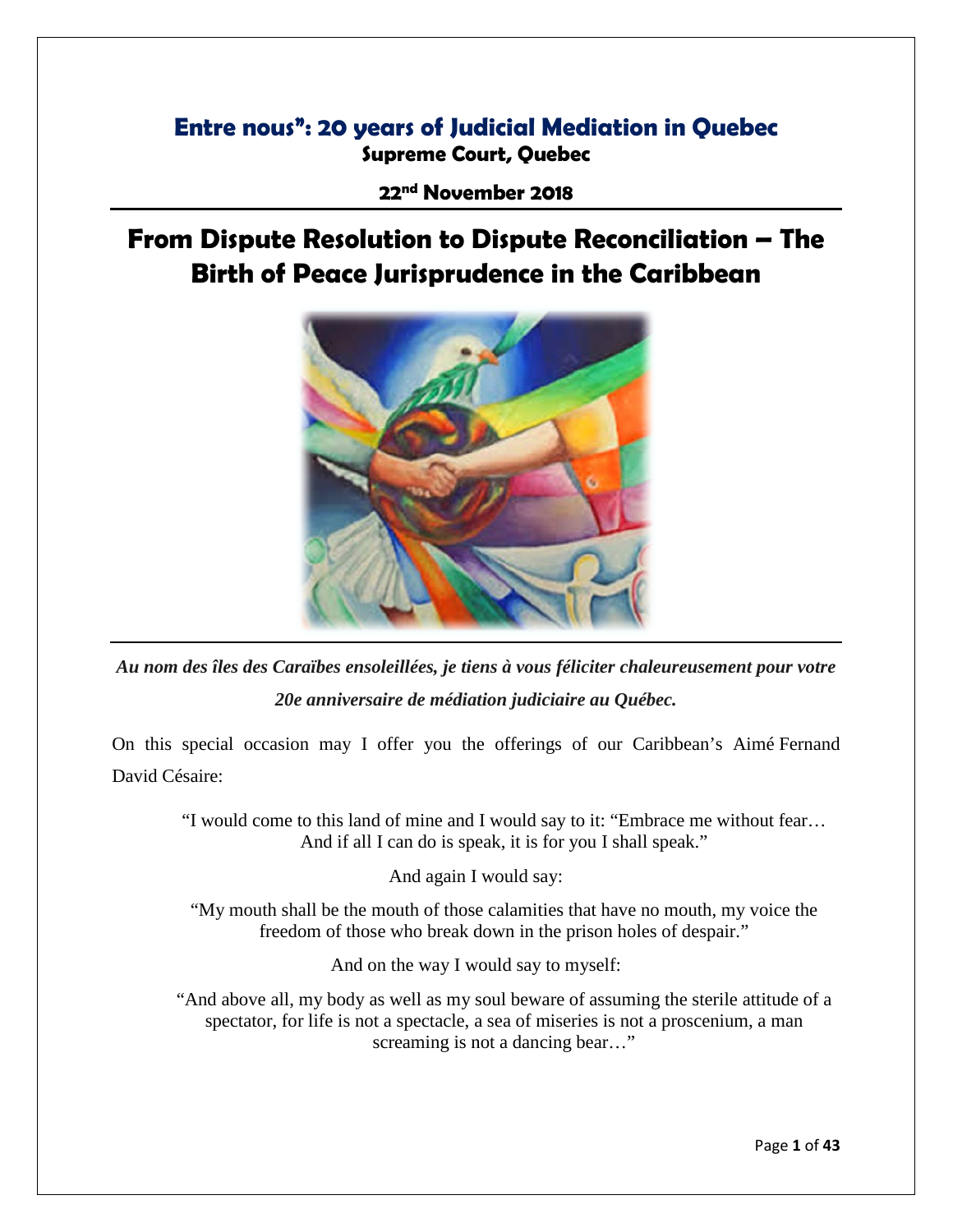#### And behold here I am come home!<sup>[1](#page-1-0)</sup>

I offer these invigorating words from the Caribbean hoping it will find fertile ground at this seminar as we acknowledge our changing role of judging. That as Judges we must address human problems with humane solutions. We must be responsive to the social problems that challenges our society which underlie the larger dispute that seldom are told in the pleadings before us. Césaire's words inspire us as Judges to liberate those disputants who access our courts enslaved in their own chains of conflict. Those judges who seek to give voice to the voiceless. Those Judges who no longer wish to be spectators to the life of conflict that envelops litigants, but who choose to comfortably and boldly be immersed in it. Judges who are actively engaging parties in disputes to heal and release them from their prison holes of despair. Judges empathising with their sea of misery and providing a pathway to peace. These inspiring words of Césaire for me not only defines the work of the judge as judicial mediator but describes the ethos of judging with an "ethic of care" in mainstream courts which advocates non-adversarial justice with the promotion of peace as the focus of judicial endeavour. It is a recognition that peace is the "fruit of justice" and which is the essential and simple premise of a Peace Jurisprudence which holds out the hope of dispute reconciliation and not merely dispute resolution.

Of course Césaire was addressing a Caribbean's cry for self-determination and liberation from her European colonisers. He addresses a Caribbean itself a strange world of idiosyncrasies and contrasts. A melting pot of mixed cultures, religions and races all co-existing effortlessly even though birthed from a painful history of enslavement and indentureship. A proud rebellious spirit that abhors inequality, suspicious of authority but equally open, hospitable, warm and generous. A people jealously guarding our freedoms at times at the expense of sensible regulation. Creative and inventive, gifting the world our cultural gifts of reggae, steelpan, calypso and soca which unifies and soothes many the listener even though unable to salve our own deepening wounds of a society becoming more violent, acrimonious and hostile to itself. This is the Caribbean of contrasts. With so much potential but mired in so much conflict steeped in our history (our

<span id="page-1-0"></span><sup>&</sup>lt;sup>1</sup> Notebook of a Return to a Native Land 1939 Aimé Fernand David Césaire a French poet and politician of Martinique and founder of the négritude movement in Francophone literature.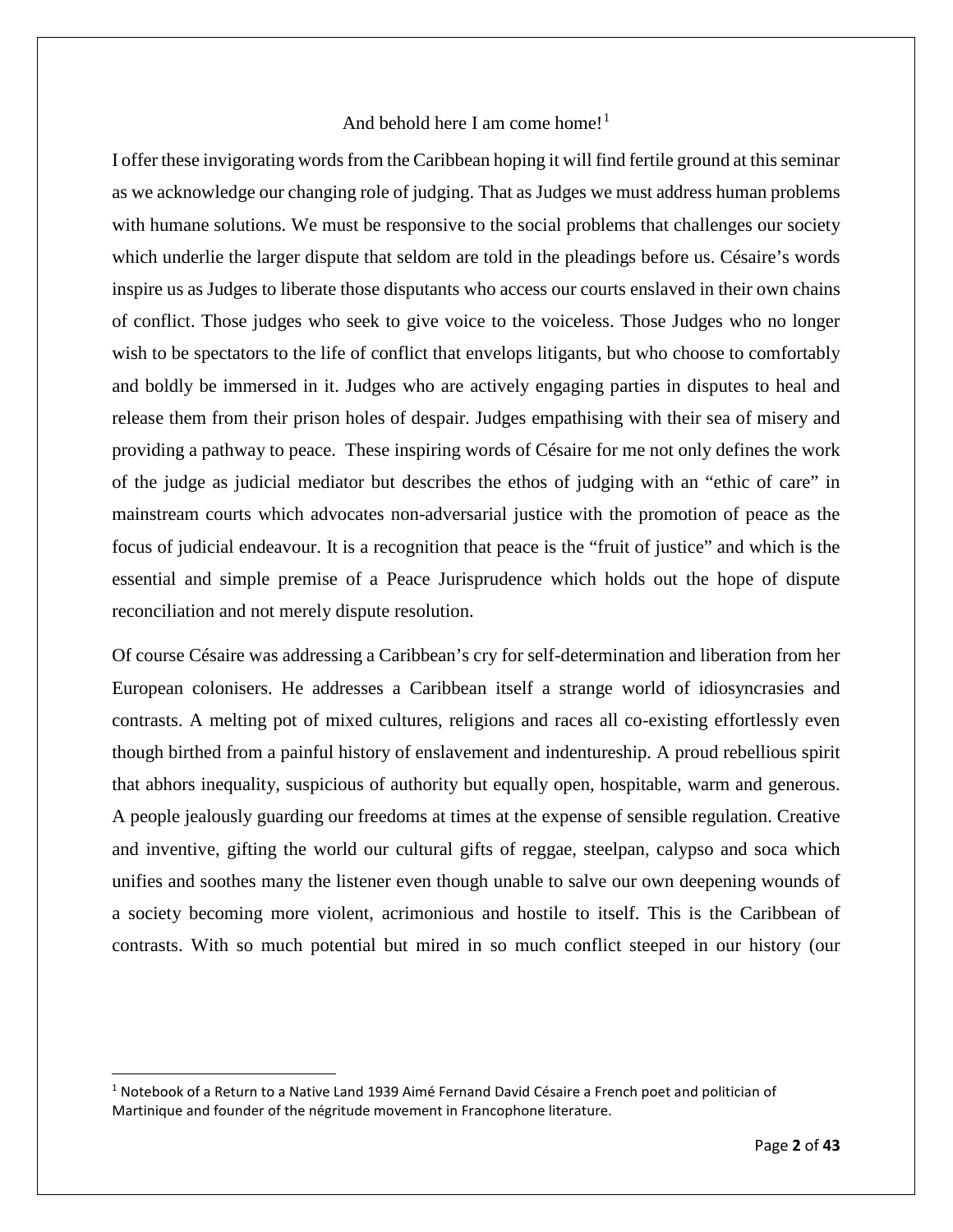unconscious selves) leading to our lack of trust in ourselves and institutions and under development as a collective people.<sup>[2](#page-2-0)</sup>

In such a society that I have described, what is the response of the judicial institution in our job of dispute resolution? Is our adversarial system of justice trustworthy? Is it time to reshape our judicial system to respond humanely to a growing discontent with insensitive authority? What role can the judiciary play to change our environment and lead positive social transformation beyond authoritarian decision rulemaking to instead humanely treating and transforming disputants? If arenas of civil warfare are transformed into platforms for dialogue how can this promote peace in the lives of our publics?

As you celebrate your  $20<sup>th</sup>$  anniversary of judicial mediation allow me to share with you my own thoughts of a Peace Jurisprudence which, yet in its infancy, has been birthed to a large extent by the judicial mediation movement.

Peace jurisprudence is an idea of judicial humanism which can lead to positive social change. In my view, the core strands of judicial mediation of the 3 C's, Compassion, Collaboration and Consensus provide a vital road map to the development of a peace jurisprudence in which the law's focus can go beyond dispute resolution to dispute reconciliation. Where legal processes can go beyond peace as a by-product but as its goal. Where restoration and the harmonising of goals and interests plays a dominant feature in judicial outcomes. Where the judicial encouragement of selfdetermination and collective autonomy builds greater trust in peaceful outcomes and futures and the democratisation of the system of justice.

There are four aspects which I address briefly in this paper: First, what is peace jurisprudence and what is the link between dispute resolution and positive social transformation? Second, what is our Caribbean society's reception to the idea of a peace jurisprudence? Third, what can be the natural evolution of judicial mediation unique to our Caribbean peoples? Fourth, on a practical level what

<span id="page-2-0"></span> $\overline{2}$  $2$ Local psychologist Professor Hutchinson at the Trinidad and Tobago Mediation Symposium 2017, described a major challenge facing our society as mistrust or a failure of trust. The only thing we trust is that someone is out to deceive us..a problem we face is developing trust in our society, in our neighbours, our peoples and its institutions. (September 2017)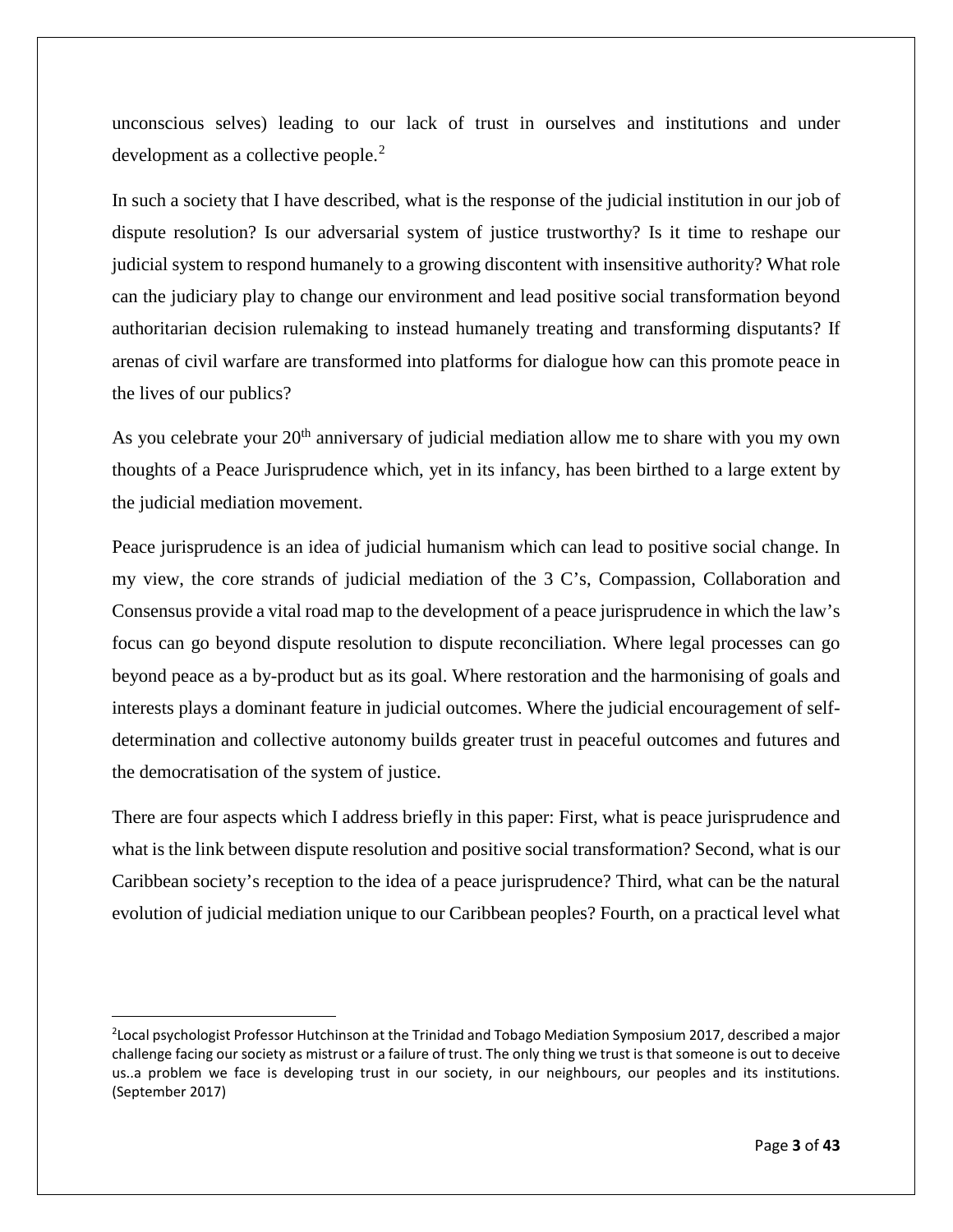is the template of Peace jurisprudence in transforming the business of judging with an ethic of care?<sup>[3](#page-3-0)</sup>

#### **I. Peace Jurisprudence**

To engender the trust and confidence of our publics the judiciary must take a leadership role in transforming the way we do business so that it aligns with the expectations and hopes of citizens that access our services. They want justice. They want solutions. They want peace.

Our Judicial Education Institute (JEI) in its handbook, **Exploring the Role of the CPR Judge[4](#page-3-1)** observed:

"Court matters involve individuals with lives that extend beyond the parameters of the facts and issues placed before the court. Indeed, individuals interact with the Judiciary long before their matters ever reach the courthouse or a courtroom.

The first point of contact with the Administration of Justice usually begins even before a matter is filed. A perception of the courts and the court process is held by the general public whether or not they ever have to enter a courtroom or be involved in litigation. In every society, there are prevailing cultural perceptions of how the Judiciary administers Justice, and these perceptions impact on the degree of public trust and confidence in the Judiciary. These perceptions may be based on what is thought to prevail locally from experience and/or from second-hand reports and/or what is or what is thought to be the norm in other countries. As a result, shaping, managing and responding to these perceptions is also an important role and function of the Judiciary. Judges, Administrators and Judiciary Staff are the face of the Judiciary. They all play an important role in how the Administration of Justice is perceived.

The role of the CPR Judge is therefore of critical importance, because how Judges are perceived and experienced impacts not only on actual matters before the courts, but also on the degree of public trust and confidence in the general Administration of Justice.

<span id="page-3-0"></span> <sup>3</sup> I have examined these questions against the backdrop of my own experience in mainstream civil adjudication.

<span id="page-3-1"></span><sup>4</sup> **Exploring the role of the CPR Judge** by Justice Peter Jamadar JA and Kamla Jo Braithwaite page 5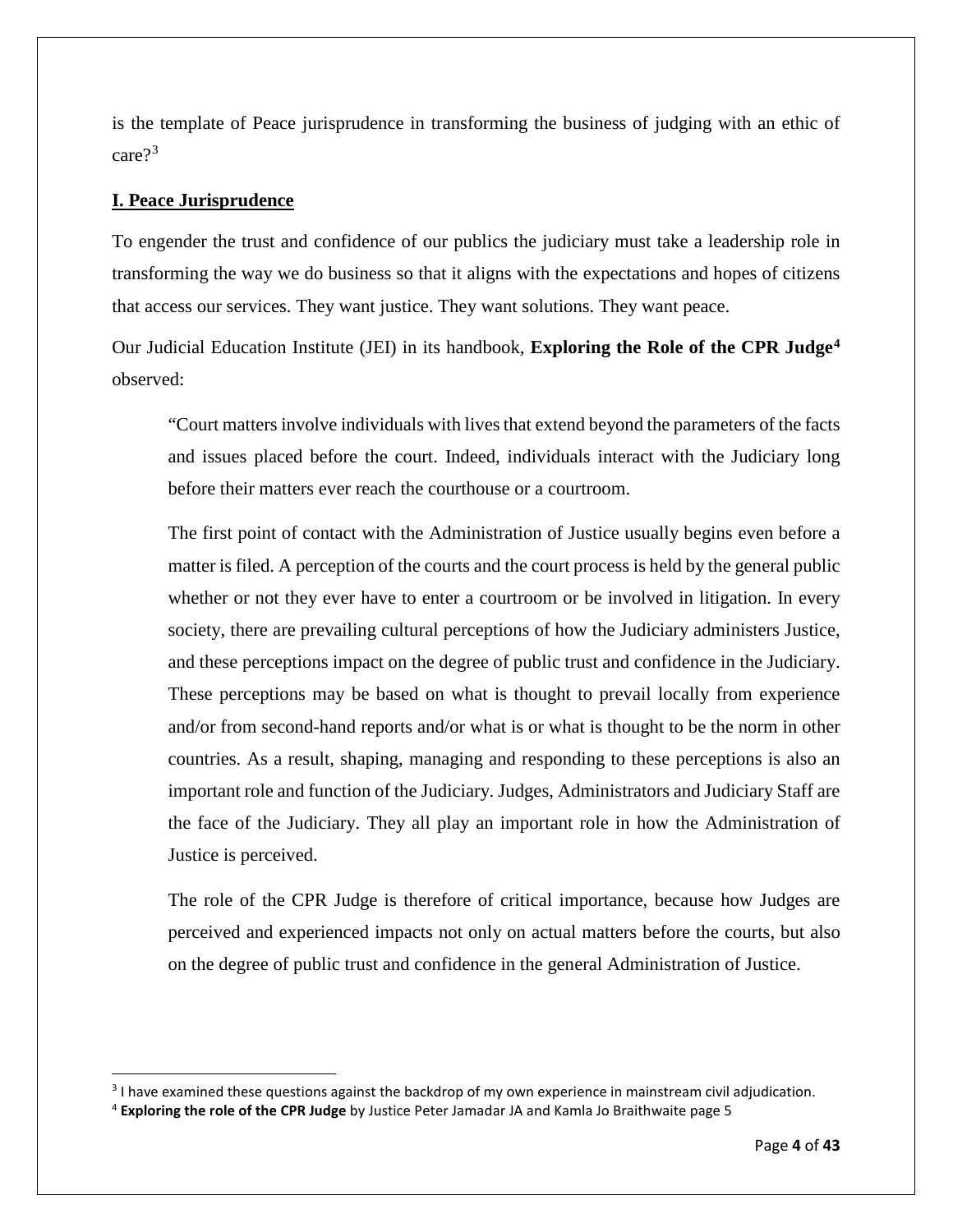Public confidence depends upon Judges doing our jobs well and efficiently. It also depends upon judicial officers being sensitive to the communities which we serve and upon our ability to effectively communicate to these communities, what we do and why. It depends on us being sensitive to the social context in which we perform our duties and it requires us to perform them in a way which is relevant to the communities which we serve. If we do all that, we will enhance the public confidence of the community in the judiciary and that is ultimately the vital protection of our [judicial] independence.

—The Honourable Wayne Martin, as Chair of the National Judicial College of Australia."

I must first treat with probably an obvious and at times oversimplified concept: Why is peace important? The Institute for Economics and Peace helpfully explains the importance of peace indicators in a society which are essential for its stability development and sustainability. It describes positive Peace "as the attitudes, institutions, and structures that create and sustain peaceful societies. These same factors also lead to many other positive outcomes which societies considers are important. Therefore, Positive Peace describes an optimum environment for human potential to flourish."[5](#page-4-0)

Having a well thought out peace agenda is vital for our institutions which promote dispute resolution:

"Positive Peace represents the capacity for a society to meet the needs of its citizens, reduce the number of grievances that arise and resolve remaining disagreements without the use of violence.

Human beings encounter conflict regularly – whether at home, at work, among friends, or on a more systemic level between ethnic, religious or political groups. But the majority of these conflicts do not result in violence. Most of the time individuals and groups can reconcile their differences without resorting to violence by using mechanisms such as informal societal behaviours, constructive dialogue or legal systems designed to reconcile grievances. Conflict provides the opportunity to negotiate or renegotiate a social contract,

<span id="page-4-0"></span> <sup>5</sup> Institute for Economics and Global Peace Index 2018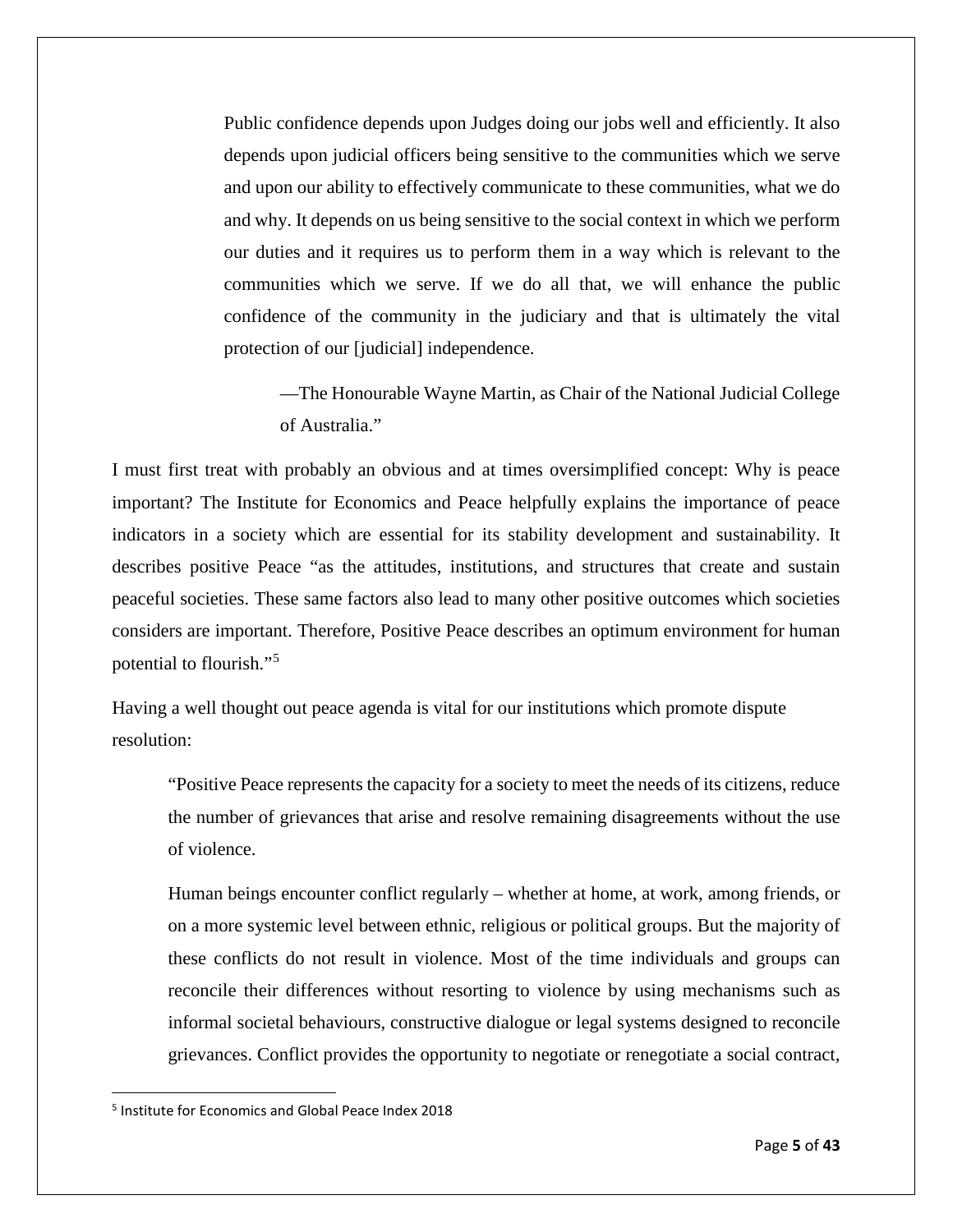and as such it is possible for constructive conflict to involve nonviolence. Positive Peace can be seen as providing the necessary conditions for adaptation to changing conditions, a well-run society, and the nonviolent resolution of disagreements….Positive Peace can be the guiding principle to build and reinforce the attitudes, institutions and structures that pre-empt conflict and help societies channel disagreements productively rather than falling into violence."[6](#page-5-0)

The report goes on to explain that Positive Peace is measured by the Positive Peace Index (PPI). It provides a baseline measure of the effectiveness of a country to build and maintain peace. It also provides a measure for policymakers, researchers, and corporations to use. "Positive Peace factors can be used as the basis for empirically measuring a country's resilience, or its ability to absorb and recover from shocks. It can also be used to measure fragility and to help predict the likelihood of conflict, violence, and instability."

It is the creation of a peaceful environment which allows for the re-focus of time, energy and resources to nation building and the development of our global humanity. There are growing humanitarian crisis of migration, climate change, biodiversity which call upon our collective effort. For the Caribbean three humanitarian crisis are on our agenda: 1) the refugee and migration crisis of Venezuela and Cuba 2) global warming and 3) violent crimes. When mired in our silos of conflict none of these crisis which are multidimensional can even be addressed adequately if at all. There is no surprise to learn that Canada ranks 6 on the 2018 Global Peace Index while Trinidad and Tobago and the Caribbean ranks between 84 and 90 on the Global Peace Index. Syria is rock bottom at 164 but it will interest you to know that USA earned 125 on the GPI! Unsurprisingly, some of the indicators that have been used to measure GPIs is criminality, violent crimes, corruption and terrorism. Even though this report treats with peace through a macroeconomic lens at its core are lessons for our Caribbean judiciaries, that as an institution which sets the boundaries of acceptable human conduct, there is a need to focus on peace-making initiatives. The time to do so is now when the development of peace is at a critical low in our society.

I can do no better that to cite with approval the authors' view on the transformational power of positive peace:

<span id="page-5-0"></span> <sup>6</sup> Global Peace Index 2018 page 62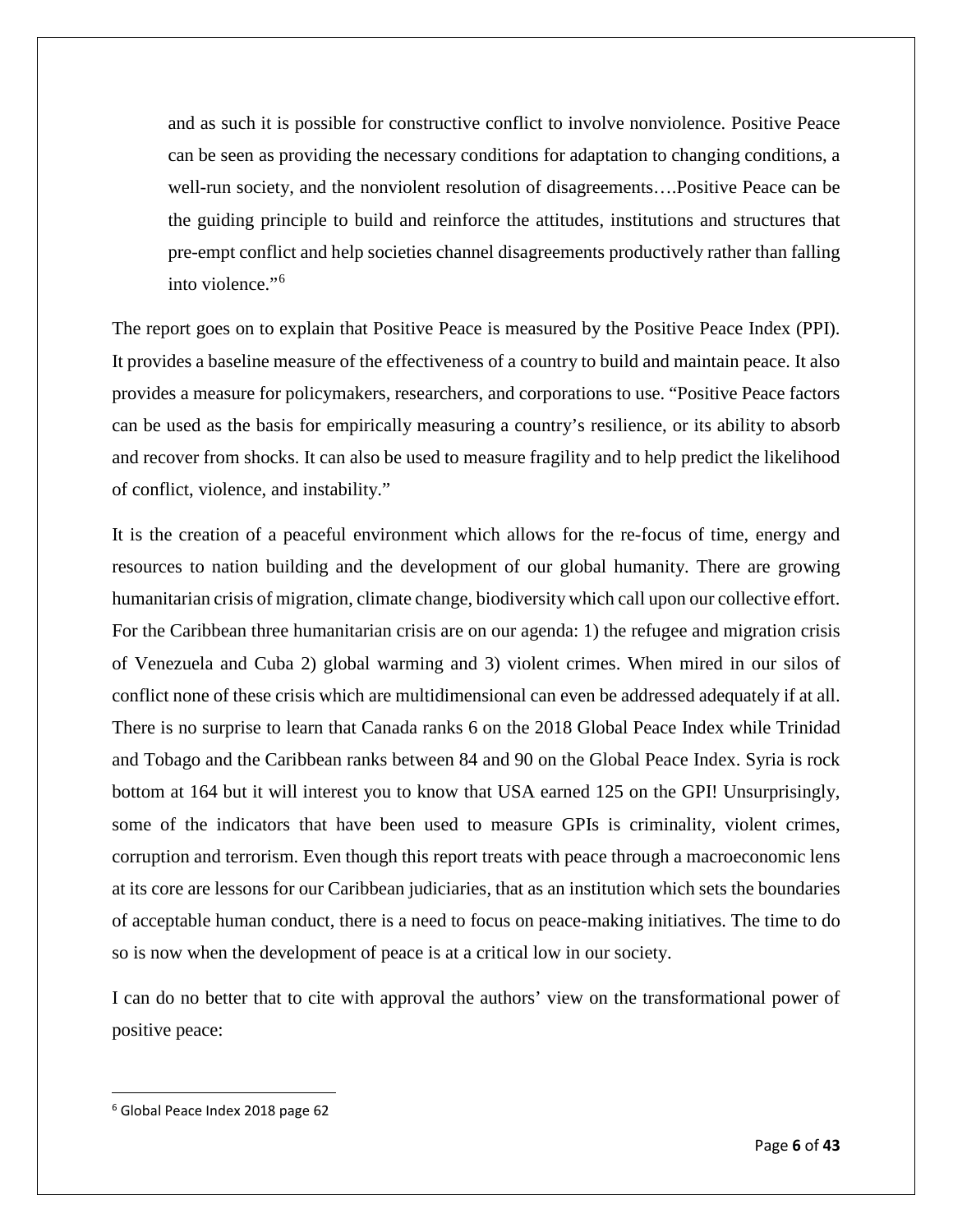"In a globalised world, the sources of many of these challenges are multidimensional, increasingly complex and span national borders. For this reason, finding solutions to these unprecedented challenges requires fundamentally new ways of thinking. Without peace it will not be possible to achieve the levels of trust, cooperation or inclusiveness necessary to solve these challenges, let alone empower the international institutions and organisations necessary to help address them. Therefore, peace is the essential prerequisite for the survival of humanity as we know it in the 21st century. Without an understanding of the factors that create and sustain peaceful societies it will not be possible to develop the programmes, create the policies or understand the resources required to build peaceful and resilient societies. Positive Peace provides a framework to understand and then address the multiple and complex challenges the world faces. Positive Peace is transformational in that it is a cross-cutting factor for progress, making it easier for businesses to sell, entrepreneurs and scientists to innovate, individuals to produce, and governments to effectively regulate. In addition to the absence of violence, Positive Peace is also associated with many other social characteristics that are considered desirable, including better economic outcomes, measures of well-being, levels of inclusiveness and environmental performance. In this way, Positive Peace creates an optimal environment in which human potential can flourish. Understanding what creates sustainable peace cannot be found in the study of violence alone. A parallel can be drawn with medical science. The study of pathology has led to numerous breakthroughs in our understanding of how to treat and cure disease. However, it was only when medical science turned its focus to the study of healthy human beings that we understood what we needed to stay healthy: physical exercise, a good mental disposition and a balanced diet are some examples. This could only be learned by studying what was working. In the same way, the study of conflict is different than the study of peace, producing very different outcomes. Seen in this light, Positive Peace can be used as an overarching framework for understanding and achieving progress not only in levels of global peacefulness, but in many other interrelated areas, such as those of economic and social advancement."<sup>[7](#page-6-0)</sup>

<span id="page-6-0"></span> <sup>7</sup> Global Peace Index 2018 page 61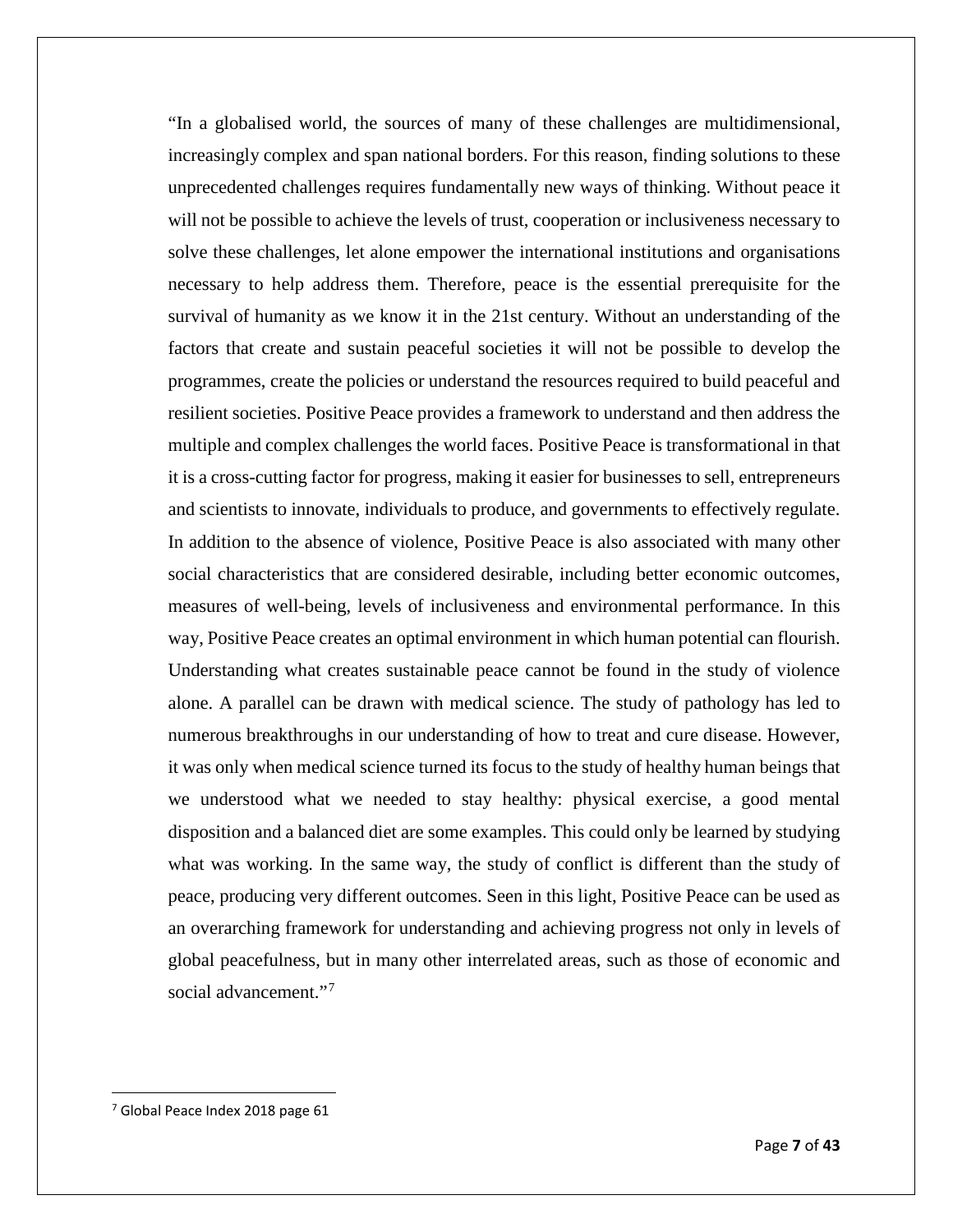Presently the mission statement for the Trinidad and Tobago judiciary is:

"The Judiciary works towards the resolution of conflict in the society by resolving disputes that arise out of the operation of laws and involve the application of remedies and the punishment of offenders."

Its vision statement is:

"The Judiciary of Trinidad and Tobago aims to provide an accountable court system in which timeliness and efficiency are hallmarks, while still protecting integrity, equality and accessibility and attracting public trust and confidence."

In my view, we will be achieving a fundamental shift in our philosophical approach to judging if the judiciary, recognising its moral authority as an arm of government, places peace and the promotion of positive peace as the focal point of our endeavour.

We have the collective experience to know that the resolution of disputes with legal outcomes do not result in peaceful ones. To a large degree, both in process and results, our legal system is a form of legalised warfare where the disputant is a statistic, his case easily and competently managed if we are true to the law at most times, devoid of humanism or compassion for the ultimate result. The need for Neutrality and Impartiality of the judge has been confused with lack of Compassion and Empathy. Hence the feeling of the "cold hand of the law" and the ominous and oppressive feel of our court rooms.[8](#page-7-0)

Peace jurisprudence describes the process by which the law places the concept of peace as an outcome beyond simply legal resolution. It recognises that judges have an important role of leadership in creating the environment for positive change in the lives of disputants. To this end, the law must be carefully analysed for its impact on the social realities of disputants. Legal processes must engage individual's needs. Outcomes must be collaboratively determined. Judging must be seen and felt to be more humane.

This focus on the laws effect on human relationships can be seen for example in the treatment of the issue of wrongful dismissal in **Roger Carrington v The University of Trinidad and Tobago**

<span id="page-7-0"></span> <sup>8</sup> The Judge, Lord Devlin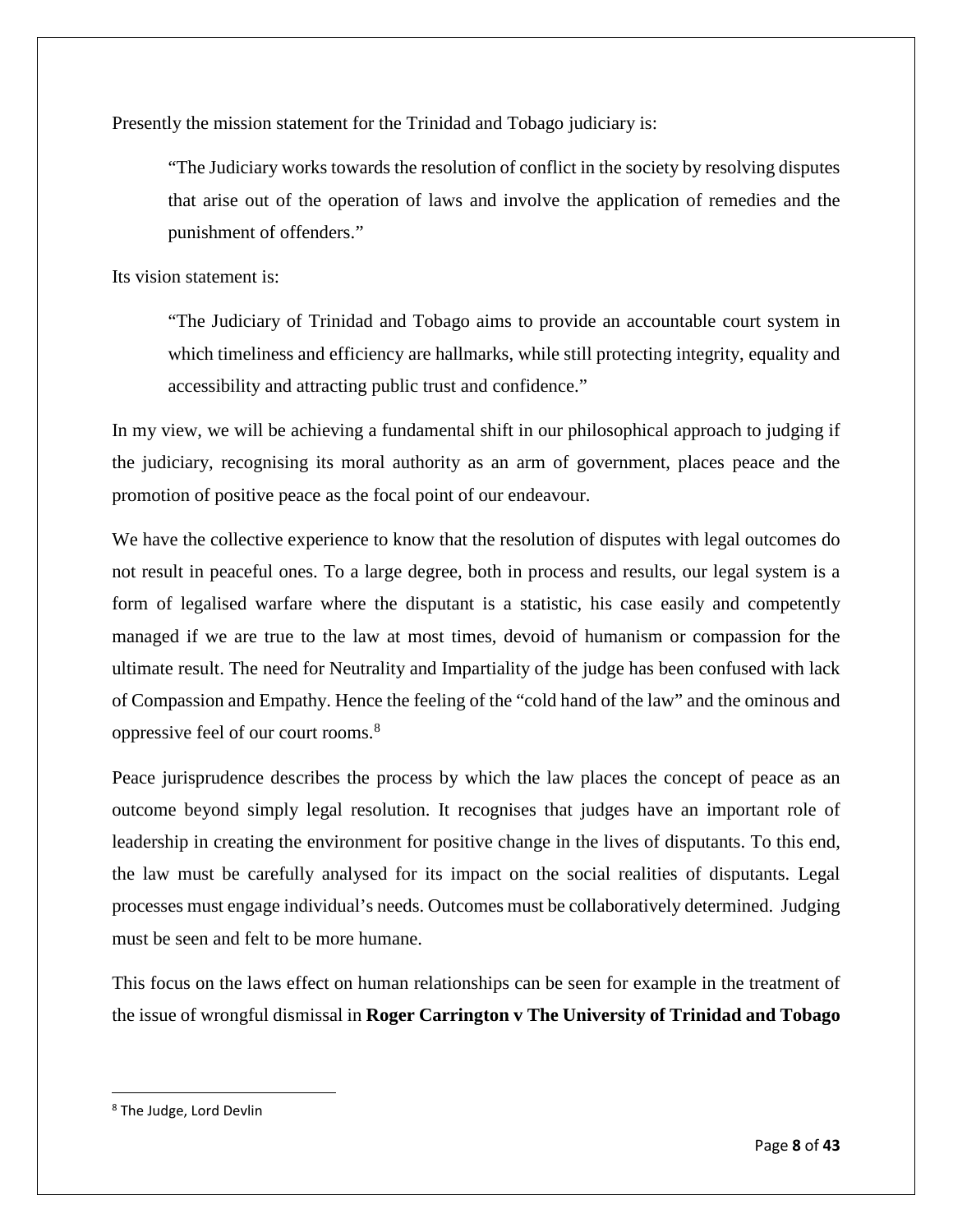$CV2016-03483^9$  $CV2016-03483^9$ :

"5. Employment law in some jurisdictions, notably Canada, are now, in this century, fast recognising principles to guide the Court in humanizing employment relationships. These contracts are recognised as a species of relational contracts which require a different analysis from the norms of purely commercial contracts. There is nothing in principle to prevent our Courts from similarly interrogating such relationships with principles such as honesty, good faith, trust and confidence. In modern employment law, the treatment of the person, the humanity of relationships, the dignity and self-esteem associated with employment are valued much more greatly in these very personal relationships where both parties are enjoined in a cooperative joint exercise of productivity. In such relationships, as Lord Steyn observed, the reasonable expectations of honest persons must be protected.

141. The recognition of duties of trust and confidence and good faith similarly is simply a means of humanising employment contracts and to underscore the importance of the partners in production. The Court must continue to strike the right balance between preserving the dignity and value of employees with the demands for profit or achieving targets by employers.

142. To this extent, employers can consider exit interviews, conflict management skills or other humanising processes in dealing with the termination of staff and the accompanying trauma that may be occasioned by such actions."

There should be a mindfulness that in most relational disputes the concept of reconciliation would require going beyond the legal brief. This promoted my own observations in a judicial review claim between organisations of the steelpan fraternity to step into their own "engine room" to offer solutions to their real dispute which lay under the legal brief. This was a dispute which concerned whether the control of the ticket sales and the collection of the ticket sales revenue should be vested in Pan Trinbago Inc, the body responsible for pan in Trinidad and Tobago or the National Carnival Commission, the body in charge of the regulation of Carnival. Essentially, it was a dispute on the promotion of Carnival:

<span id="page-8-0"></span> <sup>9</sup> **Roger Carrington v The University of Trinidad and Tobago** CV2016-03483 paragraphs 5, 141 and 141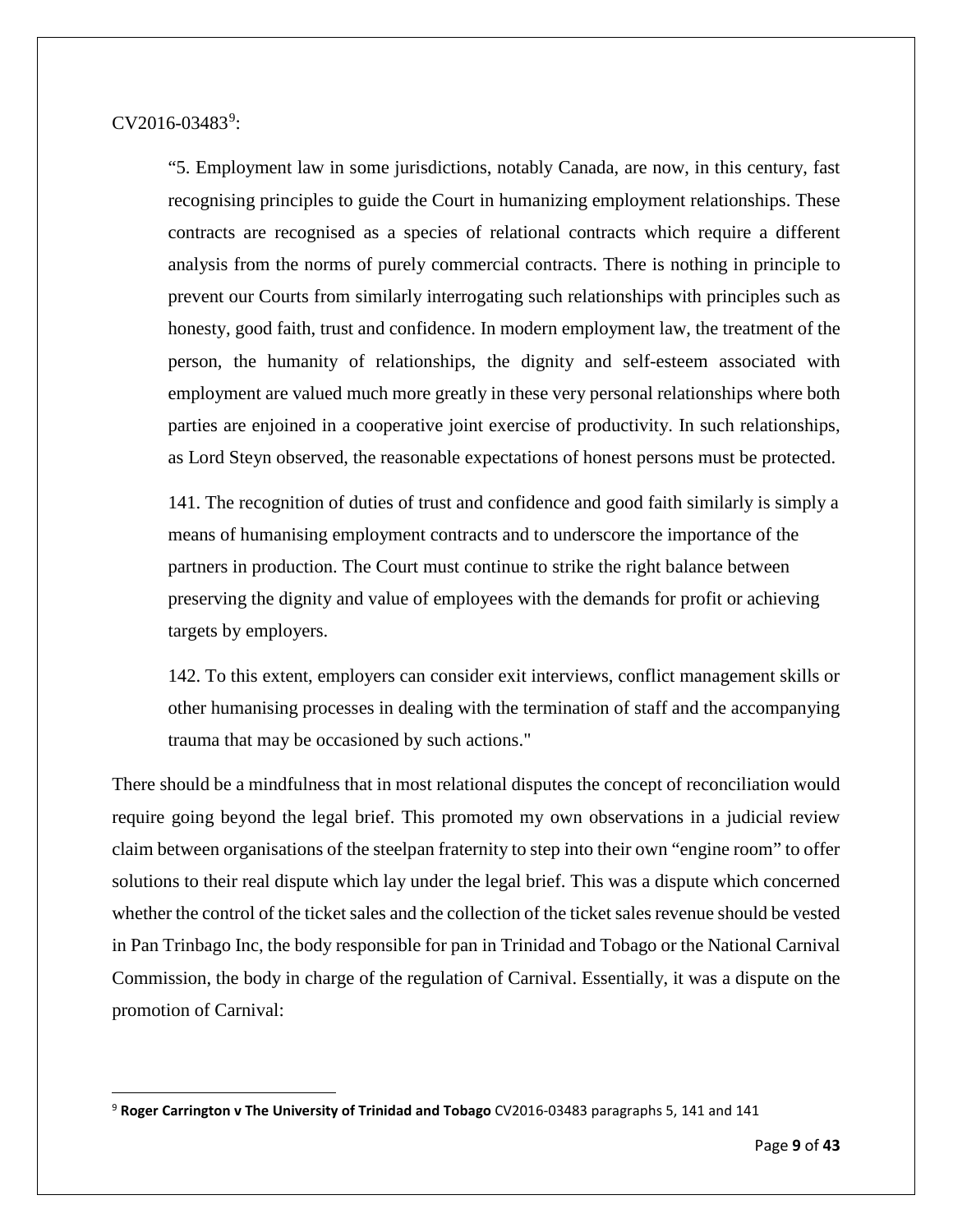"24. I recognise this ultimately as a relational dispute between two bodies that must cooperate with one another and I have also approached this case with a therapeutic key mindful to bring about a satisfactory resolution to their dispute. There are underlying themes which may not be necessarily determinative of the issues raised in these judicial review proceedings but which certainly is a paramount consideration of practical importance for the parties of the issue of accountability in the use of state funds in the management and operation of Carnival activities by the Government who heavily subsidises, for the moment, steelpan and Carnival events."<sup>[10](#page-9-0)</sup>

At the end of that judgment I mapped out a proposed path to peach for the disputants with the focus of promoting peace among these organisations for the development of Carnival.

In an earlier paper I noted<sup>11</sup>:

"The mediation movement was once perceived as an unhappy bedfellow with the judicial system. Judges had viewed it with some scepticism as a bastard child in the legal spectrum. There is no room here for feelings. I don't want to ask "How do you feel?" I want to ask "How is that right?" Judging is hard work with legal principles. Let them see about soft justice! Indeed, it was feared ADR may make Judges irrelevant. Well we are still here! What if rather than fear that the judicial system becomes irrelevant with too many mediations we make mediation relevant within the system and infuse it in our approach to dispute resolution and peace-making. What if instead of a Judge you have an Expert Dispute Resolver who puts into practice the full array of conflict resolution skills from ENE to judicial mediation, from binding arbitration to adjudication. It will then no longer be "Go to them." Treating mediation as some external system. It will be "Come to us." If judicial activity now revolves around Compassion, Co-operation and Consensus building, it frees the Judge (or Expert Dispute Resolver) to deploy a full range of methodologies and modalities which treats with the underbelly of disputes to produce peaceful resolutions."

The new mode of judging requires therefore a new mindfulness of our moral authority to solve social problems and our duty to judge with an ethic of care. My concept of a peace jurisprudence

<span id="page-9-0"></span> <sup>10</sup> **Pan Trinbago Inc v The National Carnival Commission of Trinidad and Tobago** CV2017-00468

<span id="page-9-1"></span><sup>11</sup> **The Foundations of a Peace Jurisprudence Movement- Lessons learnt from Caribbean Mediation (World Mediation Summit Madrid)** 14<sup>th</sup> June 2017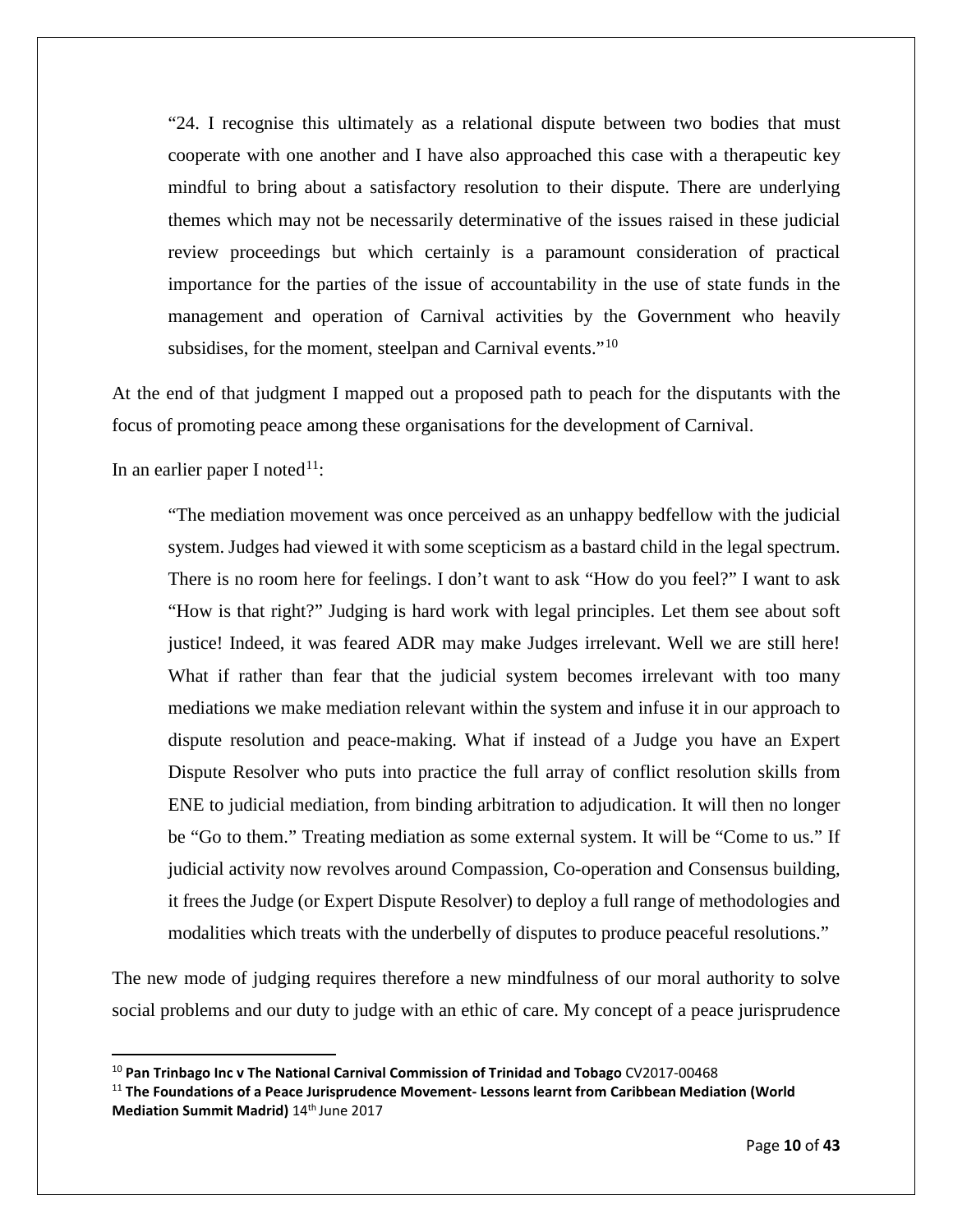much like many of our Caribbean concoctions is a delightful mix of disparate strands of experience, theory and history. I draw from my own training and experience as a judicial settlement officer/judicial mediator in this jurisdiction, the study of therapeutic jurisprudence of Winnick and Wexler, restorative justice principles and our ancestral history of indigenous dispute settlement mechanisms in the Caribbean.

#### **Mediation Training**

Coincidentally, my mediation training began in 1996 from a certified mediation programme from the University of Windsor accredited by Stitt Feld and Handy.[12](#page-10-0) Formal mediation training from a Canadian based training program was the first stepping stone for many of us in the Caribbean in the mediation profession (from Jamaica, the Organisation of Eastern Caribbean States (OECS) and Trinidad and Tobago). Our practice is predominantly facilitative mediation. Mediation in the Caribbean save for Trinidad and Tobago is largely an unregulated profession. However, in 2004 with the enactment of the Mediation Act, Trinidad and Tobago became one the world leaders in regulating the mediation profession and in so doing attempting to ascribe standards of professionalism for the practice of mediation. It was important in our development of mediation to do so to stymie any unregulated practices which may have led to unjust outcomes. The establishment of quality standards recognised the synergy between mediation and justice. Indeed the regulation of mediation is judge led with a judge and judicial officer holding the chair and deputy chair of the Mediation Board.

To the extent then that mediation is often viewed as an alternative to litigation it was made quite clear in Trinidad and Tobago that it is not a substitute for justice but must adhere to sound principles of trust and accountability which is demanded of our own judiciary.

Mediation is defined in the Mediation Act 2004 as "a process in which a mediator facilitates and encourages communication and negotiation between the mediation parties, and seeks to assist the mediation parties in arriving at a voluntary agreement."

<span id="page-10-0"></span> <sup>12</sup> **Getting to Yes** Professor Roger Fisher, William Ury, and Bruce Patton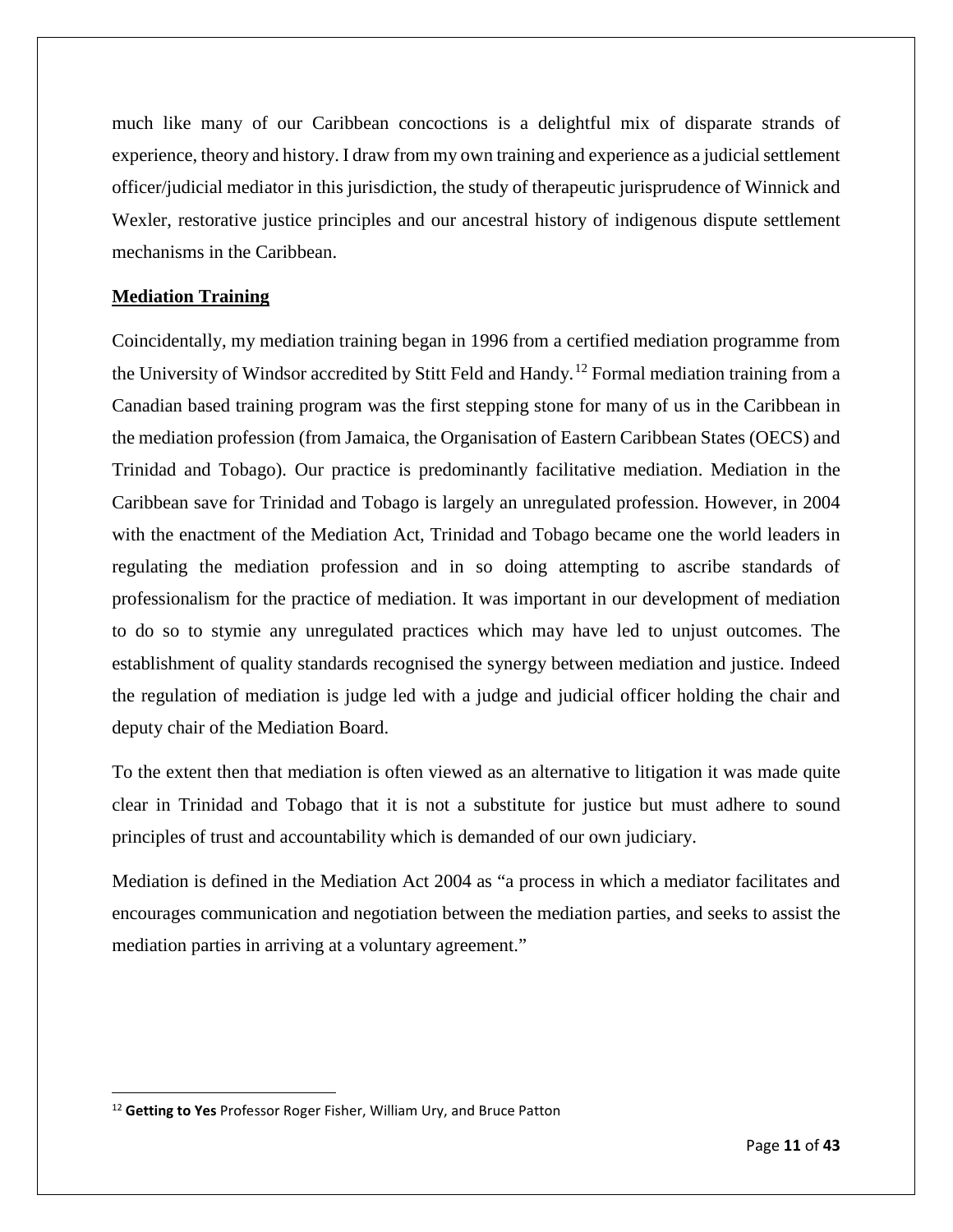The practice in Trinidad and Tobago and the Caribbean generally follows a basic 5 or 6 step process of introductions, presenting parties' perspectives and developing an agenda, identifying interests, generating options, refining options and arriving at an agreement and achieving closure<sup>[13](#page-11-0)</sup>.

Most of my mediation experience from 1998 to 2006 was in community and commercial mediation. Since 2009 it has been exclusively "judicial mediation." From my experience I can summarise the fundamental work of mediation as premised on three important pillars which I refer to simply as the three Cs of Compassion, Collaboration and Consensus. Compassion incorporates the notion of empathy, active listening, understanding interests and motives, identifying and validating concerns and needs. Collaboration involves our work with disputants, giving predominance to them of voice, confidentiality, their self-determination, their option generation and solution oriented discussions. Consensus building captures the voluntariness of the process and the tapping into our creative spirit, our invention of outcomes that matches needs and ability to create peace outcomes.

There are key elements of the mediation process which I view as integral to its success as a peace making initiative: Self-determination, Voluntariness, Confidentially, Informed consent, Creativity and Permanency in solution making. The characteristics of a mediator which has been legislated in our jurisdiction sets the platform for the qualities of the required neutral especially equipped for the resolution of disputes. In section 1(3) of the Third Schedule of the Mediation Act 2004, the qualities which the Mediation Board of Trinidad and Tobago take into account in certifying mediators are:

"(a) objectivity;

- (b) acceptance of individual differences;
- (c) ability to analyse;
- (d) ability to recognise and manage power;
- (e) strong verbal and communication skills;
- (f) active listening skills;

<span id="page-11-0"></span> $13$  See The Mediation Process Part 3, Christopher W. Moore  $4<sup>th</sup>$  Edition.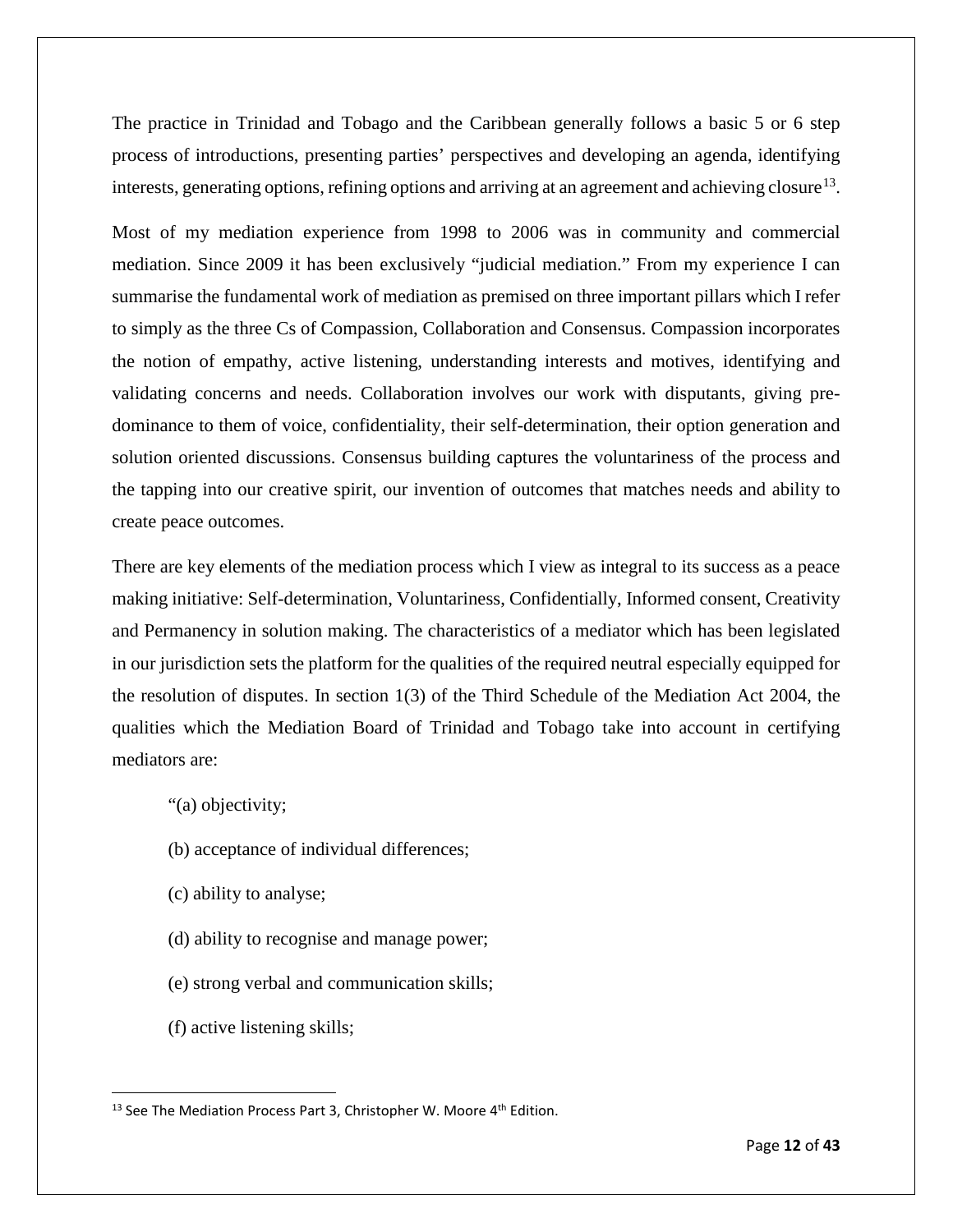(g) ability to articulate and identify the issues and interests of the parties;

- (h) ability to control the process without dominating the parties;
- (i) ability to generate movement in the discussion of the dispute;
- (j) creativity/inventiveness and focus.

From the work and results of the mediation practice it became clear to me that is was a far superior system than litigation in obtaining peaceful results and plays an equally important role in the administration of justice. Since 2010 mediation has received active judicial encouragement:

"The practice of mediation is regulated by legislation (the Mediation Act 2004 Chapter 5:32) unlike most other jurisdictions in the Commonwealth. The principle of regulation underpinning the Mediation Act is one method of ensuring access to justice through mediation. The Mediation Act establishes among other things the standards to be complied with by mediators, a Code of Ethics to guide mediators and a disciplinary process for mediators. Judges now also increasingly refer matters to judicial settlement conferencing (JSC) another form of consensual dispute resolution with similarities to the mediation process. The Chief Justice of this jurisdiction has piloted two projects on court annexed mediation and JSCs and indicated in his Opening Address for the 2017-2018 law term that a permanent court annexed ADR programme will be introduced in the new term."<sup>[14](#page-12-0)</sup>

We have also noted the changing roles of the advocate in mediation.

#### In **Jennifer Moraldo v Kenneth O'Brien** CV2017-00857 I also noted:

"While there are as yet no codes of conduct for attorneys in this jurisdiction that specifically govern mediation either in the Legal Profession Act or the Mediation Act, the role of the attorney in mediation undoubtedly takes on a new dimension fashionably referred to as "the mediation advocate". Such an advocate discharges his traditional ethical obligations under the attorney's Code of Ethics but the approach, however, is not adversarial but collaborative. The skills and services of the attorney to zealously protect or pursue a client's cause are now engaged to assist the client in the mediation process in a problem-solving

<span id="page-12-0"></span> <sup>14</sup> **Jennifer Moraldo v Anthony Sandiford** CV2016-01946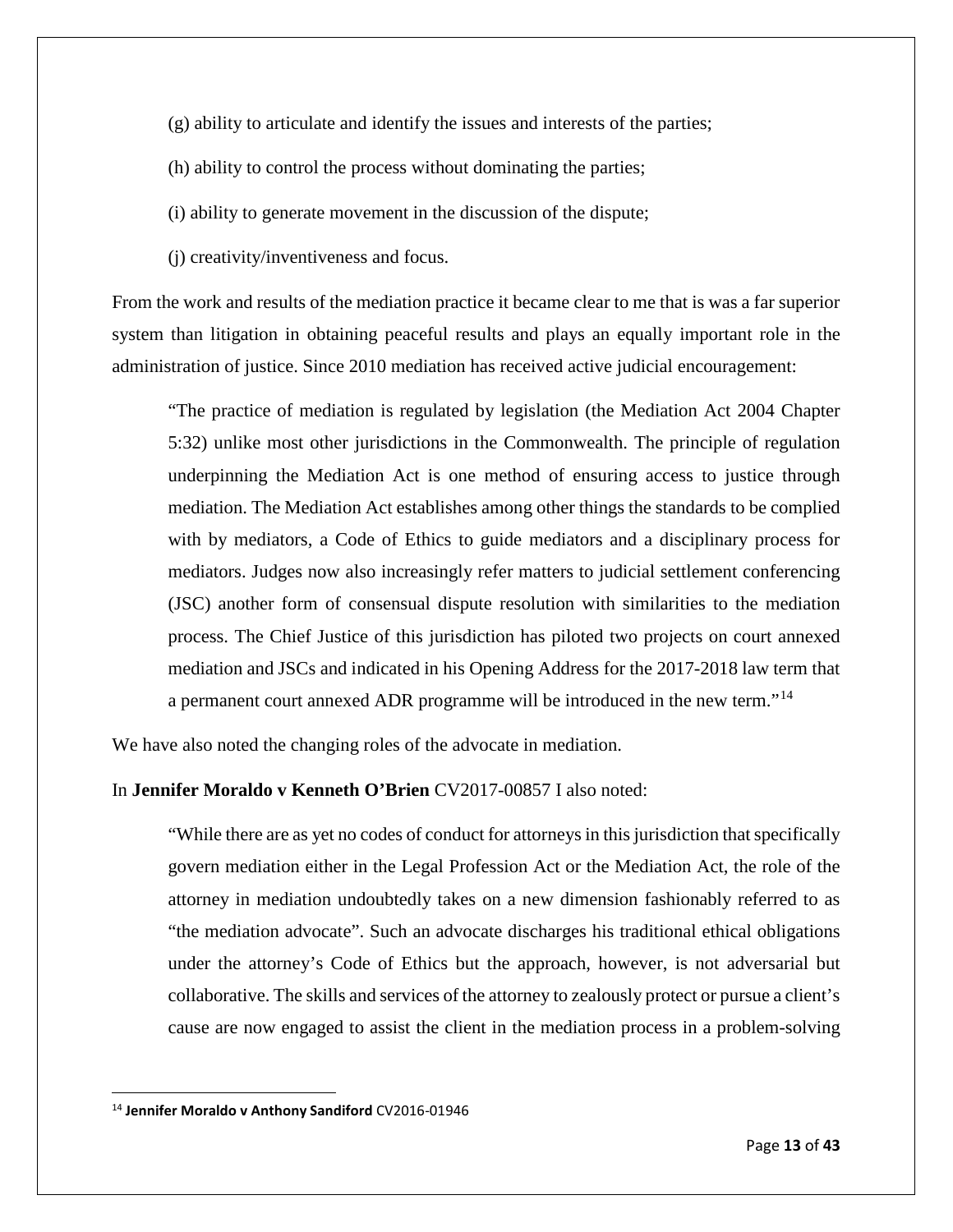model to help obtain the best possible negotiated settlement. It is important for attorneys to acknowledge that new role that they assume in mediation."<sup>[15](#page-13-0)</sup>

The important therapeutic value of mediation was recently underscored judicially in my judgment in **Roger Carrington v The University of Trinidad and Tobago CV0[16](#page-13-1)-03482<sup>16</sup>:** 

"5.Mediation provides not only an opportunity to apply problem solving skills to resolve a dispute, it provides a significant therapeutic purpose in allowing for face to face interactions with the other disputant. Such a therapeutic feature of mediation is a means by which procedural fairness is achieved contributing to the increased trust and confidence in the civil justice system by the litigant. Parties who refuse to try mediation must properly articulate their reasons for so doing and demonstrate that they have properly considered and weighed the benefits and disadvantages of mediation before arriving at their decision. A refusal without such considerations would be unreasonable.

**……………….**

48. Importantly, mediation is more than just a process to effect a settlement. There are significant therapeutic benefits achieved by having parties meet face to face with a certified mediator. Professor Baruch Bush observes:

"First, mediators can help parties put more information on the table and ensure that it is more reliable and less suspect than would be the case if the parties negotiated alone…Second, mediators can help parties perceive each other-including past and present actions, attitudes, motivations and positions- more fully and accurately than they would if left to themselves. The parties can thus avoid responses in negotiation that are based upon false assumptions about one another stemming from cognitive biases."

49. In mediation the focus on emotions, motives, relationships, explanation of events, moral accountability, conduct with the guidance of a certified mediator is a superior means of helping parties navigate difficult disputes even where the party's lawyer led negotiations have failed. In this respect, mediation should be embraced as the perfect complement to

<span id="page-13-0"></span> <sup>15</sup> **Jennifer Moraldo v Kenneth O'Brien** CV2017-00857 paragraph 6

<span id="page-13-1"></span><sup>16</sup> **Roger Carrington v The University of Trinidad and Tobago** CV016-03482 paragraph 5, 48, 49, 50, 59, 60.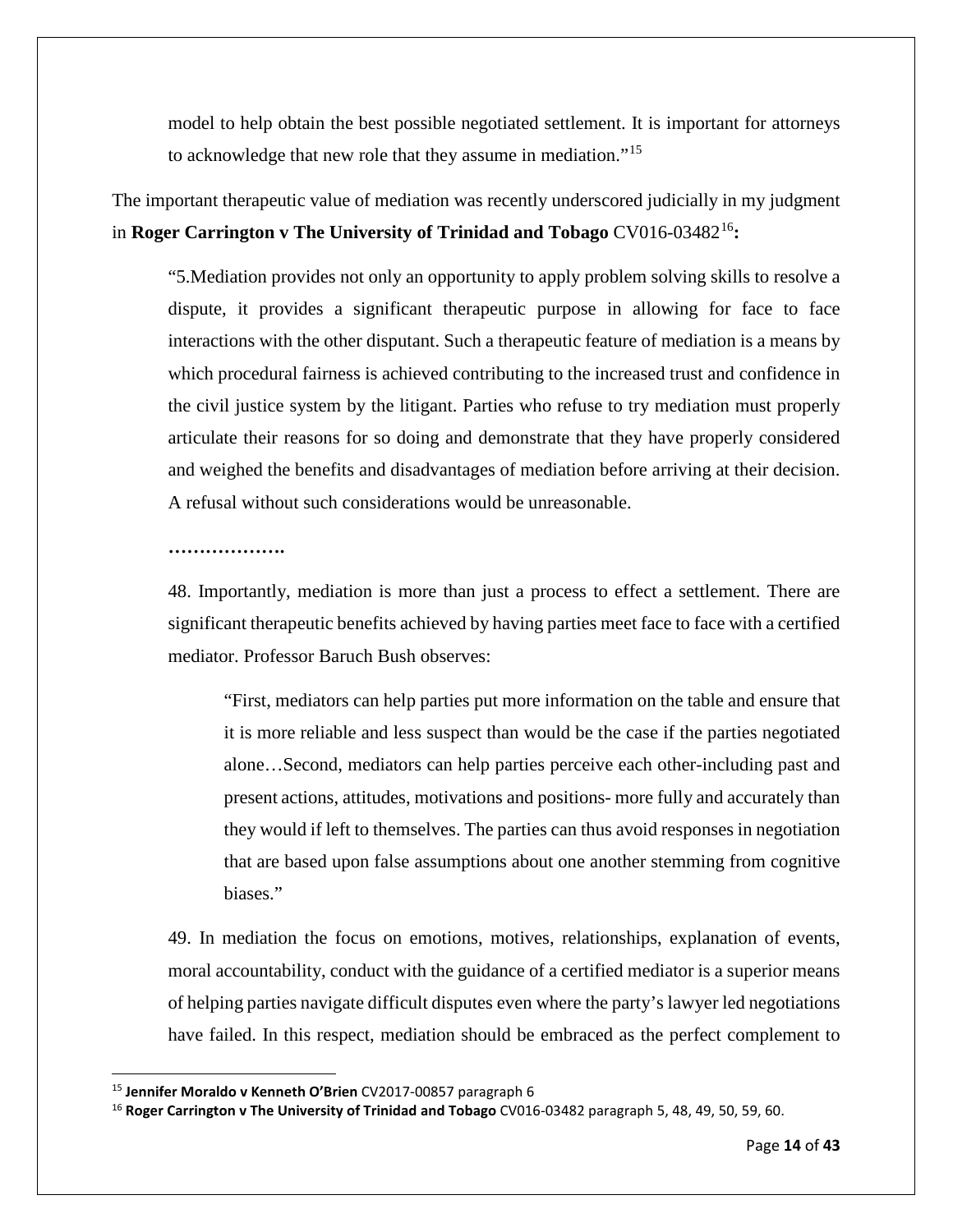the adversarial system of justice. It is through mediation that the civil justice system can provide effective procedural fairness by offering the parties a voice, respectful treatment, non-discriminatory and independent decision making and building trust in the Court system. See JEI handbook "Exploring the role of the CPR judge" pages 46-47. These aspects of procedural justice are the bedrock to therapeutic jurisprudence ensuring that the law impacts persons humanely."

Roger Carrington's claim was for damages for wrongful dismissal. He had indicated his desire to the Court to mediate the dispute but UTT, his employer refused. They felt that as a matter of principle they needed the Court to rule on an important area of the law of "implied extensions" of employment contracts and the application of principles of good faith in employment contracts. UTT was ultimately successful at the trial and in dealing with costs of the trial, both parties agreed that the refusal to mediate by UTT was reasonable having regard to the important areas of law to be explored. UTT further argued that their refusal to mediate was justified as they had a strong case which ultimately proved successful. I disagreed with both of them pointing out the failure by UTT to give thought to the "therapeutic value" of mediation in this relational dispute. I discounted UTT costs or made an adverse costs order of 30%. In the judgment I explored the question of the judicial encouragement of mediation by adverse costs orders. I departed from the English guidance in **Halsey v Milton Keynes General NHS Trust** [2004] EWCA Civ 576 which placed a party's view of the strengths of their case as one of the factors which may excuse a party from pursuing mediation (a merit based approach to the question whether the party unreasonably refused to try mediation).

50. In light of this philosophy of active encouragement of mediation, recognising its social utility and noting its significance in humanising the dispensation of justice it would be a retrograde step to leave it to the parties to dig their heels in with a merits based approach to the question whether they would try mediation…….

59. I consider a merit based approach in determining whether a party has reasonably refused to try mediation is inappropriate for the following reasons. First that attempts at mediation in this jurisdiction have generated the feedback that matters were settled even when there was a poor diagnoses of settlement before mediation. Second, that the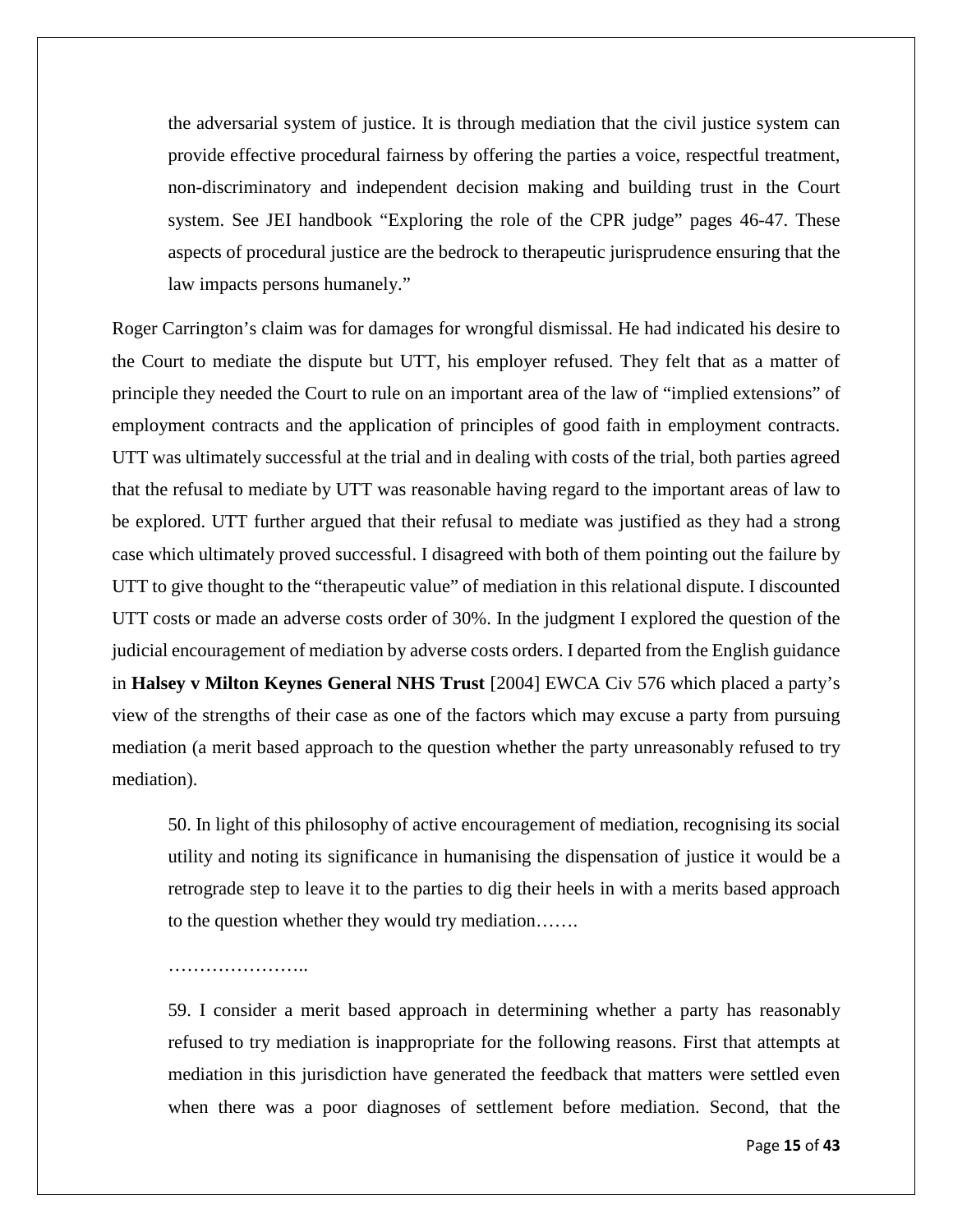underpinning of our pre-action process and the litigation process is that all attempts must be taken to mediate or use ADR. Third, that "relational" matters such as land and employment cases are well suited for mediation and there is a burden on the denying party to properly articulate sound reasons not to try to mediate. Fourth, parties should diagnose their disputes to determine whether it may be too early to mediate but remembering that it is never too late to do so. Fifth, the fact that attempts at different types of settlement negotiations or arbitration or conciliation failed before the offer to mediation is made does not mean that mediation is useless. At the very least it is for the denying party to properly set out its reasons why having already conducted prior negotiations, it thinks that mediation would not be useful. Finally, even though important issues of law ought to be determined in a proceeding it does not take away the importance of treating with the human aspect of the dispute in mediation. There is in fact room to mediate and resolve interpersonal differences, obtain closure and provide for safe venting. Ideally, parties may deal with those human aspects of the dispute and even if the matter is unresolved still emerge with a refined and pointed approach to the Court to determine the unresolved important issues of law. In this way, any feelings of vindictiveness, spite or suspicion would have been removed from the litigation and provide for a much more effective platform to collaborate with one another in the management of the case before the case managing judge.

60. In determining the question of unreasonable refusal the Court must then examine all the circumstances of the case and the conduct of the party. It is for the party who has refused to try mediation or ADR to justify their choice as reasonable:

• Is the real dispute between the parties as distinct from the legal battle one which is suitable for mediation?

- Is the choice consistent with giving effect to the overriding objective?
- What are the costs benefits?
- What is the impact on the timely disposition of the dispute?
- How is a refusal to mediate a proportional use of both parties' resources?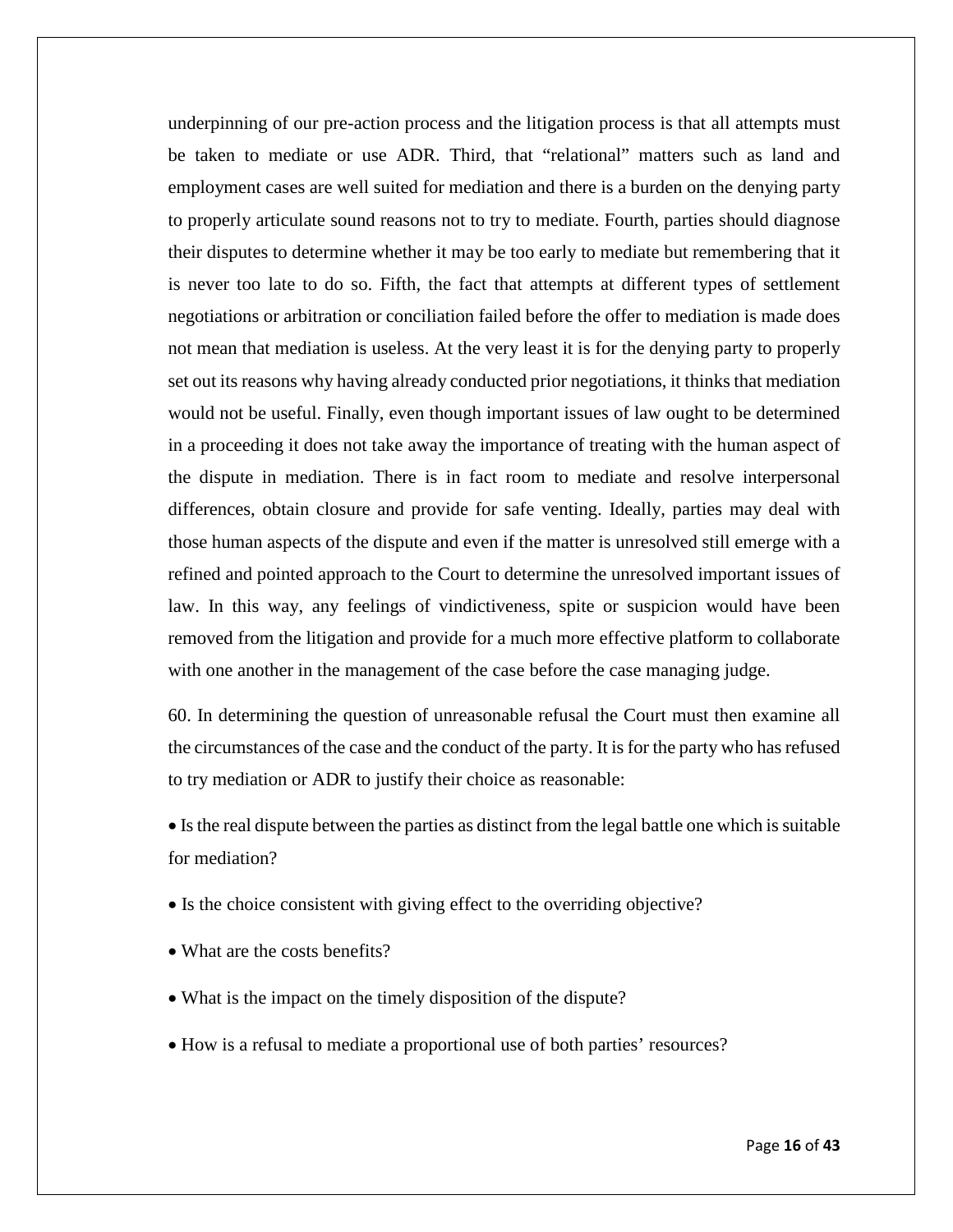- Are these important factors or obstacles to negotiation which cannot be overcome in a mediation?
- How important is it to deny parties their voice in a safe face to face engagement or would the process be anti-therapeutic?"

My notion of a peace jurisprudence is not only informed from this practice in the field of mediation but in the work of the regulatory body in Trinidad and Tobago of the Mediation Board in the active promotion of peace initiatives with "mediation as our mind-set".

#### **The work of the Mediation Board of Trinidad and Tobago (MBTT)**

I was Chairman of the MBTT from 2010-2018. The development of the philosophy of mediation though the work of the Mediation Board from 2010 to 20[17](#page-16-0) deserves some brief reference.<sup>17</sup> The core work of the MBTT was the certification of mediators, trainers, training programmes and training agencies<sup>18</sup>. However, we saw our role as not limited to regulator but an educator and leader in building a culture of peace. This came on the heels of a Court Annexed pilot project in 2010 which saw a settlement rate of 75% and a client satisfaction rate of 95%. It prompted Professor Michael Laing, the mediator consultant, to report that disputants placed a higher value on their ability to speak openly about their problems rather than actually achieve a settlement<sup>[19](#page-16-2)</sup>. From that early stage Professor Laing demonstrated that there was a therapeutic value in the process of mediation. It was a value which should not only be understood as the benefit of the mediation process but rather as a loss to our judicial system. If litigants and disputants value their stories being told in this way much in the oral traditions of our ancestors, then the purely adversarial process based on a foreign Anglo Saxon tradition was truly an alien one unsuited to the needs of our Caribbean people.

Importantly, our insistence on the regulation of the mediation profession was to ensure that the right atmosphere was created to achieve peaceful outcomes. There was for the MBTT an intense focus on process rather than outcomes. Further, in light of growing discontent in our society with

<span id="page-16-0"></span> $17$  I credit the hard work of the board members of the Mediation Board of Trinidad and Tobago for that period for their enthusiasm and passion for mediation and peace making.

<span id="page-16-1"></span><sup>18</sup> See **Lessons learnt-Sculpting a Mediator Certification Regime** by Ms. Giselle Yearwood Welch. The MBTT's certification process is well structured. See<http://www.mediationboard-tt.org/>

<span id="page-16-2"></span><sup>&</sup>lt;sup>19</sup> See the Michael Laing report, DRC.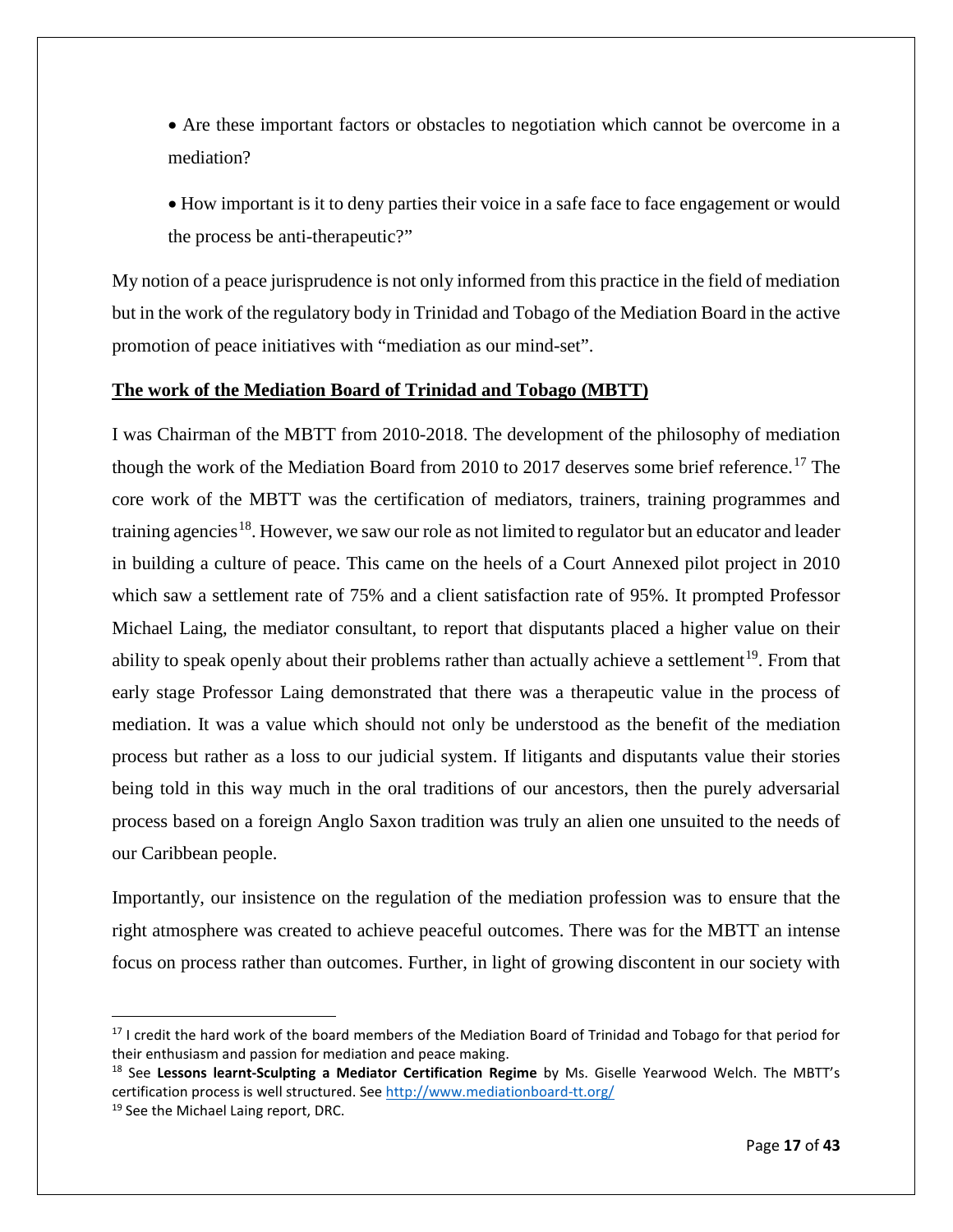increased gang activity, juvenile delinquency, family disputes, domestic violence, guns and violence<sup>[20](#page-17-0)</sup>, we saw the need to increase the appeal of mediation nationally and to place peace on the national agenda. This lead to several public symposia and public education campaign which included initiated such as a "mediation pledge", Youth Ambassadors for Mediation, mediation caravans, mediation forums and National Mediation Symposia over the period 2010 to 2017.

In the process of certifying mediators and mediation trainers we ascribed to them the labels of "peacemakers" and "agents of positive change". In the face of the dire conflict in family life, young people and in our communities the need for these certified mediators to view their role as more than just setting about the business of settlement of disputes but of achieving peace and reconciliation was an important aspect of our certification process. We had embarked upon an ambitious project of equipping mediators to deal with domestic violence issues, a controversial area of mediation practice but a social crisis facing many countries. To that extent, any mediator whose focus was on peace would be more inclined to focus on the process of dialogue ensuring the right environment is present for collaboration rather than disproportionately focusing on a settlement at the expense of building trust and rapport with disputants.

As the work of the MBTT evolved these watchwords of "mediation as a mind-set" became imbedded even in our deliberations as a corporate body. How do we empathise which each other's needs as Board Members, how do we work together for creative outcomes and how do we build consensus? "Decision by consensus" became our mantra. It was difficult and time consuming as the minority voice in our Board meetings always caused us to again continue our board deliberations. The minority voice soon became for us the litmus test of rationality. The 3 Cs became for us at the Board a template of doing business, avoiding internal disputes ultimately recognising ourselves as agents of change and agents of peace.

Indeed to a large measure we lived out our own philosophy as espoused in the mission statement of the MBTT:

<span id="page-17-0"></span><sup>&</sup>lt;sup>20</sup> See the Executive Report of the Committee on Young Males and Crime in Trinidad and Tobago- No time to quit: Engaging youth at risk by Professor Selwyn Ryan, Dr. Indira Rampersad, Dr. Lennox Bernard, Professor Patricia Mohammed and Dr. Marjorie Thorpe [2013].

See also my comments on child delinquency in **BS v The Children's Authority of Trinidad and Tobago et al** CV.2015-02799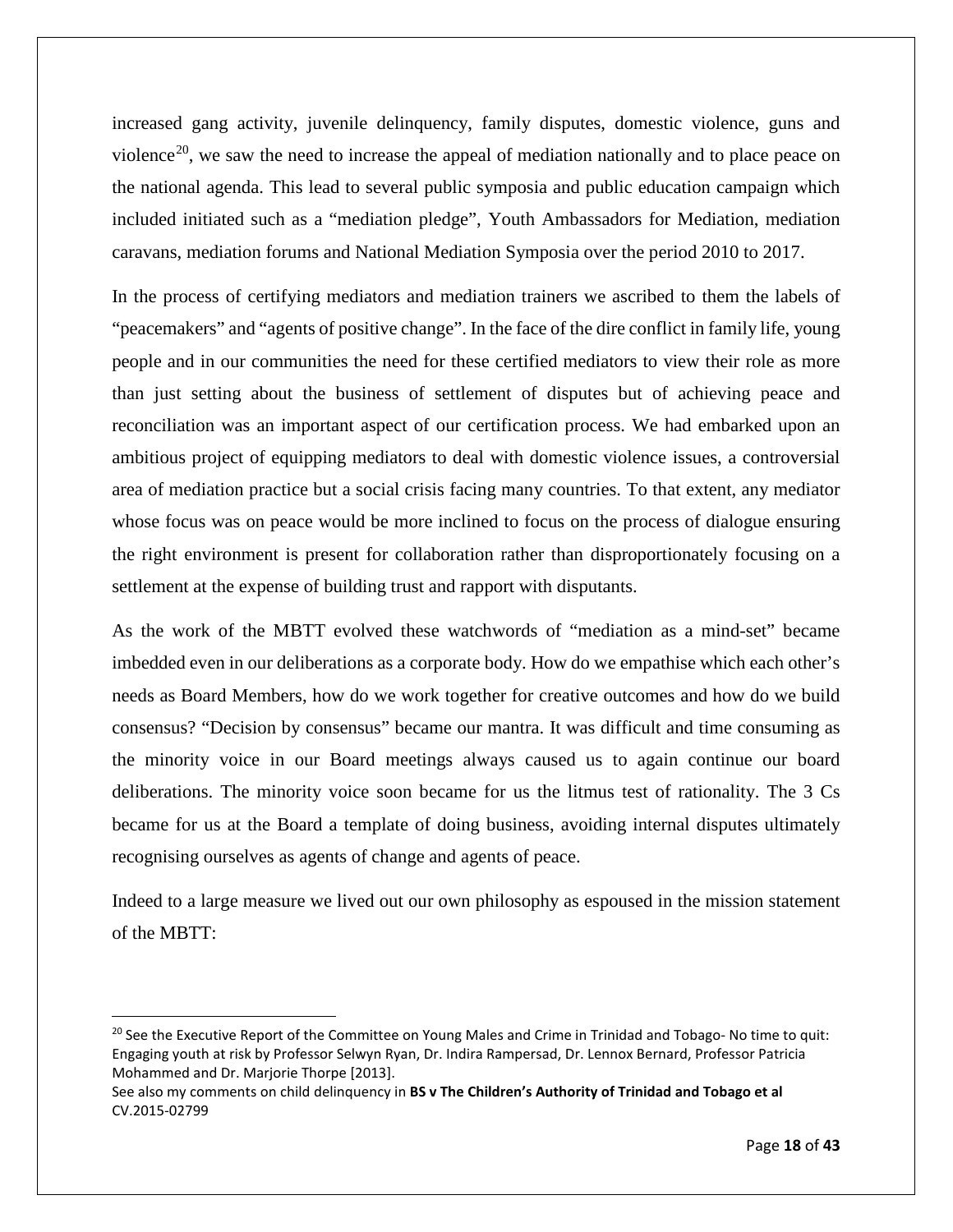"To create a culture in Trinidad & Tobago of promoting peaceful interventions and harmonious relationships in the settlement of disputes. To this end, members of the public are encouraged to learn more about mediation as an effective conflict resolution tool."

The vision statement of the MBTT is:

"A nation that is a peaceful society where the essence of mediation and conflict resolution is pervasive and growing through the language of collaborative consensus."

In our view, we saw it important to create an environment for dialogue as fundamental to any peace talks and any peace plan. Our template of creating platforms of dialogue was one which took our mediation movement into the social dialogue of creating peace platforms for unions and employers, communities, families, politicians, rivalling gangs and troubled youth $2^1$ .

It therefore begs the question, if such a movement can be created socially through mediators of a philosophy of mediation as a mind-set, of judicial encouragement of mediation taking into account the therapeutic effects of the humane treatment and results in mediation, what can it do for the actual business of judging and the potential of equally therapeutic outcomes from the legal process itself?

#### **Therapeutic jurisprudence**

With this background I embraced the work of judicial mediation and the concept of therapeutic jurisprudence. I will come to judicial mediation in a moment, but importantly the concept of therapeutic jurisprudence is no stranger to our jurisdiction with the growing recognition of the work of our problem solving courts as part of our jurisprudential landscape. In the Caribbean there has quickly emerged on the judicial landscape problem solving courts. In Jamaica, Trinidad and Tobago, Barbados, Bermuda and the Cayman Islands are Drug Treatment Courts and in 2017 the launch in Trinidad and Tobago of The Children's Court.

Therapeutic Jurisprudence is traditionally viewed as originating with the practice in problem solving courts and mental health applications. It considers the role of the law as a therapeutic agent and theoretically underpins the practice of problem solving courts. Therapeutic jurisprudence

<span id="page-18-0"></span> $21$  See National Mediation Symposium 2016, 2017, Restorative Justice Roundtables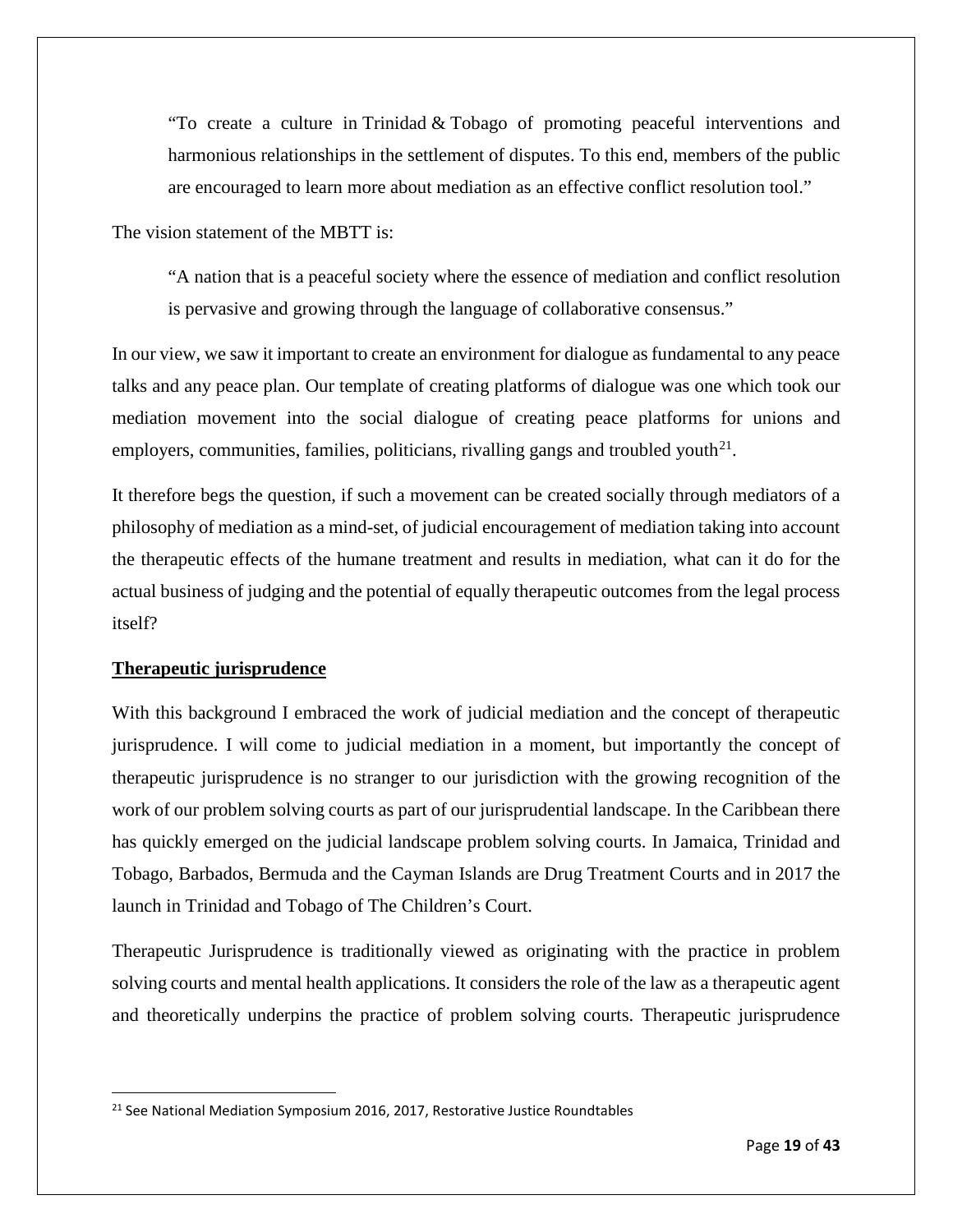advocates the use of social science to study the extent to which a legal rule or practice promotes psychological and physical wellbeing of the people it affects.

In **Problem-Solving Courts, Therapeutic Jurisprudence and the Constitution: If Two is Company, is Three a Crowd** the learned authors commented at Page 396**:**

"When therapeutic jurisprudence speaks of looking at the law as a potential therapeutic agent, it refers to looking at legal (and administrative) rules and procedures and at the roles of legal actors or 'players,' which typically include lawyers and judges but may include many other actors, such as therapists and employers … The emphasis on roles of legal actors, especially when the actors operate in a relatively unconstrained legal field — with great discretion in other words — is particularly ripe for therapeutic jurisprudence analysis."

In **Judging in a Therapeutic Key (Therapeutic Jurisprudence and the Courts),** Winick and Wexler commented:

"TJ (therapeutic jurisprudence) can be thought of as a "lens" through which to view regulations and laws as well as the roles and behaviour of legal actors- legislators, lawyers, judges, administrators. It may be used to identify the potential effects of proposed legal arrangements on therapeutic outcomes. It is useful to inform and shape policies and procedures in the law and the legal process. TJ posits that, when appropriate, the law apply an "ethic of care" to those affected.

TJ does not "trump" other considerations or override important societal values such as due process or the freedoms of speech and press. It suggests, rather, that mental and physical health aspects of law should be examined to inform us of potential success in achieving proposed goals. It proposes to consider possible negative psychological effects that a proposal may cause unwittingly. TJ doesn't necessarily dominate, but rather informs and in so doing provides insight and effective results. Such considerations enter into the mix to balance when considering a law or a legal decision or course of legal action.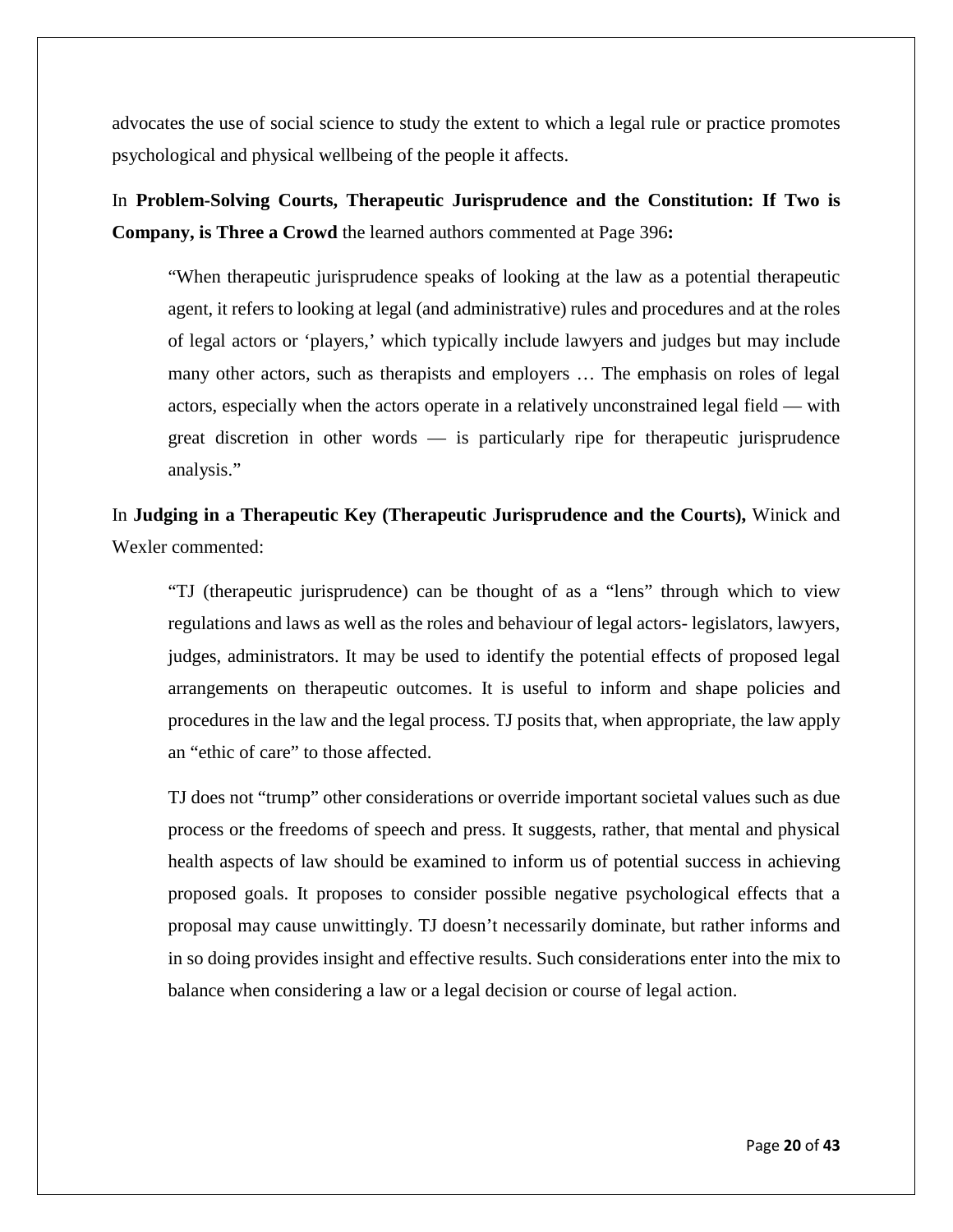It is important for judges to practice TJ because – like it or not- the law does have therapeutic and anti-therapeutic consequences. This is empirical fact."<sup>[22](#page-20-0)</sup>

Therapeutic Jurisprudence emphasises notions of catharsis and empathy. The work of Therapeutic Jurisprudence has now expanded beyond problem solving courts and fits squarely in the work of mainstream courts. In **Realising the Potential of Judging**, Michael King observed:

"Solution-focused judging applies therapeutic jurisprudence, an approach to the law that, amongst other things, sees law and legal processes as having the potential to promote healing."

Two of the main drawbacks identified by academics of the Therapeutic Jurisprudence movement are the sacrifice of impartiality when the judge becomes emotionally invested in outcomes and the unconstitutionality of Therapeutic Jurisprudence methods where the lines are blurred in the separation of powers. In my view, the criticism of impartiality is correctly made in the purely legal context but it misunderstands the moral authority and social context of judges in a Caribbean society where litigants value the contributions of Judges and their input in their discussion. With regard to the separation of powers, in peace jurisprudence the lines between institutions are not to be rigidly drawn but there must be recognition that these institutions are all enjoined in a positive societal result. To that extent Peace Jurisprudence will encourage co-operation of powers rather than separation of powers.

#### **Restorative justice**

Restorative justice is a philosophical framework that views crime as an injury and justice as a process for healing to take place. It seeks to balance the needs of victims and communities rather than just those of the offender<sup>[23](#page-20-1)</sup>. Restorative justice practices are of increasing importance in today's society as it not only impacts the victim and offender but also the community members. In Trinidad and Tobago, the increasing incarceration levels indicates a need for the solid application of restorative justice practices in the society. While there has been some attempt to implement such

<span id="page-20-0"></span> <sup>22</sup> **Judging in a Therapeutic Key (Therapeutic Jurisprudence and the Courts**) by Bruce J. Winick and David B. Wexler [2003]

<span id="page-20-1"></span><sup>23</sup> **Restorative Justice-A New Approach with Historical Roots. Corrections Retrospective** 1959- 1999, Minnesota Department of Corrections by Carey, Mark. p 32.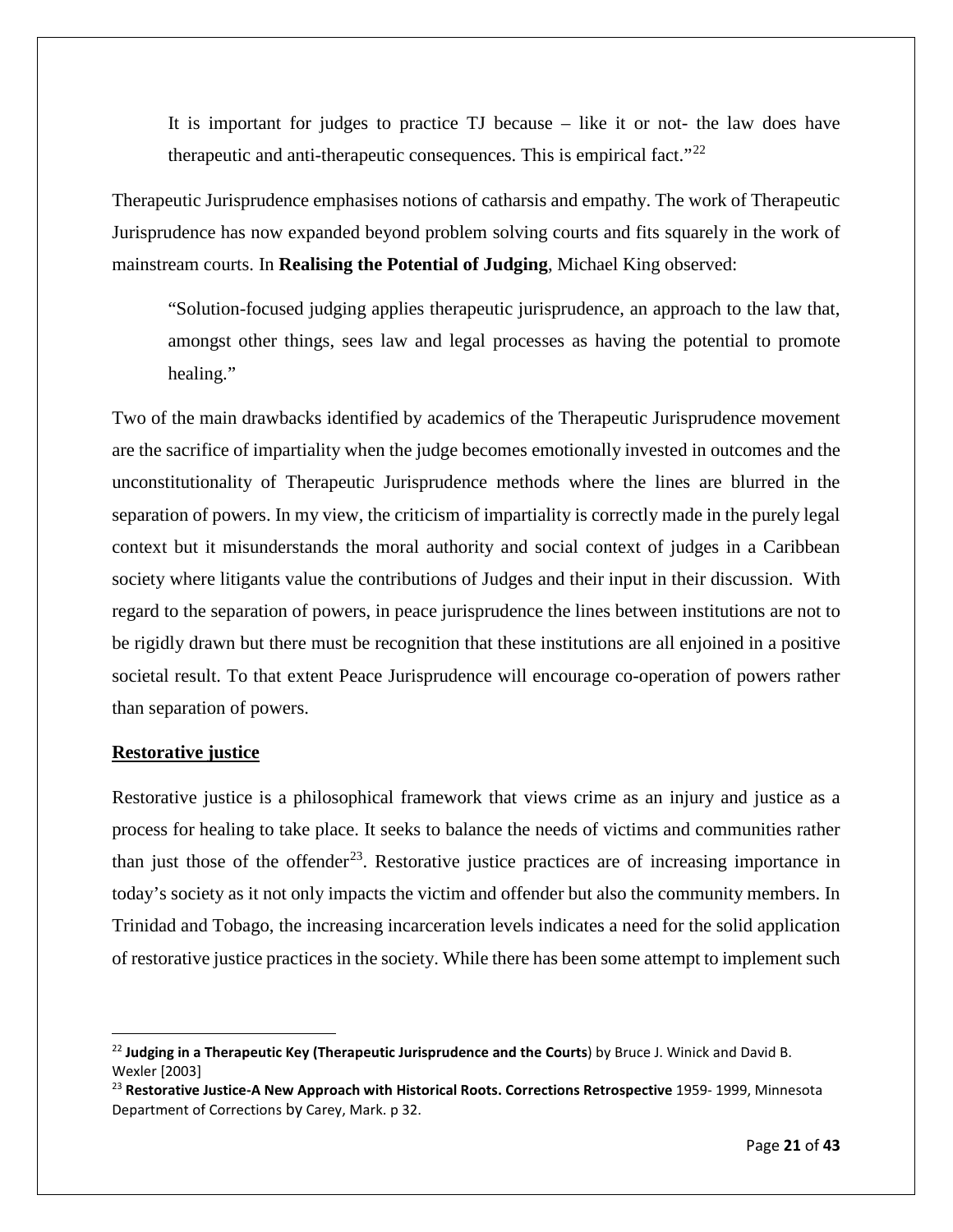practice in the prison system for example, the teaching of vocational skills, there is no tangible pieces of legislation to guide these practices.

A significant new development in our thinking about crime and justice is the growing interest in the restorative justice theory.<sup>[24](#page-21-0)</sup> Restorative justice offers a profoundly different context for understanding and retorting to crime and victimization. It accentuates the prominence of elevating the role of crime victims and community members, holding offenders directly accountable to the people they have violated, restoring the emotional and material losses of victims, and providing a range of opportunities for dialogue, negotiation and problem solving, which can lead to a greater sense of community safety, conflict resolution and closure for all involved.<sup>[25](#page-21-1)</sup>

It goes far beyond the traditional, liberal and conservative positions of the past by identifying underlying truths and joint interests of all of those concerned about crime policy in a democratic society.

In Jamaica the Dispute Resolution Foundation (DRF) is responsible for ground breaking work in restorative justice theory and applications. A useful tool frequently used is that of circles and conferences. To the extent that restorative justice is applied in Trinidad and Tobago it underpins the work, mainly in our criminal courts, the Bail Boys project and the Drug Treatment Court. However, in the civil arena I had applied restorative justice principles in the civil context on the question whether exemplary damages as a form of punishment should have any place in our legal outcomes purely from its anti-therapeutic value. In **Jason Raymond v The Attorney General of Trinidad and Tobago** CV2016-00029 of Trinidad and Tobago where the Claimants were prisoners savagely beaten by prison officers, there was a larger and deeper crisis in our prison system of prison violence. Exemplary damages within the prism of **Rookes v Barnard** [1964] UKHL 1 served only the purpose to punish and deter future conduct. However, in **Raymond** I explored the use of damages to rehabilitate and to restore by using the award of damages to create a Prion Reform Fund to address the issue of violence facing both prisoners and prison officers in the prisons:

<span id="page-21-0"></span><sup>&</sup>lt;sup>24</sup> Bazemore and Umbreit; Galaway and Hudson; Van Ness and Strong; Zehr.

<span id="page-21-1"></span><sup>&</sup>lt;sup>25</sup> Encyclopaedia of Crime and Justice | 2002 | UMBREIT, MARK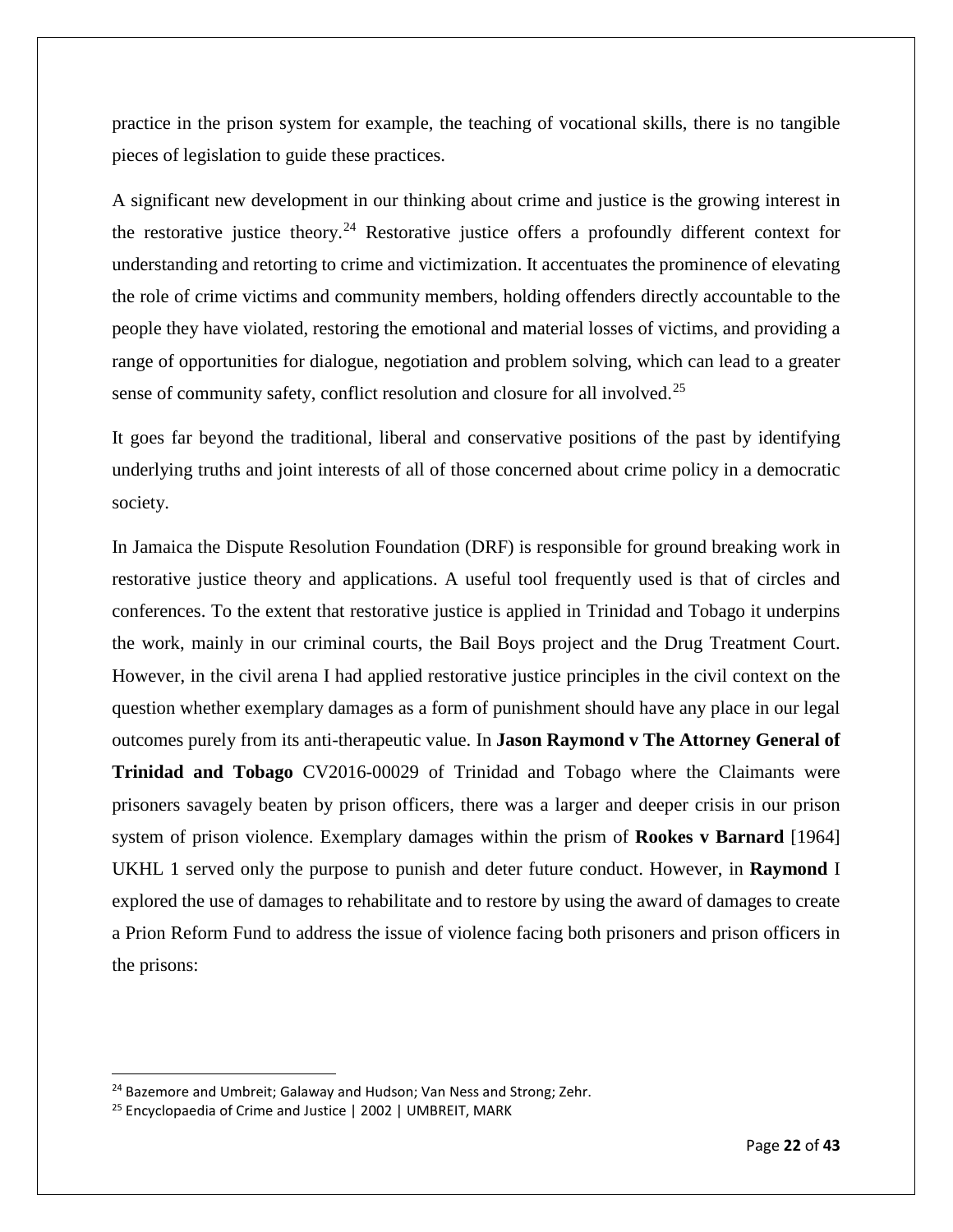"The Court questioned whether the idea of punishment was served by making an additional monetary award to be paid by the taxpayer who play no part in the commission of the wrong which is being sought to correct. It is in short a question of public policy. To what extent retributive justice served by an award of exemplary damages should give way to distributive or restorative justice as an element of punishment. It is in fact an attempt to make such awards no longer anomalous but congruent to the concept of distributive theories of social justice and correctional theory……….

#### ……………

As a matter of policy, for a small society witnessing unprecedented levels of violence and crime, every effort must not be spared in ensuring that our prisons are not a breeding ground for further violent and aggressive behaviour. The violence that are bred within those walls quite easily spill out. The degree of institutional violence is a direct product of prison conditions and how the State operates its prisons. To prevent abuse "the use of force must be controlled through clear policies, meaningful and constant supervision of all use of force, timely and truthful reporting of all use of force, accurate and unbiased investigation into excessive use of force, consistent imposition of progressive and proportional discipline when excessive force is used", restorative justice programmes to restore balance in the relationship between inmates and prison officers and to deescalate levels of hostility."<sup>[26](#page-22-0)</sup>

The Court's award of exemplary damages was split between a direct award to the Claimants and towards a Court administered "Prison Reform Fund". From the award of \$250,000.00 in exemplary damages, one third of that sum was prorated equally among the five Claimants and two thirds of that sum was to be paid into Court to be used as a "Prison Reform Fund" to assist in plans, programmes or NGO's to assist both inmates and prison officers in reducing the level of violence in the prisons.

#### **History and Culture**

Finally, on this aspect of peace jurisprudence I draw reference to our ancestral history, our genetic codes of dispute resolution. At our Mediation Symposium 2017 in one of ours sessions entitled "Discussion with our Elders" a well-known pundit and commentator Ravi G spoke about dispute

<span id="page-22-0"></span> <sup>26</sup> **Jason Raymond v The Attorney General of Trinidad and Tobago** CV2016-00029 paragraphs 87 and 140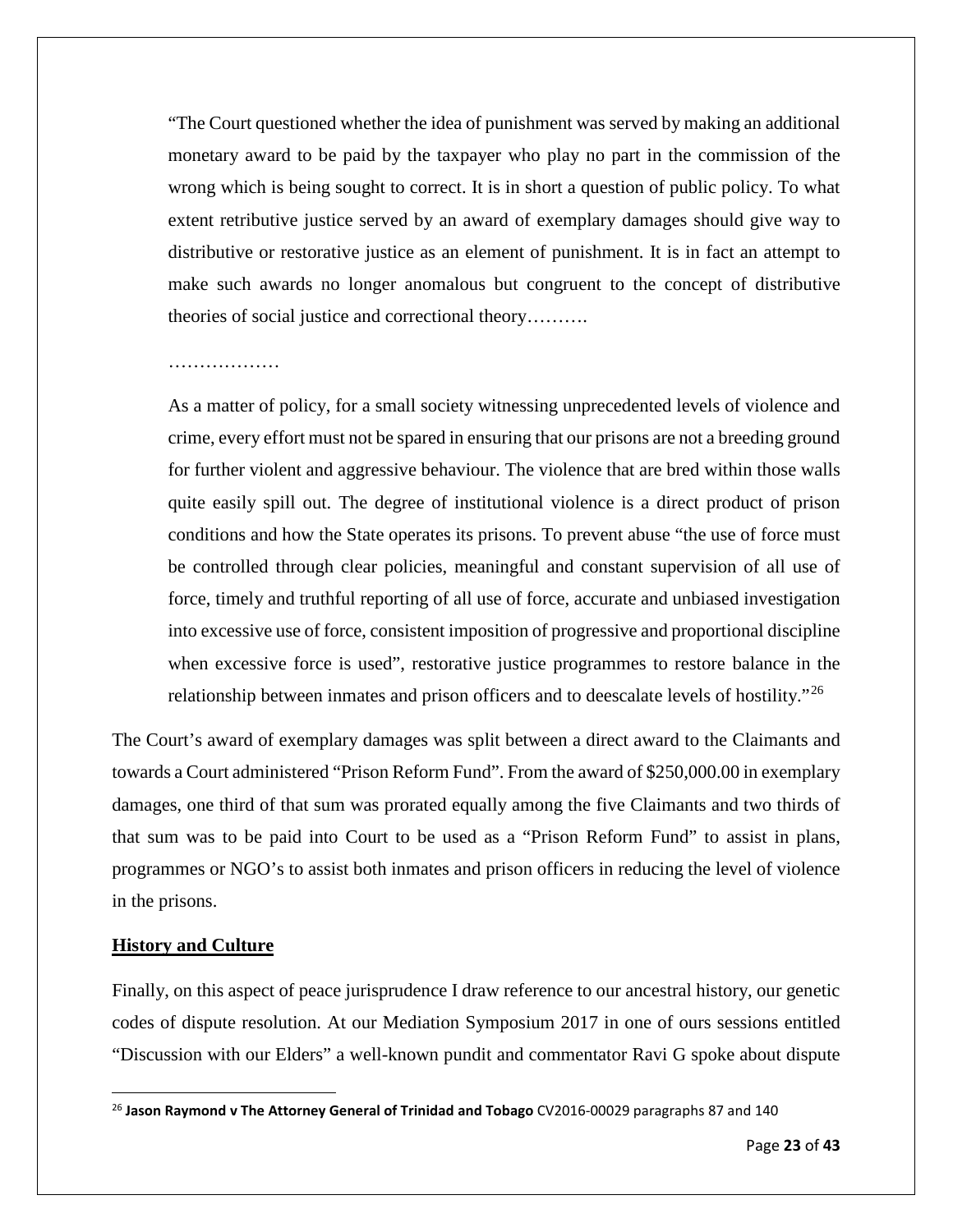reconciliation in the East Indian Community. Another leader in our Community for the Orisha Shouter Baptist Faith Eintou Pearl Springer spoke about the importance of motherhood and children. While Ravi G spoke about the story of the Ramayan and the analogies of reconciliation, the mother tongue of the East Indian was lost to me so to of Mother Springer. After generations and iterations what do we migrants have in touch with communal and historic dispute resolution systems? Professor Drayton would comment about our Caribbean people with "Time longer than Twine" that one of our problems is a legal system superimposed upon a society that is alien to it. For the indigenous Mayans in Belize they have worked with the judiciary in the establishment of their own mediation programme.

The voice of the Judge in assuming his role in our Caribbean society echoes through our genetic codes of the panchayee in the panchayat or the village elder in the elder system. He is the lead Negotiator and collaborator setting the scene for the discussion by the disputants. He searches of collaborative outcomes through empowering disputants to voice concerns and issues, identify needs and work out joint futures.

I am convinced that mediation provides much more than a promise of settlement but a promise of peace and reconciliation. It is a portal into which the truth and reality gap is dissolved. It is a process which gives the perception and feel of justice. Something that marries procedural justice with therapeutic objectives. To achieve peace through mediation the moorings must remain true to the principles of self-determination, self-worth, validation, and future centric goal setting building on our positives. For anyone locked in conflict, the reception of a forum where you are empathised with and re-directed is far more gratifying that building walls and throwing legal Molotov cocktails over them.

In the Caribbean there is much to be said for the lineage of mediation and it is no surprise that there are several mediation programmes thorough the English speaking Caribbean.

#### **II. The Caribbean mediation movement**

#### **Jamaica**

Jamaica has one of the longest standing automatic court annexed mediation programmed under Part 74 of the Civil Proceedings Rules where all commercial cases save for some exceptions, notably public law, are referred to mediation immediately after filing a defence. Mediations are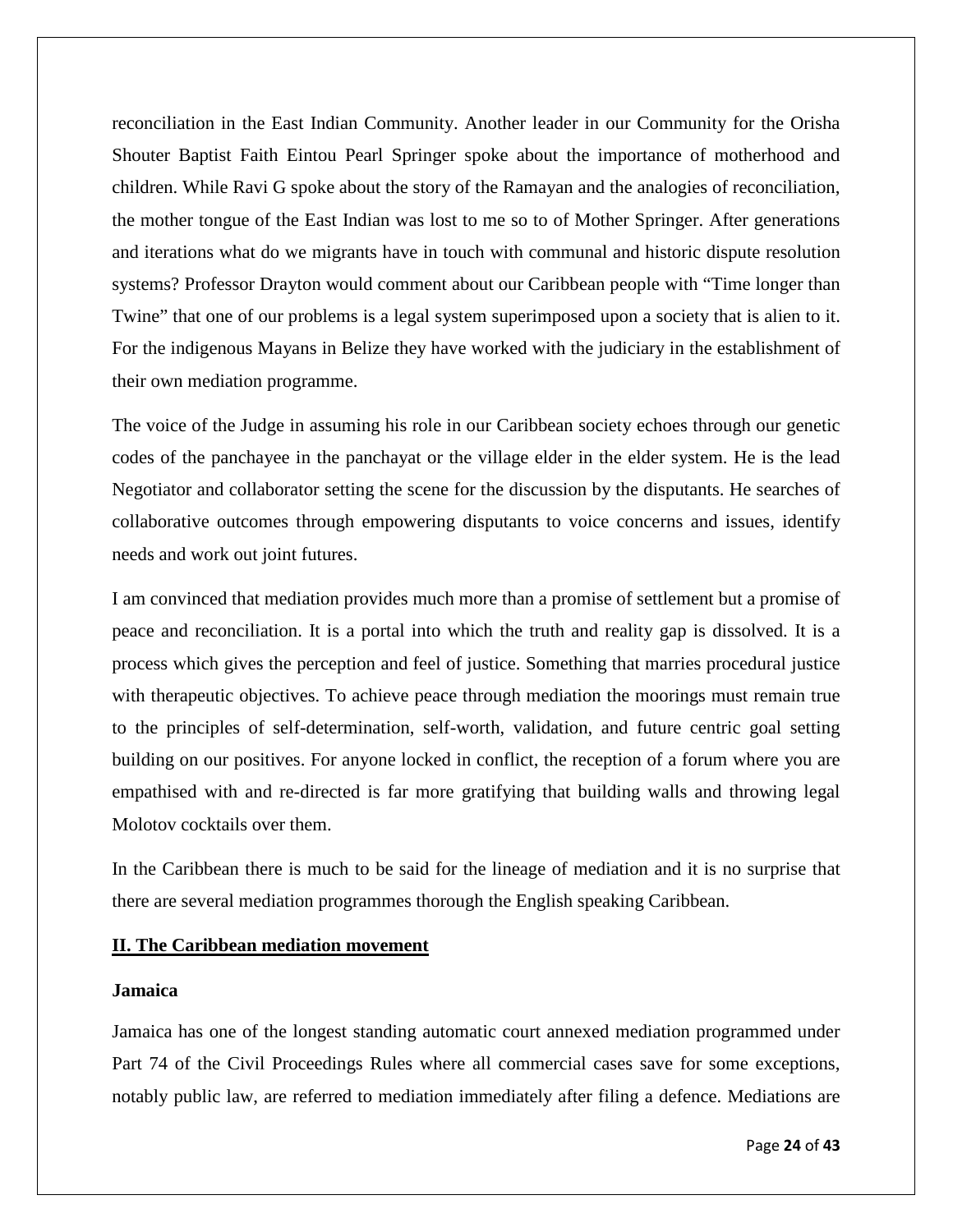outsourced to the Dispute Resolution Foundation, a leader in mediation in the Caribbean conducting mediation and training in the region. Notably, the DRF projects go beyond the borders of Jamaica settling a dispute in Belize between the indigenous people and the Government over the development of their protected wetlands, conducting training in the region and in Sierra Leone, conducting mediations in Haiti. Other court annexed mediation schemes were The Judicature Resident Magistrates Court (Amendment) Rules, 1999, Criminal Justice (Reform) (Amendment) Act, 2001. In 2017, Jamaica enacted their new Arbitration Act 2017 to "facilitate domestic and international trade and commerce by encouraging the use of arbitration as a method of resolving disputes." In 2018, the DRF also sought to partner with the Citizen Security and Justice Programme (CSJP) III in implementing a community mediation project<sup>[27](#page-24-0)</sup>.

#### **Guyana**

Guyana's Mediation has been established within the compound of the High Court of the Supreme Court of Judicature at Georgetown Guyana since 2003. The new Guyana Civil Proceeding Rules 2016 provides for Court Ordered Mediation under Part 26. This Part sets out the Court's power to order mediation although parties are encouraged "to and may, without permission of the Court, refer their dispute to mediation at any time prior to a Pre-Trial Review." (Part 26.01 (1)). It also sets out the procedure on Court Appointed Mediation, fees and the outcome of the parties' failure to attend, participate or comply with the requirements of mediation. In addition, Guyana also has their Alternative Dispute Resolution Act No 24 of 20 Chap 7:05 to legally provide for the mediation of disputes as an alternative to litigation.

#### **Barbados**

In Barbados, there is an active mediator association in the ADR Association of Barbados Inc. which was incorporated in 2004 as the first professional Association for dispute resolution in Barbados.<sup>[28](#page-24-1)</sup> The Arbitration and Mediation Court of the Caribbean Inc (AMCC) which an international commercial dispute resolution institution is also based in Barbados.<sup>[29](#page-24-2)</sup> The Supreme

<span id="page-24-0"></span> <sup>27</sup> DRF and CSJP III Partnering on Community Mediation Project [https://jis.gov.jm/drf-and-csjp-iii-partnering-on](https://jis.gov.jm/drf-and-csjp-iii-partnering-on-community-mediation-project-2/)[community-mediation-project-2/](https://jis.gov.jm/drf-and-csjp-iii-partnering-on-community-mediation-project-2/)

<span id="page-24-1"></span><sup>28</sup> <https://adrbarbados.org/>

<span id="page-24-2"></span><sup>&</sup>lt;sup>29</sup> The Arbitration and Mediation Court of the Caribbean<https://www.caribcourt.org/>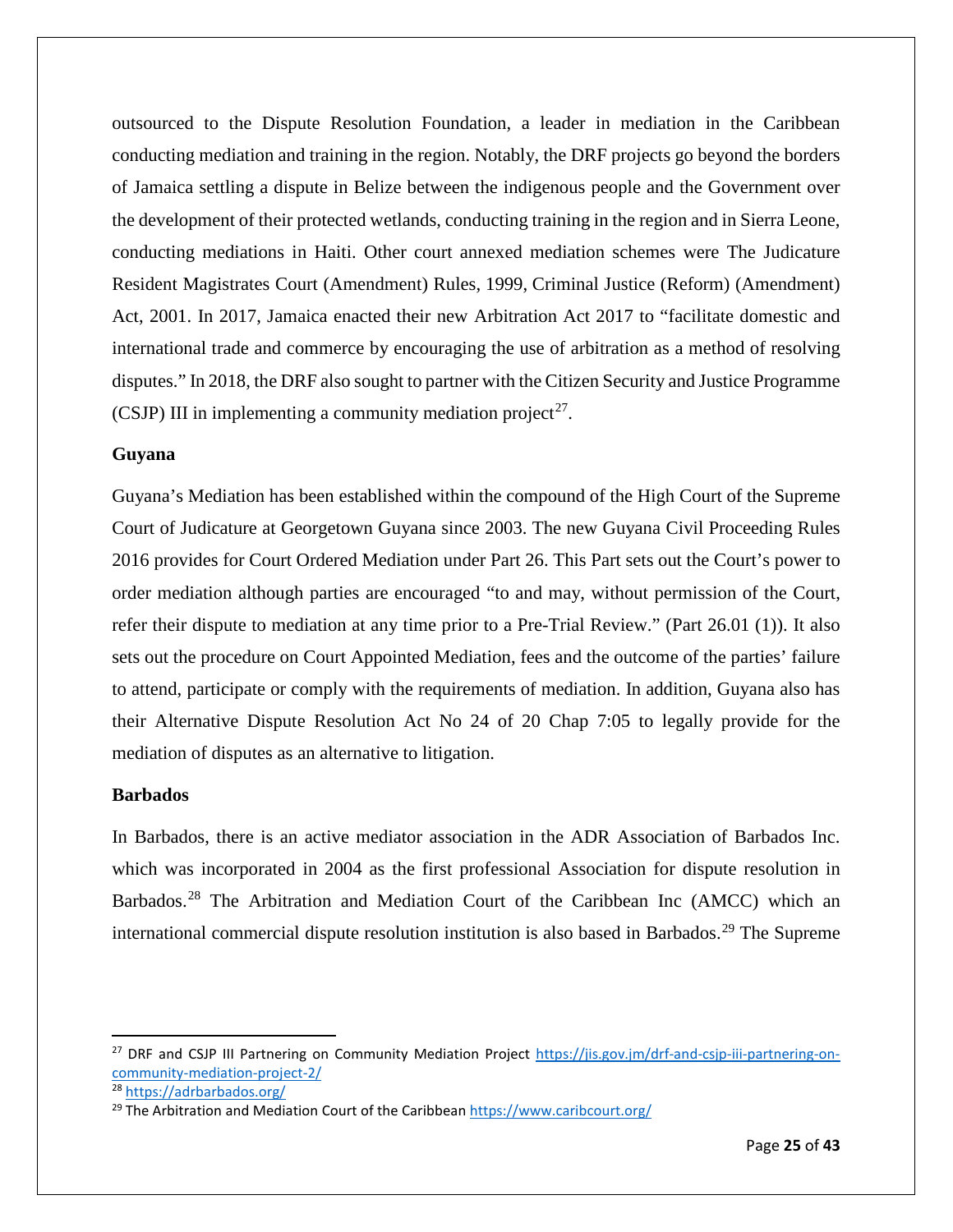Court Civil Procedure Rules 2008 also provides for the use of mediation in encouraging parties to settle disputes and to further the overriding objective.

#### **The Organisation of Eastern Caribbean States (OECS)**

The OECS has made use of mediation with the passage of the Practice Direction No. 1 of 2003 which provides for Court Connected Mediation. Court-connected Mediation was introduced in St. Lucia by Practice Direction No. 2 of 2002 but Practice Direction No. 1 of 2003 extends courtconnected mediation to all Member States. Further, Part 25.1(h) of the Eastern Caribbean Supreme Court Civil Procedure Rules 2000 provides for the Court to actively manage cases by "encouraging the parties to use any appropriate form of dispute resolution including, in particular, mediation, if the court considers it appropriate and facilitating the use of such procedures."

#### **Belize**

In Belize, the Mediation Rules of 2013 (Supreme Court (Civil Procedure) (Amendment) Rules 2013) provides for "court connected mediation." There is a mediation co-ordinator who is an officer appointed by the Chief Justice to coordinate the development of the court-connected mediation. There is also a National Court-Connected Mediation Committee which serves a policy making body and acts as an advisory committee to the Chief Justice. The Mediation Committee consists of representatives from the Belize Council of Churches, National Trade Union Congress of Belize, The University of the West Indies, the University of Belize, The Family Court, Restore Belize, The Magistrate's Court, The Attorney General's Chambers, The Justice of Peace and Commissioners of the Supreme Court Association and the Belize Chamber of Commerce and Industry. Importantly, the composition of their committee is community based. The Committee fulfils a number of important roles such as the selection of mediators to provide mediation services under Part 73 of the Rules, approving a code of conduct for mediators, monitoring the performance of mediators and addressing complaints and assessing the efficiency of the mediation process. They obtained guidance from the indigenous Mayans to explain how to settle disputes.

#### **Trinidad and Tobago**

In this model there is a firm and active community mediation model since 1998. In Trinidad and Tobago our formal experience in mediation began in the early 1990s when we formulated the new Civil Proceedings Rules recognizing the importance of ADR. In 1998 the Community Mediation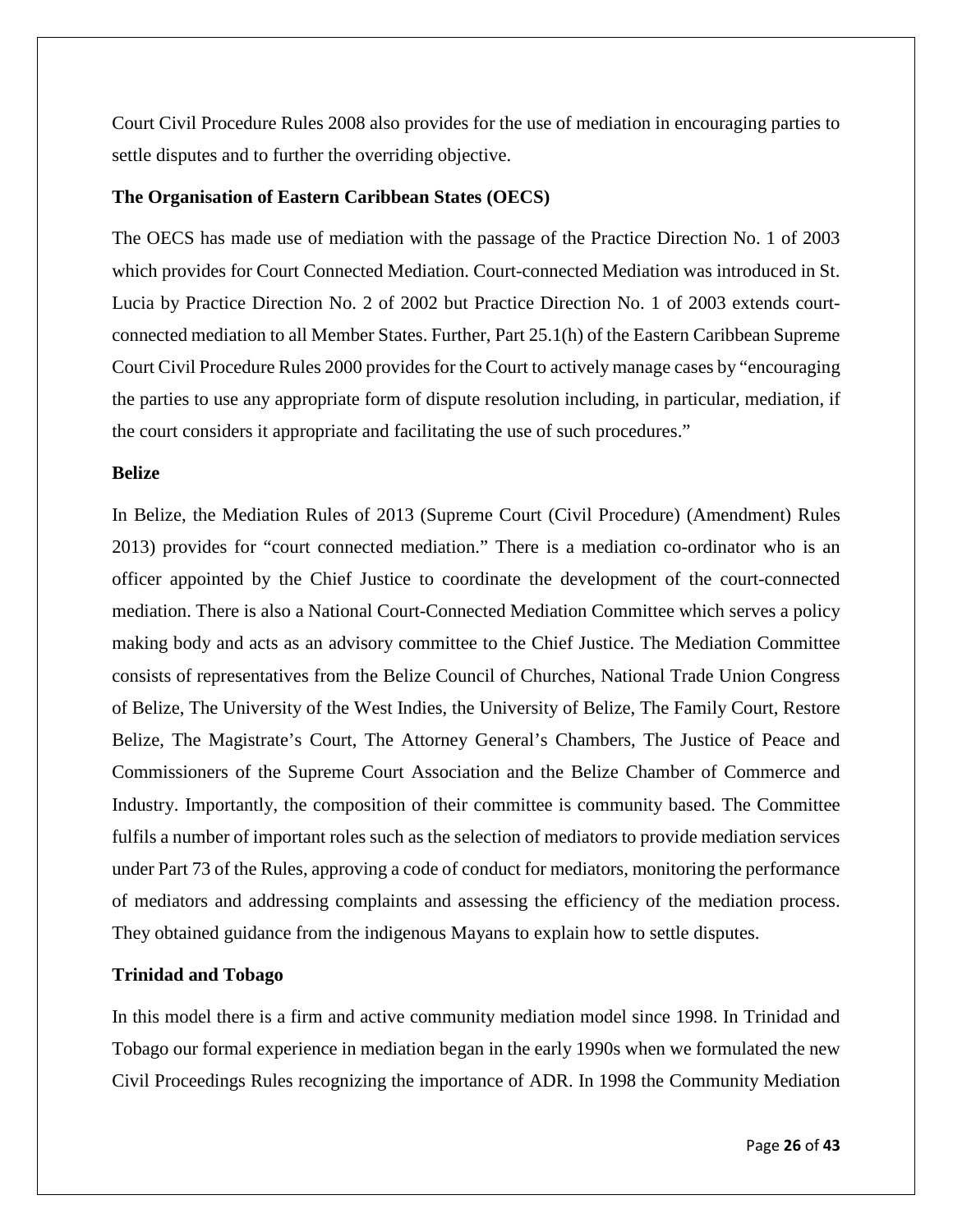Act was enacted which established several community mediation centers to mediate both civil and minor criminal offences. It was repealed and replaced with a Mediation Act in 2004, which established the Mediation Board responsible for regulating mediation in our jurisdiction.

Community Mediation is offered at several community mediation centers throughout Trinidad and Tobago and the approach to mediation is quite unique. In the intake process the centres detect whether there are several social problems underlying the dispute as presented such as emotional or psychological or substance abuse and they offer social programmes to assist the disputants with these underlying social deficiencies which have resulted in disputes. There are single parent support systems, anger management for parents, adolescents and teens. They also offer services in leadership skills development, managing conflict in families and communities and building trust.

An important feature of the mediation practice in Trinidad and Tobago is that the mediation profession is regulated by a Mediation Act 2004. The Act ensures that mediators are properly trained and certified before embarking upon a mediation and regulates the players in the profession mediation trainers, mediation agencies and the development of training programs. At present in a population of 1.4million there are approximately 580 certified mediators. From this 20% per cent are attorneys and 80% represent an eclectic representation of various social backgrounds from manager, to school teachers, from ministers of religion to engineers.

#### In **Exploring the Role of the CPR Judge** it is observed<sup>30</sup>:

"In Trinidad and Tobago, a court-annexed mediation pilot project was implemented, which showed promising results. As such, a one year Alternative Dispute Resolution Pilot Project was run from 23 January 2013 to 22 January 2014. The Pilot referred matters to either mediation or settlement conference on a voluntary basis. With regard to mediation, the Pilot covered all types of matters and the matters were randomly selected (i.e. every fifth matter) from the pool of matters in which the first case management conference was about to be fixed. A total of 435 matters were selected, with 228 being referred for mediation. There was consolidation of some matters so the total number actually referred was 222. Mediation was completed in 180 of these matters. Using this figure of 180, the results of the Pilot show that 67.0% of cases were settled (wholly or partially) at an early stage of

<span id="page-26-0"></span> <sup>30</sup> **Exploring the Role of the CPR Judge** by Justice Peter Jamadar JA and Kamla Jo Braithwaite, page 19.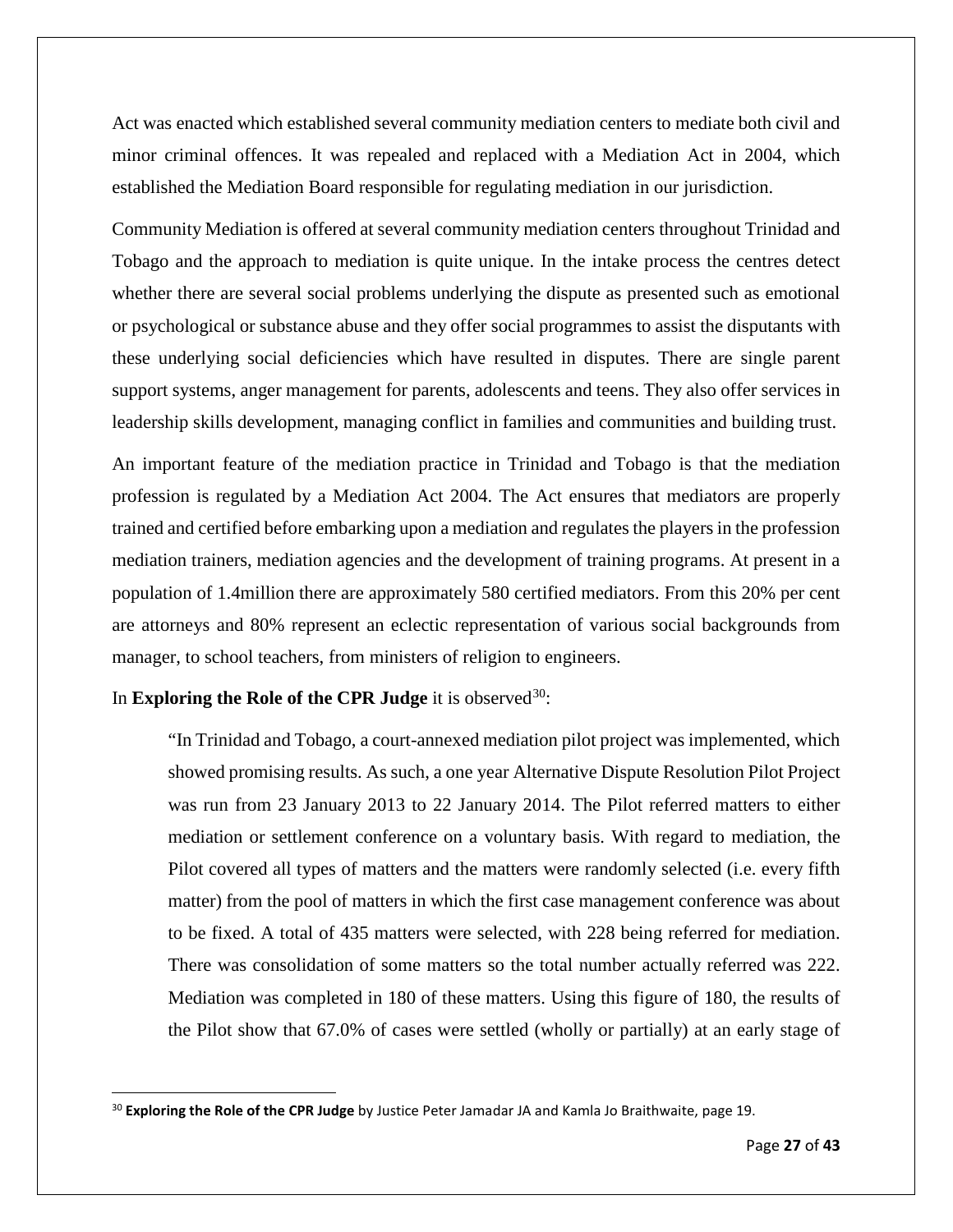litigation. This is consistent with the rationale for the effectiveness and efficiency of the CPR (referred to above) and the expectation 'that a large percentage of cases would now be settled very early in the process which would otherwise have gone to full trial'. The CPR are premised on the philosophical and policy determination that 'justice on the merits'— substantive justice determined at a trial— is not the singular aim of the civil justice system in Trinidad and Tobago. Indeed, that it is not even the most desirable aim. What is sought is the just disposition of all matters brought before the civil courts. This includes an emphasis, aim, and expectation of early resolution by settlement of a 'large percentage of cases'.

It is therefore imperative that CPR Judges actively encourage and assist parties to settle their cases, and to do so in the most timely and economic ways possible, and on terms that are fair and just to all."

Ms. Giselle Yearwood Welch, a former member of the Board, authored an instructive article on the importance of certification of mediators and the Board's work in developing competency assessment tools.

One of the most important developments in Trinidad and Tobago was the infusion of mediation principles and practice into judicial activity with the introduction of judicial settlement conferences since 2009. It is this movement which has far deeper implications for our jurisprudence if we now grasp the opportunity to allow for those transferable facets of mediation to permeate the judicial system.<sup>[31](#page-27-0)</sup>

#### **III. Judicial Mediation in the Caribbean**

I had earlier mentioned the impact of judicial mediation on the developing theory of peace jurisprudence. The practice of judicial mediation informed by a peace jurisprudential outlook would have as its focus creating platforms for dialogue rather than focusing on settlement outcomes. It will give prominence to the 3 Cs recognising compassion, collaboration and consensus building as an important aspect of the process. To this extent our practice of judicial

<span id="page-27-0"></span> <sup>31</sup> The **Regional Alternative Dispute Resolution Survey, prepared for the Caribbean Law Institute Centre, University of the West Indies** by Dennis Darby and Shireen Wilkinson July 2014highlights that countries such as Jamaica, Belize, Saint Lucia, Dominica, Grenada, St Kitts and Nevis, Saint Vincent and Grenadines, Antigua and Barbuda, Trinidad and Tobago and Guyana utilized Court Annexed Mediation and have ADR programs in place in the High Courts of those jurisdictions.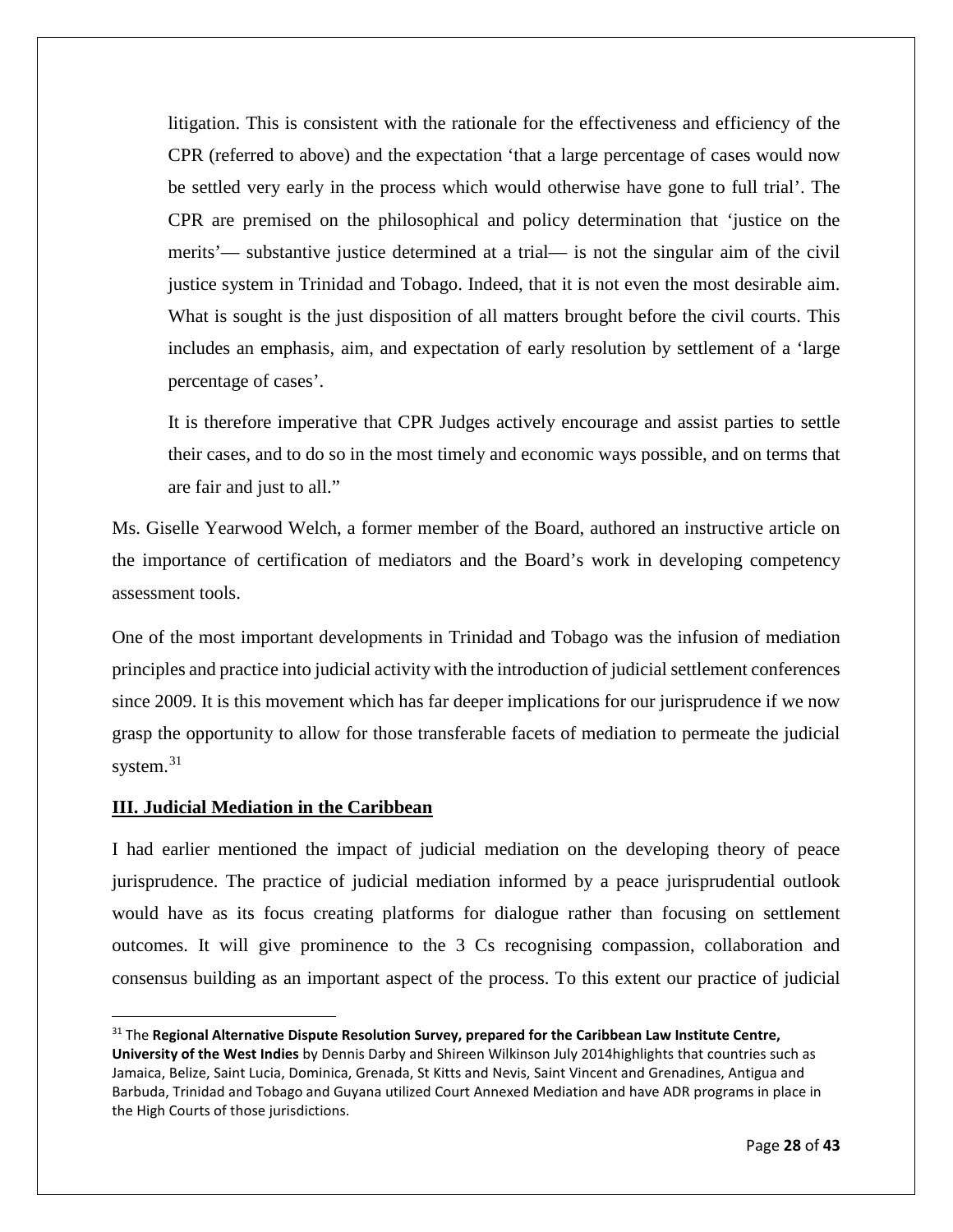mediation has been facilitative and cautiously evaluative. This has sparked some controversy and debate. It was initially viewed that judicial mediators should be heavily evaluative. However, recognising our moral authority, the need to build trust and to humanise the legal process no effort must be spared to ensure the ingredients or procedural justice are achieved of voice neutrality, respect, trust.

Judicial Mediations or as we call them Judicial Settlement Conferences (JSCs) are not viewed as formal mediations under our Mediation Act but part of the judicial process of judging being carried out voluntarily by a sitting judge who is not the docketed judge assigned to the case. It features in the ADR landscape of Trinidad and Tobago only. Through lack of training and education it has not yet been introduced in the other Caribbean territories. Our formal training in JSC began in 2011 through JSC training programmes of Judge Nancy Flatters, Alberta facilitated by our JEI. Several of our judges are trained JSC officers and certified mediators. Our JSC rosters are created on a voluntary collegiate basis since the termination of the ADR pilot project in 2015. In that pilot the JSC roster was populated by sitting Judges, retired judges and Senior Counsel. It is expected that the Chief Justice will implement formal rules along the lines of the previous practice direction to re-introduce court annexed mediation and  $JSC^{32}$ . At the moment the CPR governs the referrals to JSC under Parts 25 and 26 CPR.

The JSC judge conducts the session in private, in joint sessions with the concurrence of the parties. The judge is free to offer non-binding evaluative opinions and follows a basic five step process of introduction and table setting, storytelling, identifying concerns and interest, negotiations and conclusion. The judge can employ shuttle diplomacy and caucusing but must be mindful of judicial codes of conduct. I should acknowledge with gratitude the contribution made by Justice Robert Graesser in 2016 in exposing local judges and attorneys to the idea of "binding JDRs". It is a matter which caused quite a stir and much food for thought.

On average a JSC may be conducted on two meetings at two (2) hours each. However, due to the schedules of attorneys, sessions may well be more than a few weeks apart putting the time for resolution over on average a couple of months. Yet still the reception to this process is tremendous!

<span id="page-28-0"></span><sup>&</sup>lt;sup>32</sup> Practice Direction Alternative Dispute Resolution Pilot Project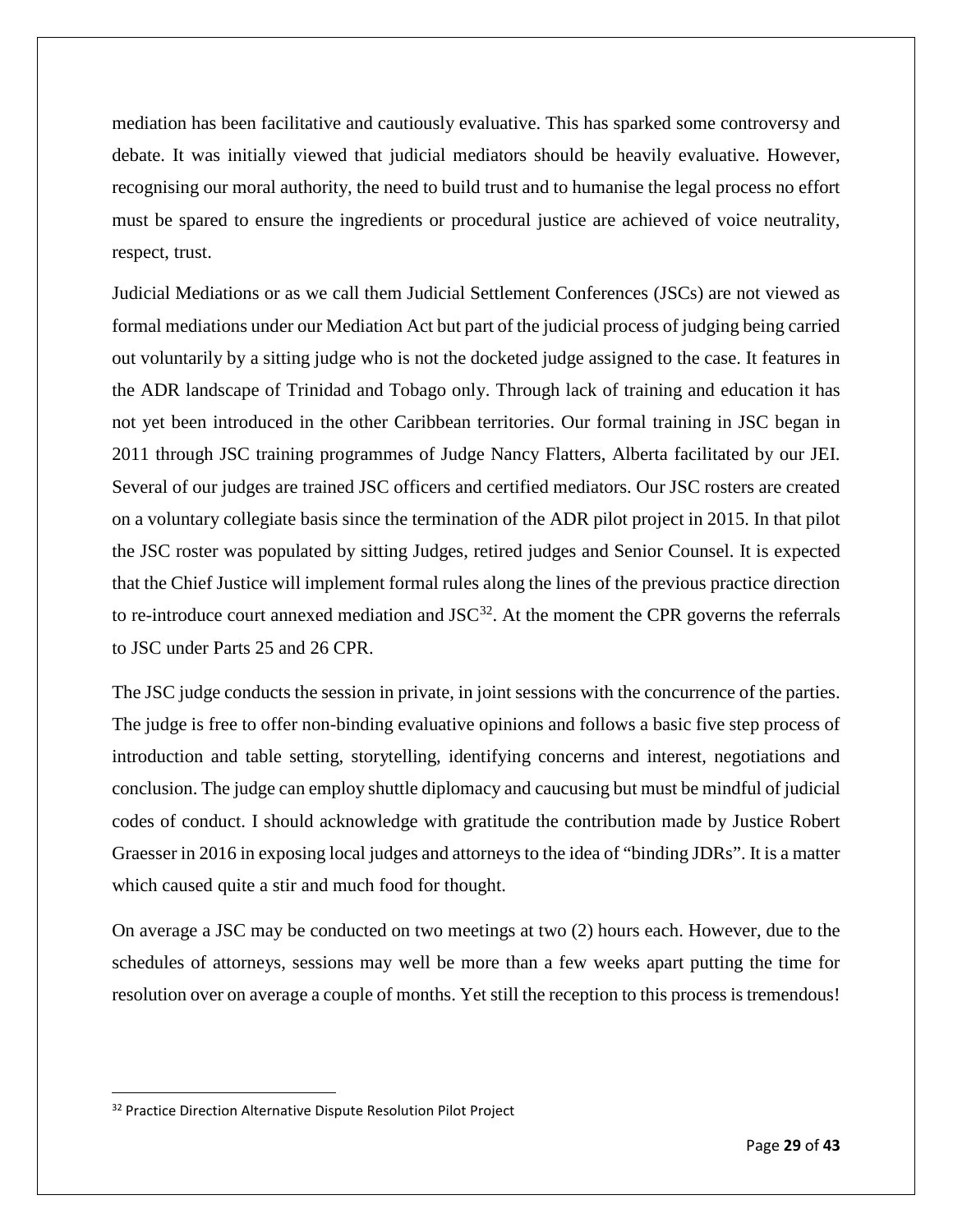Judicial Mediations are now increasingly popular to the extent that it consumes one half of my regular docket. I have for this term from September to November conducted 63 JSCs, averaging 20 per month. The settlement rate is approximately 70% and I have notice a spike in referral for this year. Parties are now appreciative of the approach taken by judges to listen and actively engage. They now are being equipped with the ability to gain control over their lives. They are slowly rebuilding trust. Where negotiations break down, importance is placed on celebrating the steps that were made forward and ensuring positive results. The docketed judge in those instances operate like a tag team and would try to have the parties bridge the gap to achieve a settlement.

But even more ground breaking is almost by accident, I suppose like the mild mannered Peter Parker being bitten by a radioactive spider, once bitten by the judicial mediation bug it is difficult to return to the old robes of the adversarial judge. We cannot help but be touched and transformed by the ability to empathise, build trust in disputants, give them voice, help search for solutions and create a platform of dialogue. In my judicial practice I move from one JSC to a Case Management Conference (CMC) on my regular list. It became ever more apparent to me that the skills of the JSC judge are transferable to mainstream judging and the ethic of care did not evaporate when the JSC door was closed and the CMC door was opened. Can the adversarial system survive such an evolution? It surely cannot. Can this now lead to the emergence of the Peace Making Judge? It surely can.

#### **IV Peace jurisprudence and Humanistic judging- The Peace-Making Judge**

The transference of these mediation skills and peace sensibilities into judicial work allows the judge to alter his role from being a manager of adversarialism to collaborator and equal partner in pursuing reconciliation.

The transference of mediation skills into the business of judging and the creation of peace jurisprudence fits neatly in the recent research conducted by the JEI in **"Exploring the role of the CPR Judge"**. We have developed nine (9) standards of procedural fairness as the core features of the CPR judge's work ethic which when carefully examined, sets up in large measure a perfect framework for a Peace Jurisprudence: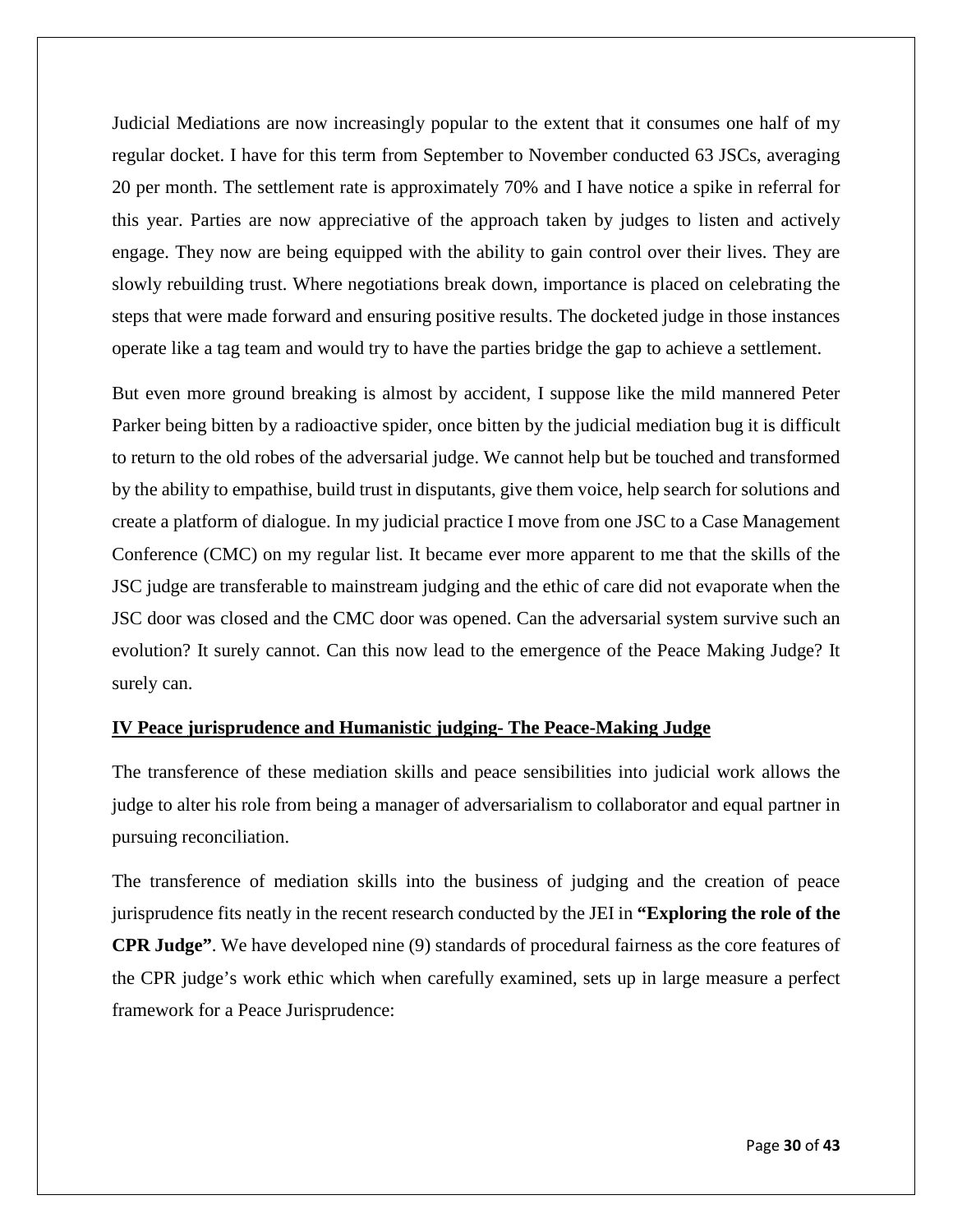"**Voice:** The ability to meaningfully participate in court proceedings throughout the entire process, by expressing concerns and opinions and by asking questions, and having them valued and duly considered ("heard") before decisions are made.

**Respectful Treatment:** The treatment of all persons with dignity and respect, with full protection for the plenitude of their rights, ensuring that they experience their concerns and problems as being considered seriously and sincerely, and having due regard for the value of their time and commitments.

**Neutrality:** The independent, fair, and consistent application of procedural and substantive legal principles, administered by impartial and unbiased decision makers and judicial personnel, without discrimination.

**Trustworthy Authorities:** Decision makers, judicial personnel, and court systems that have earned legitimacy by demonstrating that they are competent, and capable of duly fulfilling their functions, responsibilities and duties in an efficient, effective, timely, fair, and transparent manner; and by demonstrating to all court users compassion, caring, and a willingness to sincerely attend to their justifiable needs and to assist them throughout the court process.

**Accountability:** The need for decision makers and judicial personnel to fulfil their duties, to reasonably justify and explain their actions and inactions, decisions, and judgments and to be held responsible and accountable for them, particularly in relation to decisions, delays, and poor service.

**Understanding:** The need to have explained clearly, carefully, and in plain language, court protocols, procedures, decisions, directions given, and actions taken by decision makers and judicial personnel, ensuring that there is full understanding and comprehension.

**Access to Information:** The timely availability of all relevant and accurate information, adequately and effectively communicated in clear, coherent language, through open, receptive, courteous, and easily accessible decision makers, judicial personnel and systems, particularly in relation to each stage of court proceedings.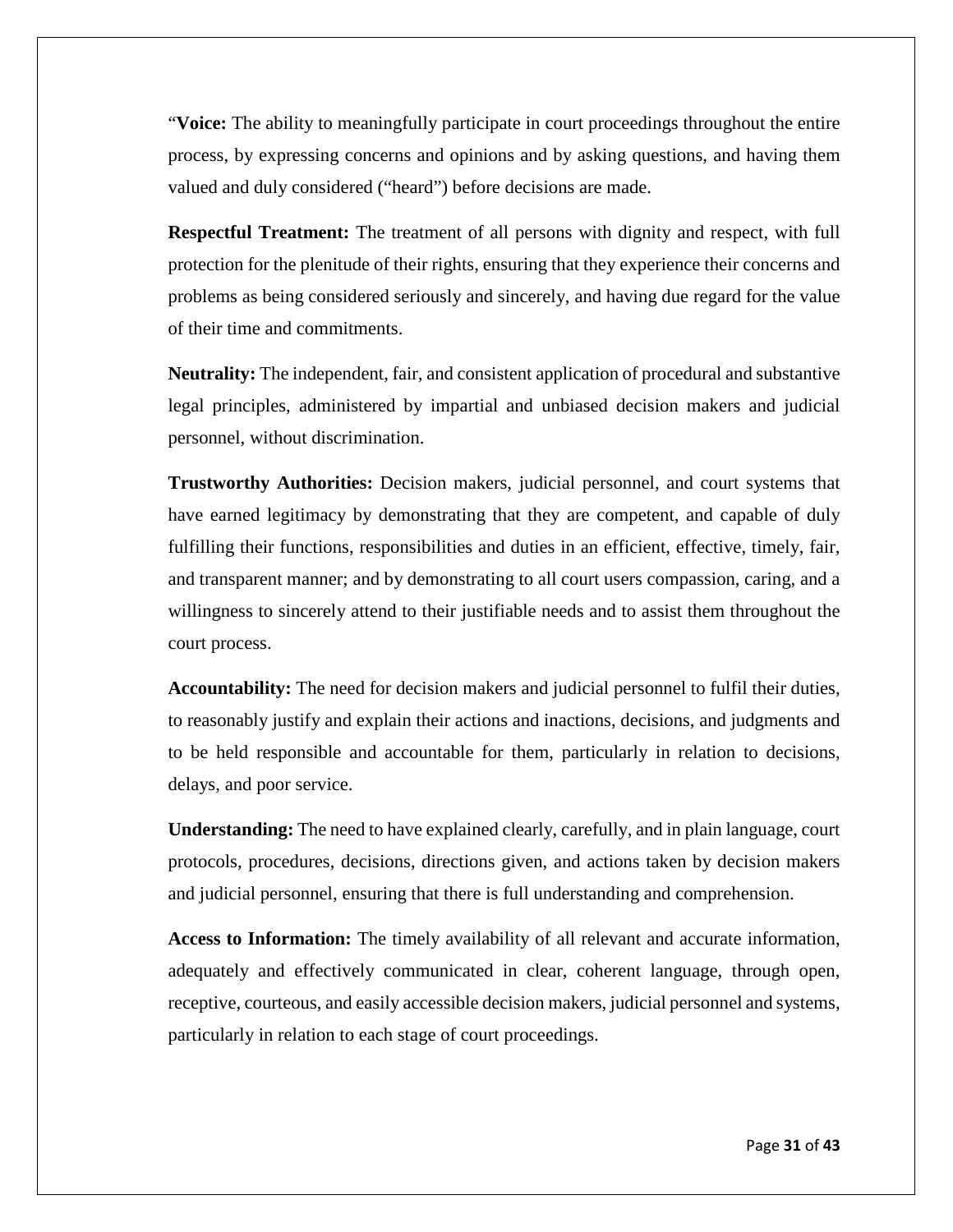**Availability of Amenities**: The need for all court buildings to be equipped with the necessary infrastructure (both structural and systemic) to enable court users full and free access to court buildings, efficient information systems, relevant operational systems, and the enjoyment of functionally and culturally adequate amenities.

**Inclusivity:** The need for court users to feel that they are, and experience themselves as, an important part of the entire court process, rather than outside of or peripheral to it; nonalienation, by being made to feel welcomed and included in court proceedings and to actively, easily, and effectively participate throughout the process.

This information is critical to the role of a Judge under the CPR, where Judges have much broader responsibilities and consequential interaction with court users and where they are now permitted to be more pro-active. Ensuring procedural fairness in its broadest sense and taking steps to mitigate societal perceptions and experiences of bias are matters for urgent attention, if there is to be increasing public trust and confidence in the civil justice system in Trinidad and Tobago."<sup>[33](#page-31-0)</sup>

We have also advocated proper social context training and effective communication skills:

"Some very broad and practical interventions that facilitate social context awareness include the following:

(A) Being exposed to media by authors of diverse backgrounds (including but not limited to cultural, religious, ethnic and socio-economic differences);

(B) Interacting with an intention to learn with and from groups that are different— in culture, religion, ethnicity and socio-economic standing;

(C) Becoming self-aware of when your emotional 'triggers' are being set off, and inquiring into root causes, searching for stereotyping assumptions and/or elements (often unconscious) of bias;

(D) Immersing oneself periodically in different and diverse cultural, religious, ethnic and socio-economic experiences; and

<span id="page-31-0"></span> <sup>33</sup> **Exploring the Role of the CPR Judg**e by Justice Peter Jamadar JA and Kamla Jo Braithwaite pages 46 and 47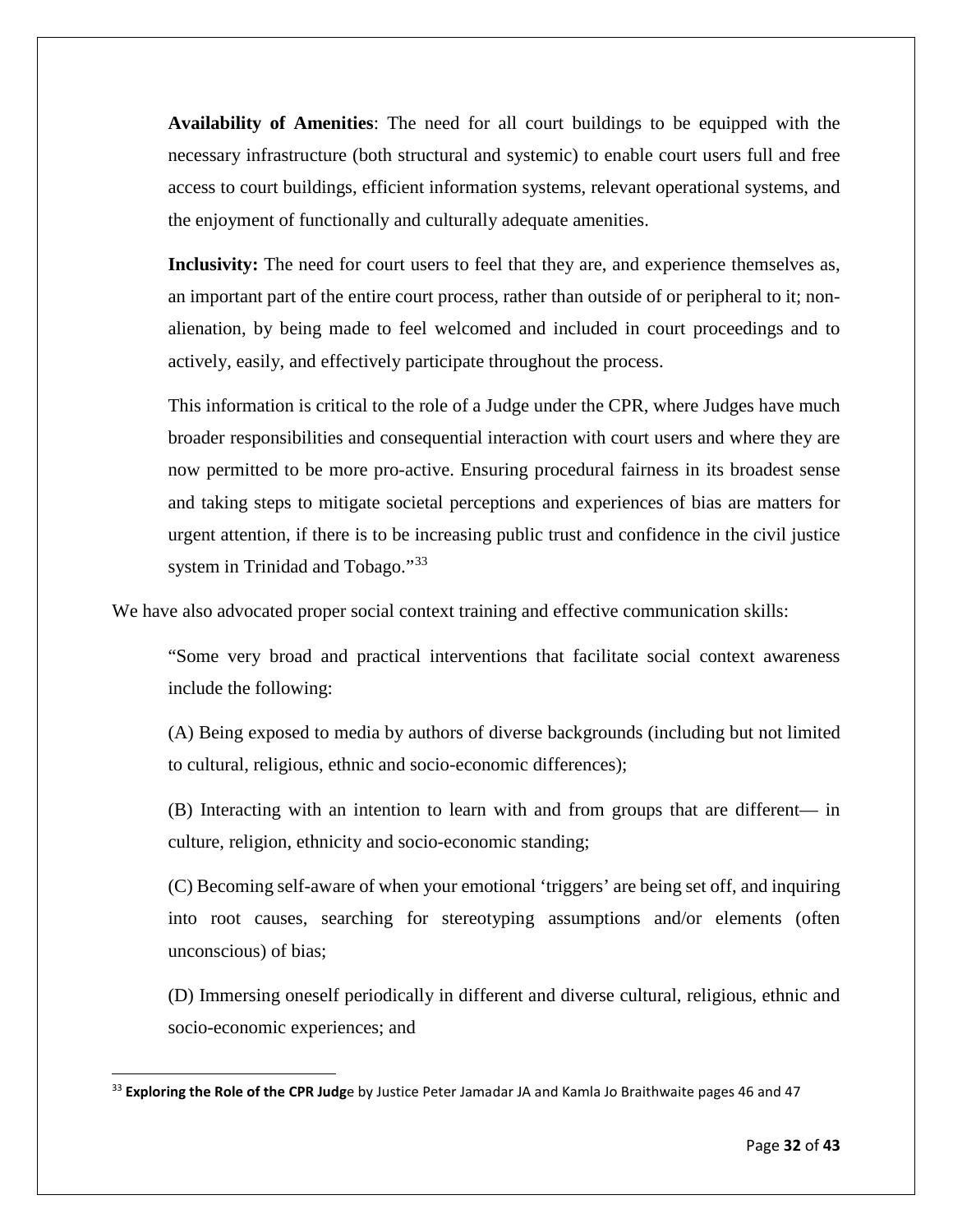(E) Being aware of the concept and impact on court matters of intersectionality and adapting one's approach to achieve equality of treatment sensitive to the overlapping and interdependent discrimination and/ or disadvantages that the individual (or group) before the court may be facing…….

……………………

The fundamental right to dignity, means that effective communication must also be respectful communication (respectful of the inherent worth and dignity of all human beings). In the context of dealing justly, Judges may consider the following four precepts (which can serve as guidelines) for respectful and effective speech:

- (A) Does it need to be asked/said?;
- (B) If so, does it need to be asked/said at this time?;
- (C) Of/to whom does it need to be asked/said?; and
- (D) How can it be asked/said so as to communicate respectfully, fairly and effectively?"

These are in fact some of the ingredients of peace making skills. In our jurisdiction with some 13 civil judges in the High Court and approximately 4000 civil cases being filed each year it is obvious that not all of those case can be tried. There is an average time of 18 months for disposition of a claim and three years for an appeal. The brutal fact is that about 90% of these cases should not have been filed, but are examples of mismanaged conflict mostly in family disputes which manifest itself in land disputes, estate claims and even corporate commercial disputes.

There is the unfortunate tendency in our jurisdiction for parties and attorneys to treat their engagement with the Court at CMCs as a sterile exercise of managing a case for trial without appreciating the anti-therapeutic effects of either the process or the ultimate outcomes of a trial. The CMC judge must now play a leadership role in altering that mind-set. For example, in CMCs where attorneys state that they have come for "directions" I respond that they can get directions from google maps or Waze and that "I am here to help them have a discussion to help the parties and find a practical solution to the dispute. Let's discuss by then we can agree on the steps we need to take going forward." In divorce proceedings, for example, it is very easy to grant a decree nisi. It takes only five minutes. But I have stopped doing this where there are children involved and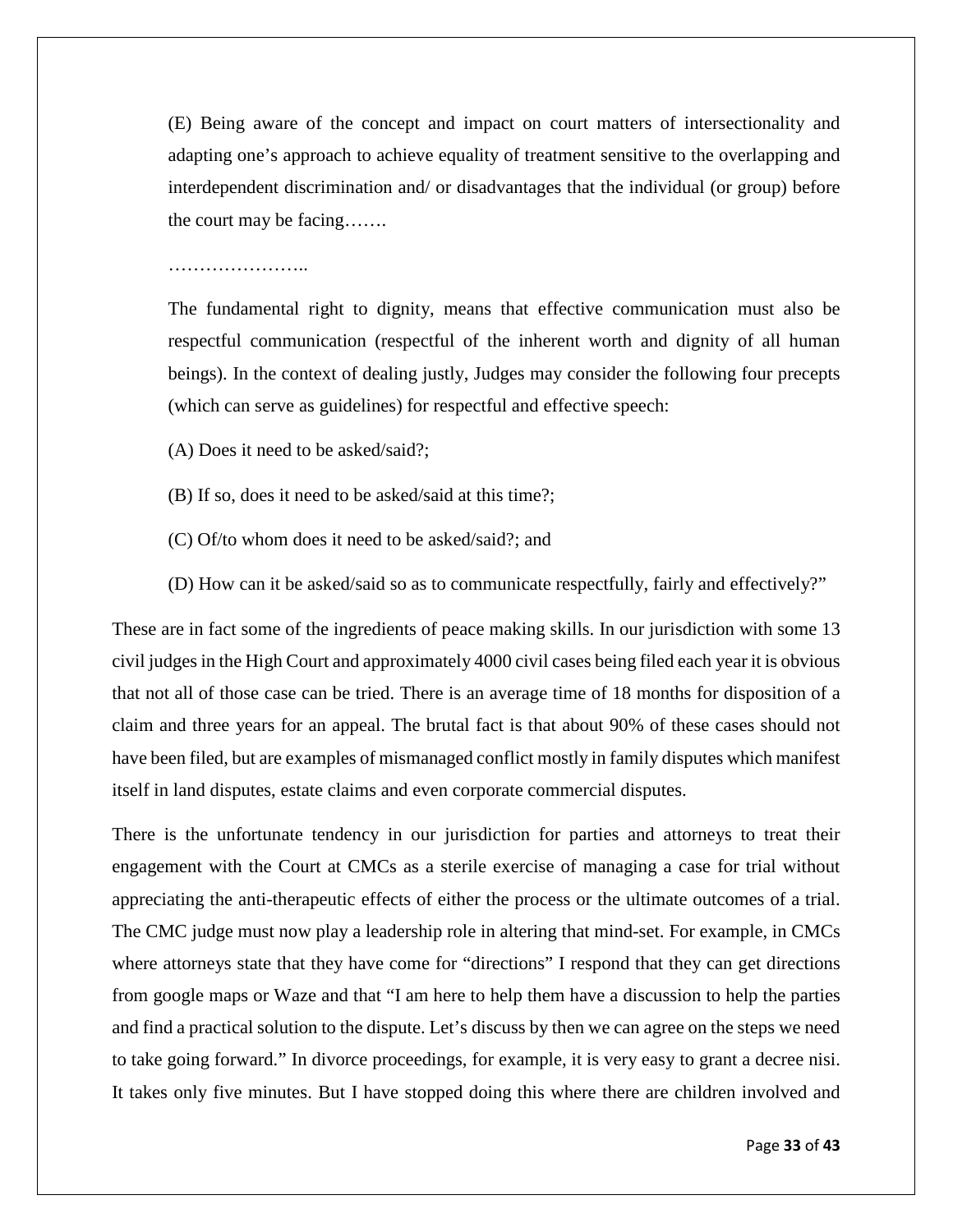where there are outstanding ancillary matters. A future focused approach requires them to come up with their parenting and financial plans after divorce.

The transference of peace making skills into the mainstream civil courts would therefore see a fundamental shift in the approach to case management. The central goal for the case management judge would be to create a platform for dialogue and positive engagement. Creating the environment for peace leaves the end result solely at the control of the parties with the Judge being the collaborator to guide and usher parties to a position of common understanding. The judge's role in case management is then to actively engage and collaborate with the parties to arrive at a consensual outcome.

In this way outcomes are not imposed from "on high" which rubs against the grain of our historic insensitivity to authority. Parties become re-invested in their future. Outcomes become more realistic and achievable. Judges are perceived as guides and not masters. I perceive the key objective of Peace Jurisprudence are as follows:

- a) Find practical solutions
- b) Enter consent orders
- c) Minimise appeals
- d) Promote reconciliations either with the other disputants or with oneself

The main challenges are:

- a) Time management
- b) Attorney buy in
- c) Bias
- d) Judicial overreach

The commercial claims in our docket which are best suited to this process are land, family, employment, corporate, medical negligence and personal injuries, and some public law matters.

The following are some key features of the civil case management within the context of peace jurisprudence. Each deserve their own detailed examination but I merely list them for this paper:

A. **The case is not a number:** Treating the disputants as not mere statistics. The temptation with heavy case lists is to deal in the "numbers game". While time and efficiency is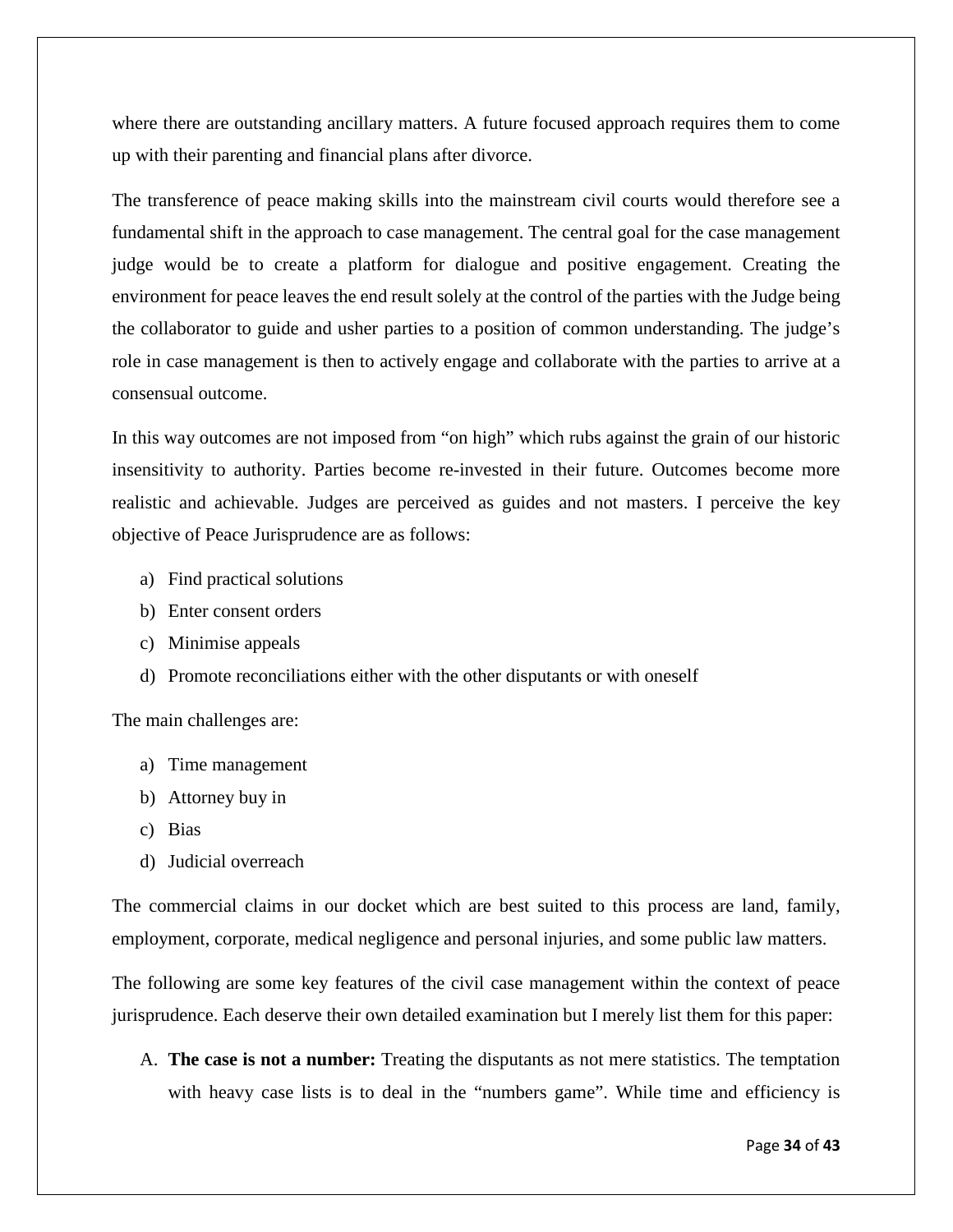important it is critical that disputants do not view their lives as being "counted". Caring and offering to help must be the judge's focal point. At the same time careful attention must be placed on proper time management in dealing a matter. A rough rule of thumb is 18 months from filing to disposition. Time management carefully explained will engender the respect of the parties who will understand the Judge's value of the parties' time and his job to bring an end to the conflict.

- B. **Creating the environment for peace**: This will involve physically ensuring the setting is comfortable and appropriate. The intimate conference room settings must be preferred to the ominous open court rooms where the acoustics are inadequate and there is a deliberate atmosphere of distance and separation. Such a physical space is apposite to the setting to encourage dialogue and collaboration. If such an environment is inevitable extra care must be taken by physical seating arrangements to minimise distance and giving the litigant prominence and attention. Simple gestures of peace offerings also set a suitable environment such as even the offering of water or tea, even though many of my litigants have refused, others have warmly accepted the offering.
- C. **Creating empathy**: Through body language and expression the judge must build trust, empathy and rapport with the disputants. Non-threatening gestures are important. While mindful of the judge's neutrality, rapport building will at times cause the judge to spend time with one or the other party. The judge must recognise this and explain why that is being done.
- D. **Building hope**: Many litigants when they enter the court system feel hopeless, many feel already crushed and victimised by the other party and by their unfortunate circumstances of their life of conflict. Building hope is an important criteria of judicial leadership. Reassuring litigants that they are not alone and that their conflict is not unusual builds hope that positive outcomes can be generated even if they are initially sceptical. Building hope becomes infectious if the judge is the eternal optimist!
- E. **Future oriented**: At its core the discussion must be future oriented focusing the party's attention on their futures and their desires in the years to come in a life without litigation. Allow them to paint those pictures and visualise how that can be achieved.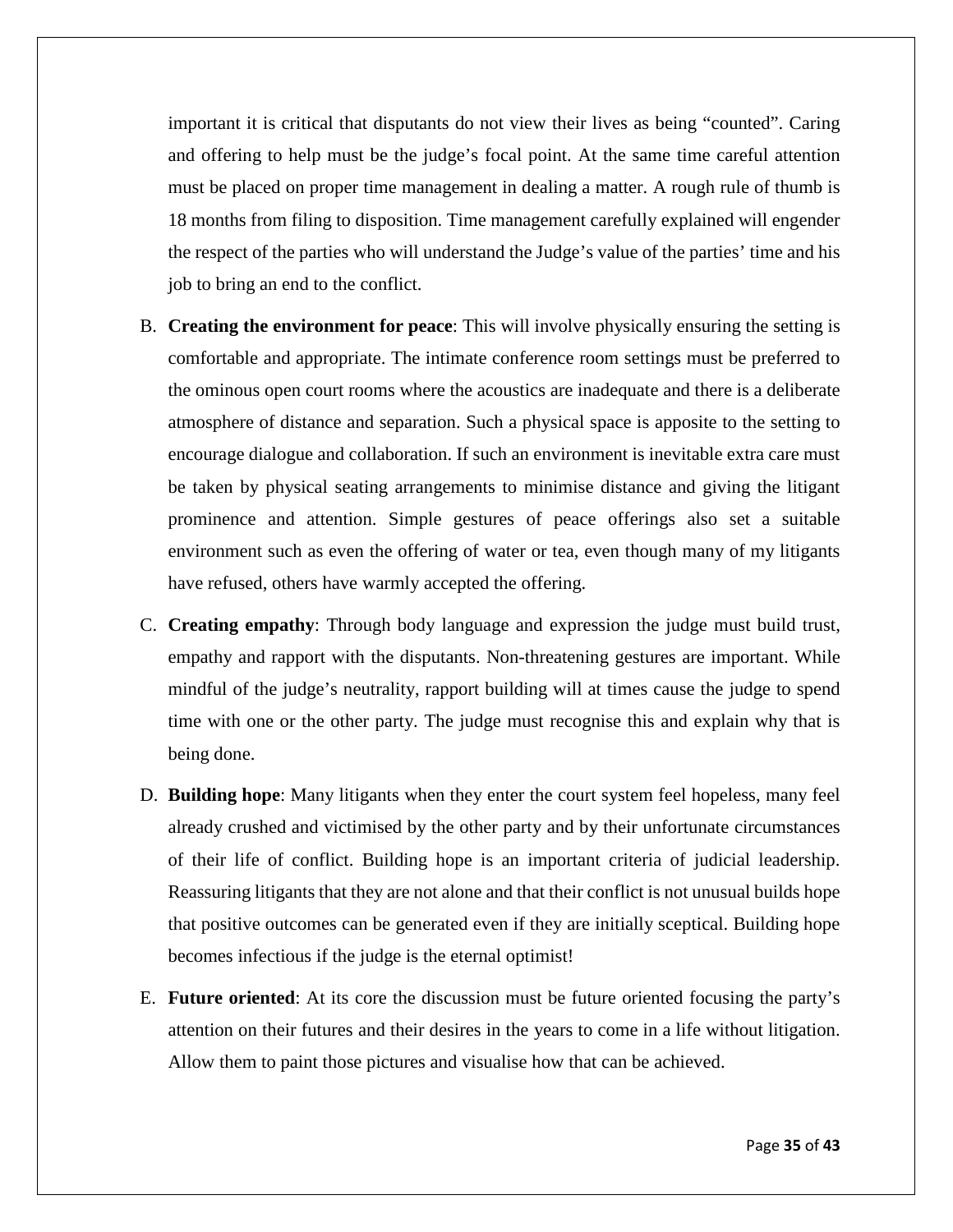- F. **Acknowledging history**: The mirror image of futures is of course history. The judge must acknowledge and understand historical realities while lessening the disputant's chains to their hostile past.
- G. **Family, Culture, Tradition and Religion**: The judge must be culturally sensitive and pay homage to family, traditions and religious aspects of the disputants in a multi ethnic society such as ours. Within these customs are tell-tale pathways to peace which must be memorialised and developed by the parties.
- H. **Co-opting help**: The judge should be keen to create circles of assistance. Determine who and what other means of assistance may be required to take the parties out of conflict from expert assistance (Part 33 CPR) to the consultation of psychologists or religious leaders. The co-chairing of sessions with such persons with moral authority can also be a method of building trust and creating effective forms of dialogue<sup>[34](#page-35-0)</sup>.
- I. **Recognising the problem and explanations**: The judge must be keen to have parties identify the key problem areas and the rivalling explanations. In this process the parties must be able to identify areas which will require judicial determination such as making determinations of rights but must be done within the context of building positive outcomes.
- J. **Keeping control and agenda setting**: The trial judge must always maintain control of the proceedings and set the agenda in collaboration with the parties.
- K. **Revolving door litigation and the search for permanent solutions:** With a focus on peaceful outcomes the Judge must be careful to be aware of multiple disputes, revolving door litigants and satellite litigation. At times a permanent solution may involve third parties who are not parties to the action. The Judge must lead the conversation to deal with such realities head on with attorneys and their clients to check in on their motives for peaceful results.
- L. **Buy in and good faith:** The judge must in this endeavour seek to obtain buy in and acceptance by the attorneys. The more the practice becomes imbedded in the judge's lexicon, the more the attorneys will accept and even lead the dialogue in this collaborative

<span id="page-35-0"></span> <sup>34</sup> See my discussion on hot-tubbing in **Haroun Baksh v The National Gas Company of Trinidad and Tobago** CV.2015- 00344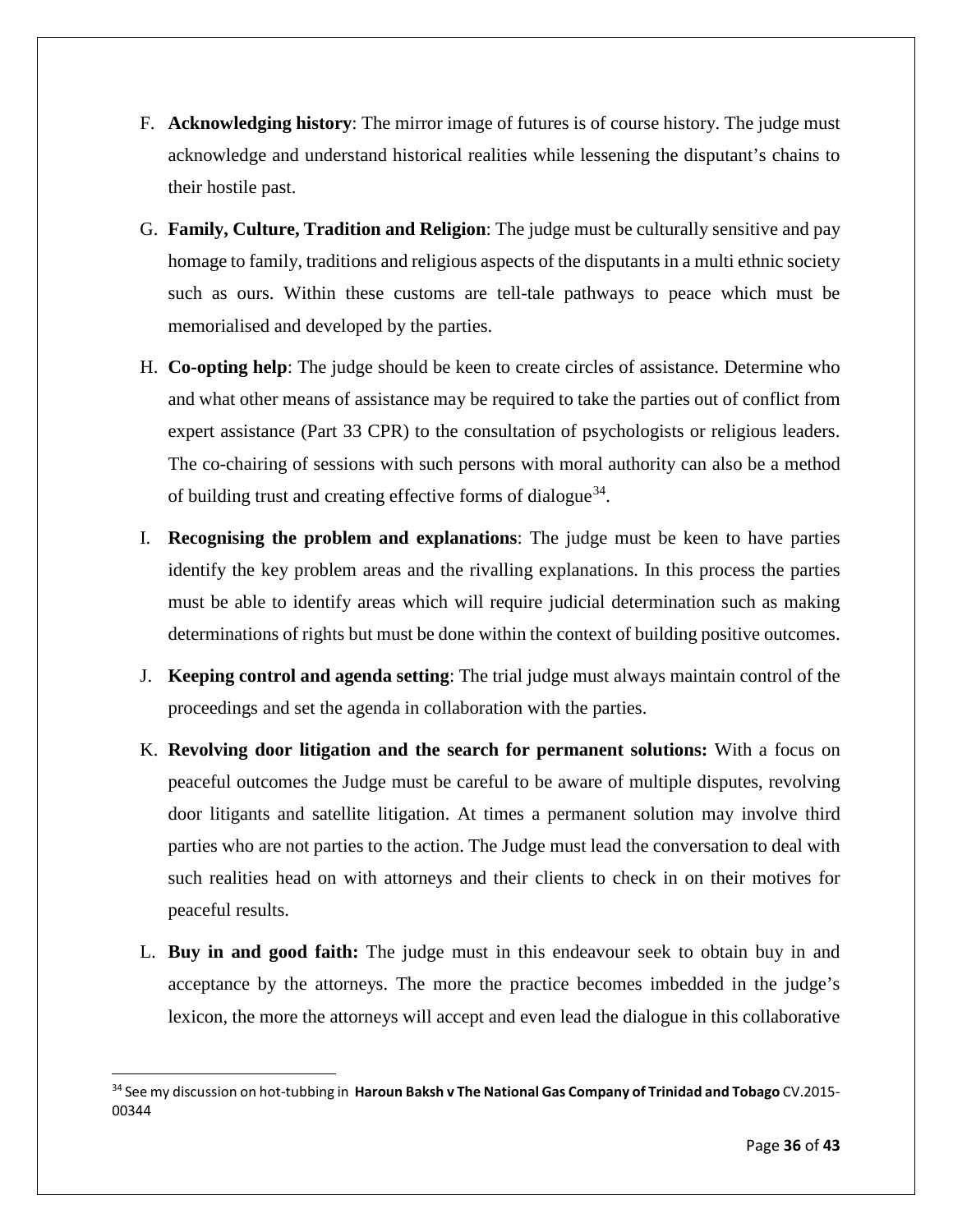atmosphere. Judicial peace-making cannot work without the collaboration and endorsement of the attorneys who would become wonderful allies for the judge in this peace-making thrust.

M. **National Development and Community building:** It is the simple blocks that make the building. With each disputant being exposed to the therapy in our CMC rooms we begin a process of national healing and nation building. We end satellite litigation. We bring an end to spiralling violence spawned by unsatisfied legal outcomes. We begin the process of peace mapping. In a recent case, an oppression remedy action, the parties openly acknowledged that the issues that were being litigated affected more than just themselves, it affected their family, their business their employees and their families in those businesses. The ripples of their private conflict they acknowledged impacted negatively countless many others an effect which they never intended.

#### **A template**

I provide below a template of peace jurisprudence at work in the Case Management. It sets out in the left hand column the legitimate objectives of the CMC judge under Parts 25, 26 and 27 of the CPR but it also sets out in the right hand column the peace jurisprudence approach to the CMC which would inform the approach to CPR case management targets. The dialogue that must be engaged is focused on peaceful outcomes.

| <b>LEGITIMATE OBJECTIVES OF THE</b>       | PEACE JURISPRUDENCE APPROACH                                              |
|-------------------------------------------|---------------------------------------------------------------------------|
| <b>CMC JUDGE</b>                          | <b>OF THE CMC</b>                                                         |
| Information Exchange: Disclosure<br>1)    | 1) Main concerns and needs of clients                                     |
| 2) Agreed facts/Agreed issues             | 2) Possible outcomes                                                      |
| Agreement on quantum if applicable<br>3)  | 3) Risk assessment                                                        |
| Expert evidence (if necessary)<br>4)      | 4) Reflection legal outcomes vs Concerns                                  |
| Procedural applications/collaborate<br>5) | Collaborative mechanisms to improve<br>5)<br>respective client(s) futures |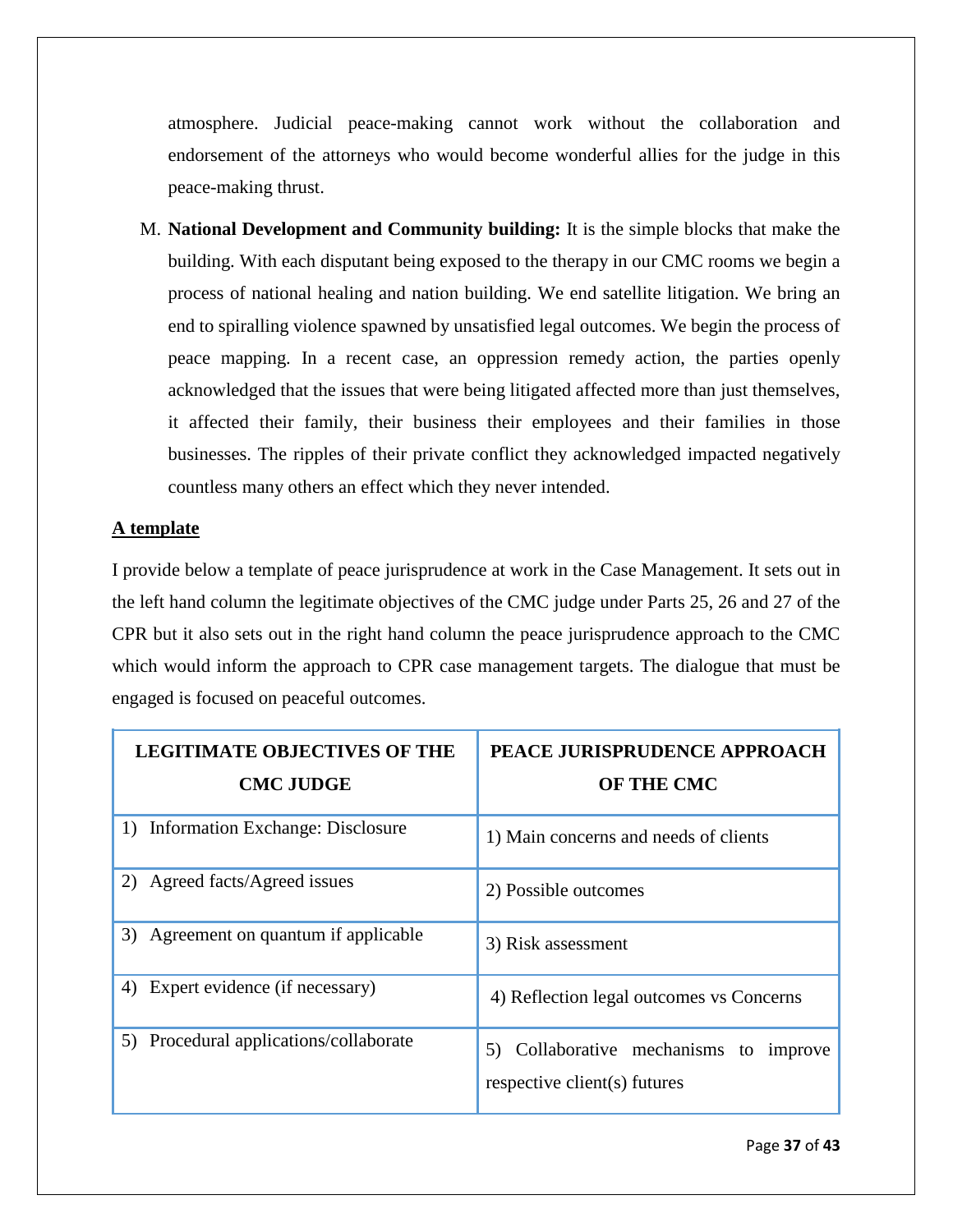| Costs<br>6)                  |  |
|------------------------------|--|
| 7) Timelines for resolution: |  |
| a) ADR-Med/JSC               |  |
| b) Judicial Determination    |  |

I have also used agendas to focus the parties' attention in CMCs. Below I set out an agenda in a CMC in a corporate dispute. Mindful of our therapeutic objectives or peace jurisprudence that agenda was as follows:

### "**CMC AGENDA**

- 1. Main outcomes being sought by the Parties
- 2. Main issues of law/fact to be determined.
- 3. Preparation of agreed facts and chronologies and legal principles.
- 4. Disclosure:

(a)Timing and scheduling of disclosure and inspection;

(b)Agreement on core bundles such as Board minutes, Accounts, Correspondences, Formal documentation such as particulars of companies;

(c)Disclosure hearings.

- 5. Expert evidence.
- 6. Procedural applications: Amendments, Further Information. Collaboration on procedural applications.
- 7. Costs of proceedings.
- 8. Likely list of witnesses
- 9. Parties' attendance and involvement at CMCs.
- 10. General timetable of events and trial window.
- 11. Perspective sharing: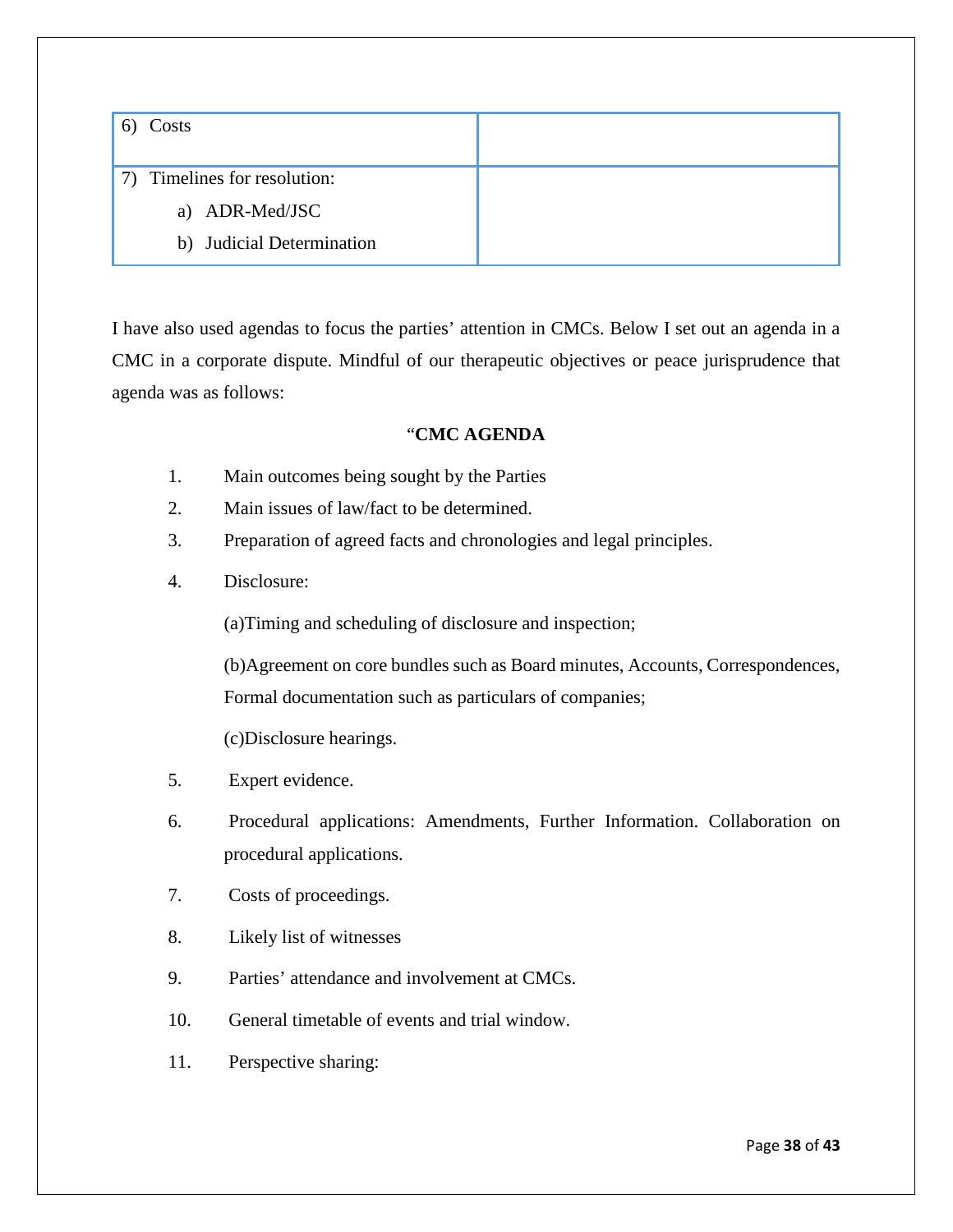(a)What are the Claimants' and Defendants' perspective on any improvements that can be implemented in the management of the affairs of the companies

(b)What are the parties' perspectives on the future of their business.

(c)What collaborative mechanisms can be agreed upon to protect the interest of the companies.

12. Timelines for mediation/JSC"

Such an agenda focuses the parties' attention on both legal aspects of the case but practical outcomes and futures. It sets the stage for the parties to actively pursue peaceful outcomes. Another approach in case management is to convene "Healing Conferences" where parties are allowed to express how they feel about the problem. It is particularly useful in medical malpractice cases.

#### **Key skills and abilities for Judging with a focus on peace jurisprudence**

I have already set out above the key skills and abilities of the mediator. It should be no different for a Judge to practice this form of peace jurisprudence in mainstream civil court work. To this I will add a heavy emphasis on reframing skills and emotional intelligence.

With this practice it is hoped that we will truly achieve the concept of the transformation of case management into platforms of peace-making. Trial will no longer have that place as a centre piece but as a collateral or side wing and even so collaborative exercises can further transform the trials into a more open and humane process to discover truth.

#### **Practical Examples of Peace Jurisprudence in Action**

In this approach of peace jurisprudence in the CMC room, the trials themselves can be transformed to a positive experience. The trial itself evolve along therapeutic outcomes. I have only begun to re-consider my approach to the conduct of trial. In terms of seating arrangements, why are the litigants so far away from the judge and sitting behind the lawyers. In a recent case when I was delivering judgment in a libel claim I asked that a seat was provided for the parties to sit directly in front of the judge with their lawyers behind them. Matters such as the striking out of evidence, how does this impact the feeling of the litigant that their story may not be told?

• In the cross examination of witnesses, is there now room for open ended questions by the judge searching for possible practice solutions to the dispute?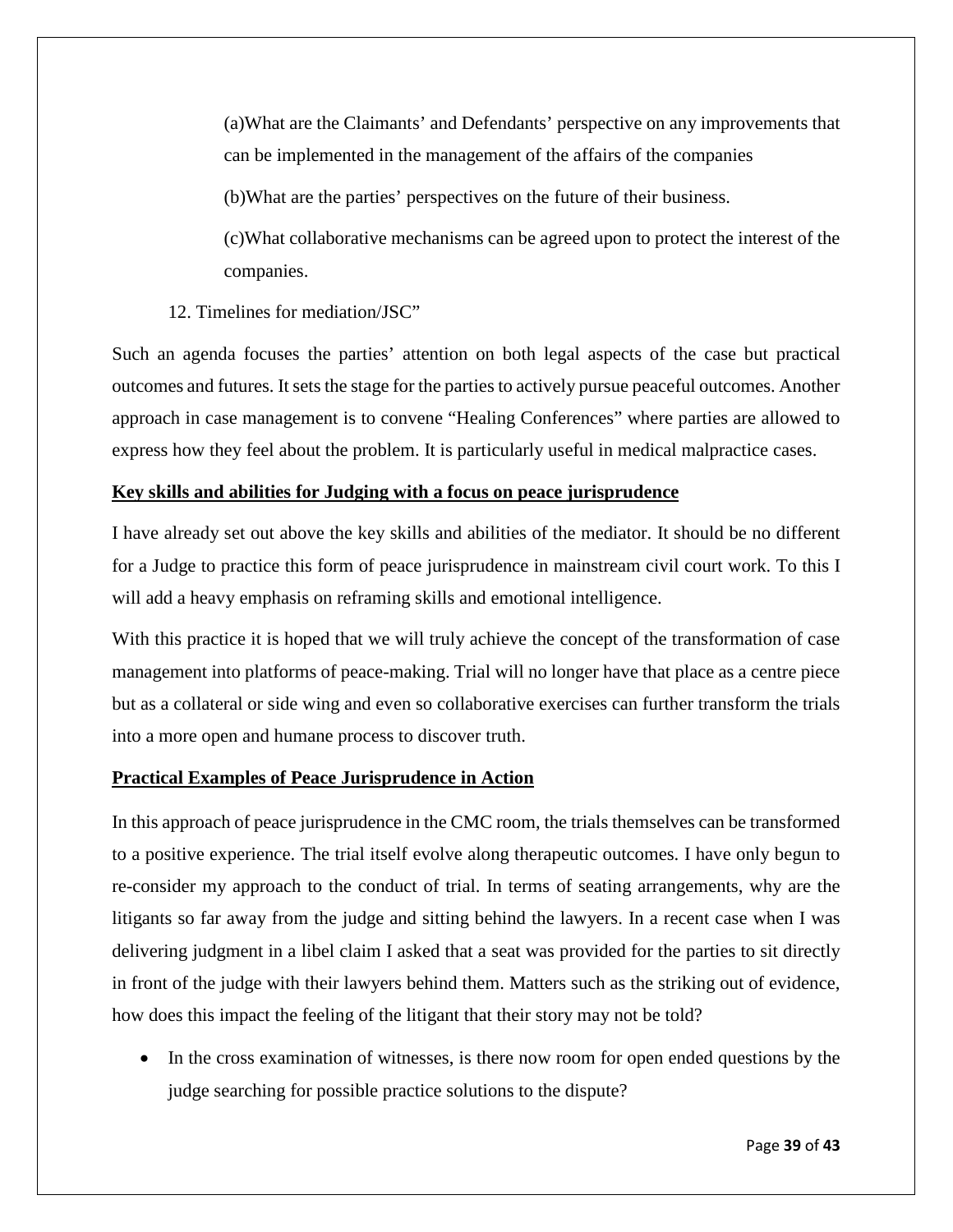- It certainly would transform the Judge's use of expert evidence as a collaborative collegiate exercise. See my approach in **Haroun Baksh v The National Gas Company of Trinidad and Tobago** CV2015-00344.
- In the drafting of a judgment the careful choice of words to make the decision more appreciated and understood by the parties. See **Suzanne Shaffer v All Clear Co. Limited** CV.2016-02414 and **BS v The Children's Authority of Trinidad and Tobago et al** where the judgment was written as a letter to the parties.

Finally there are three practical examples of the application of peace jurisprudence in mainstream judging which can transform the adversarialism of the trial.

**First: Pre-judgment resolution hearings:** In these cases the parties are given an advanced draft of the judgment before it is delivered and an opportunity to further negotiate their own outcomes which may be superior to that of the judge. In **Jai Mahabir et al v Patrick Edwards et al** CV2016- 02033 I explained the process as:

#### "**Parties' agreement to post-judgment negotiations**

- 9. Both parties in this matter have tried to settle this dispute amicably. To further assist them in arriving at a resolution of their dispute, the parties agreed that their claims will be heard by this Court for the purpose of delivering a draft judgment which will be the basis for one final attempt between themselves to amicably resolve this matter.
- 10. I made it clear that the draft judgment represents the Court's findings and the parties agreed that should the matter remain unresolved, the Court's draft judgment and orders can then be delivered as the Court's final judgment and order. If, however, they are able to arrive at an agreement then the agreement will be entered as their final consent order with the draft judgment being relevant for the purpose of providing the background to the arrival of that agreement. In that circumstance, the Court's final order would be as contained in the consent order. This mechanism has been offered to parties as a recent judicial innovation in seemingly intractable and difficult cases to encourage parties to arrive at a practical and enduring solution to their dispute. See **Carlton Maynard v Cecil Cumberbatch** CV2016-01636 and **Wayne Greaves v Joseph Wilson and Alma Greaves** CV2016-02213.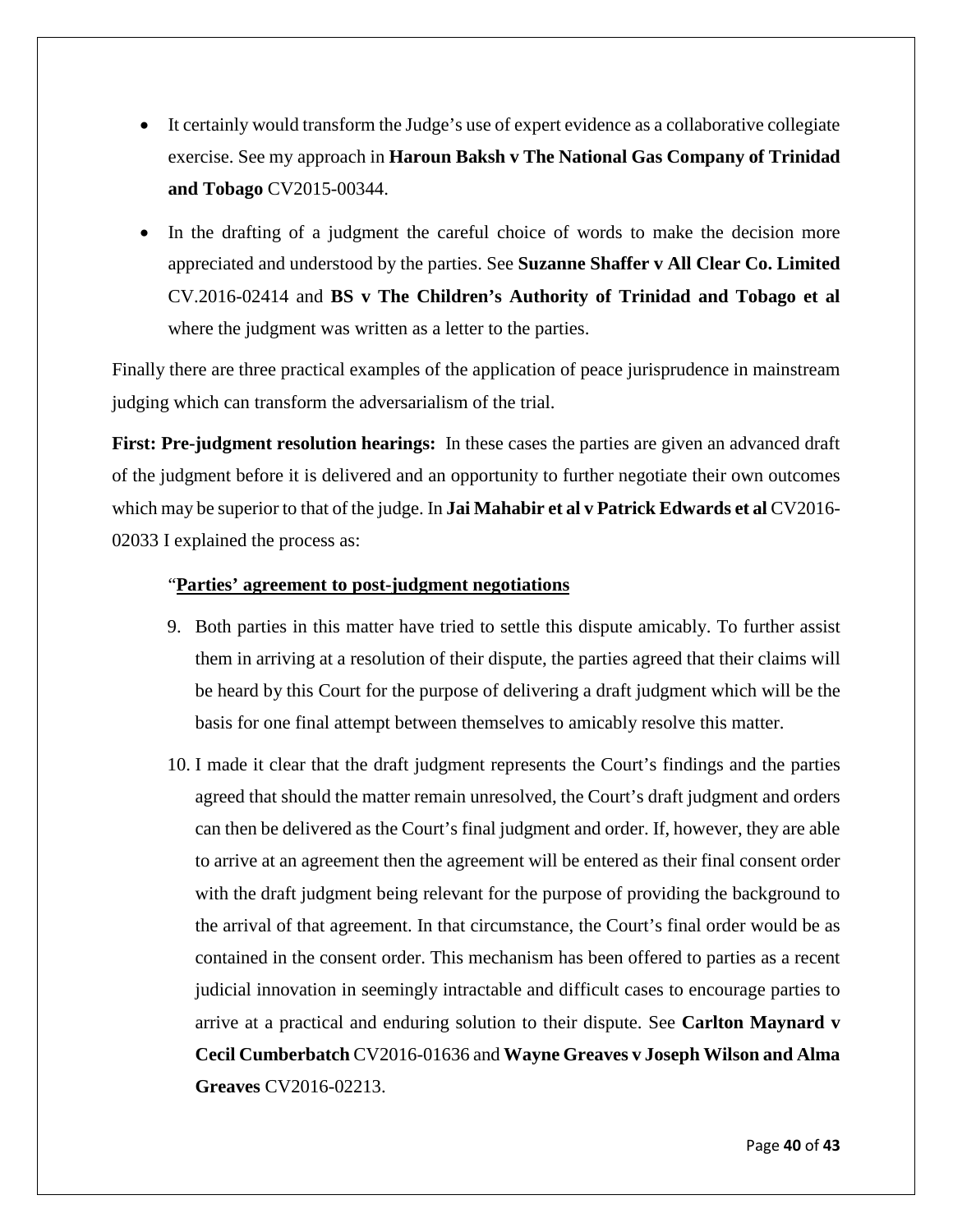11. The judgment was therefore issued to the parties in draft form with liberty to the parties to enter a consent order within fourteen (14) days of the date of issuing the draft to them on such terms as agreed by them and approved by the Court. In default, the draft judgment will be delivered as the Court's final judgment or order and entered accordingly."

**Second: Post Judgment discussions**: In this process the parties are led by the trial judge in post judgment discussions to deal with the judgment and its implication on their lives. It pre-empts appeals and it assists in the enforcement of judgments. See **Mootilal Ramhit and Sons Contracting Limited v Education Facilities Company Limited and The Attorney General of Trinidad and Tobago** CV2017-02465, **Oswald Alleyne and 152 others v The Attorney General of Trindad and Tobago Claim No.** CV2018-0044 and **Asma Ali v Mustapha Ali** CV.2016-03409. In these case the parties valued the Court's input in helping them manage the legal outcomes of their cases. In the first, the re-payment of a massive judgment debt could have led to receivership bankruptcy or worse for the Defendant after several judgment debts were obtained. However, parties were open to the judge working with them in multiple cases to deal with practice solution for debt repayment.

In **Oswald Alleyne** I noted that in a claim for constitutional damages a money payment would do little to solve a legal problem faced by the Claimants in relation to regulations which were enacted by the State. Rather than simply quantify damages the parties voluntarily consented post judgment to a judge led committee to re-examine the regulations to arrive at a joint position on amendment to be taken to parliament to address the concerns of the Claimants.

In **Asma Ali** a contested administration claim was resolved by the parties agreeing on a court supervised management of the estate. This is quickly becoming popular and allows for the court to keep the peace among rivalling factions of a family.

It can also be helpful in working out initiatives parties may agree are important outcomes of the dispute. The following is a memo which was recently sent out to parties who arrived at settlement:

#### "**Post Judgment Conference-Memo to the Parties**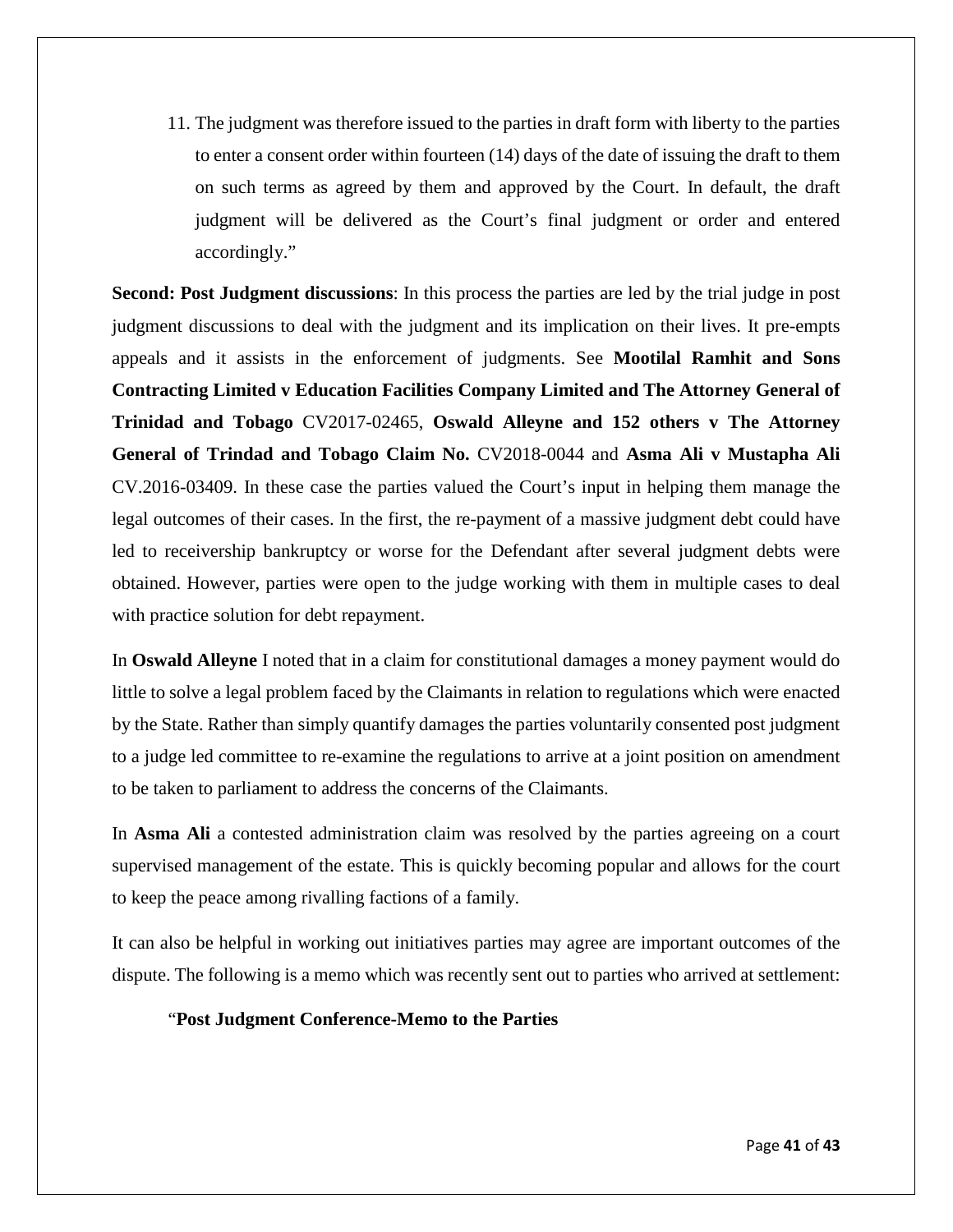The Court thanks the parties for volunteering to attend a post-judgment conference. The Court re-emphasises that these conferences are entirely voluntary in nature, confidential and solution-focused.

The Judge's role in these conferences would be purely facilitative to assist the parties in implementing any initiatives which they both view as a beneficial outcome of litigation.

Arising out of the discussion a number of initiatives have been identified as:

- a) ---
- $b)$  ---
- c)  $---$

The conference will be held on ----- for the parties to update the Court on these initiatives."

**Third: Lit med lit models**: This is similar in approach to an arb med arb model. In this process the parties begin in the traditional litigation mode then they are treated to the therapeutic approach of case management. If the attempts at settlement fails the Court in certain cases can lead their settlement discussions without touching the main issues for legal determination, if a global settlement is unsustainable the judge proceeds to deal with the triable issues. This is done with the recorded consent of the parties. See **Cai Trading LLC v Kiowa Rice Limited and Public Grains Investment Limited** CV2017-02150 CV2017-02151**.** 

**Fourth: Creative problem solving in judicial outcomes**: In two separate approaches the Court is mindful of the impact the law will have on the larger social problems that were presented. In the question of exemplary damages: **Jason Raymond v The Attorney General of Trinidad and Tobago** CV2016-00029. Importantly, the social importance of apologies have been treated in the defamation case in **Geeta Ragoonath v Ancel Roget** CV2015-01184 and in the medical negligence claim in **Karen Tesheira v Gulf View Medical Centre Limited** CV.2009-02051.

#### **Adapting to Our New Environment**

Keeping true to my own mantra at the Mediation Board, a mediator viewing himself as a peacemaker cannot lightly take off that mantle when he enters the court room as a judicial officer. The judge must continuously interrogate his role as an agent of positive change and peace-making. We cannot help but be affected by the various stories told to us by our disputants, by the lives that